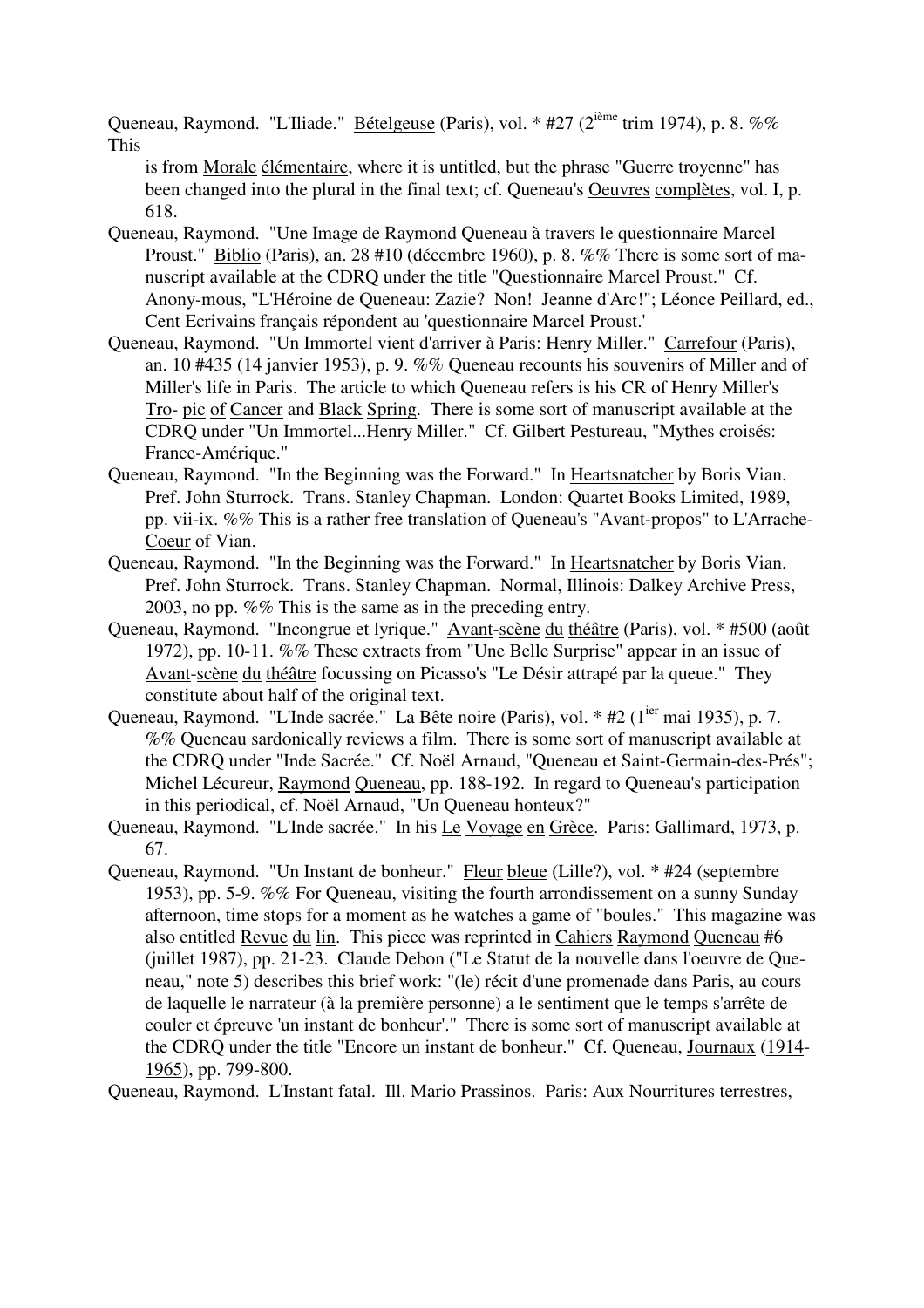1946. %% This consists of a solid cardboard folder 33.5 cm x 26.5 x 2.5 containing four loose folders of eight sides each with the printing information and Queneau's poems. There are also 32 loose sheets with 16 copper-plate engravings and their "originals" and six of the poems from the title collection: "L'Instant fatal" (= "Quand nous pénétrerons ..."), "Vieillir," "Ombre d'un doute," "Ballade en proverbes du vieux temps," "Les Vivants et les morts," and "Je crains pas ça tellment." There were 240 copies printed. Cf. Queneau, "C'est chacun de notre côté..."; Jules-René Thomé, "Les Artistes du livre: Mario Prassinos."

- Queneau, Raymond. L'Instant fatal. Paris: Gallimard, 1948. %% Jacques Bens (Queneau, p. 240) says that this is an "édition augmentée."
- Queneau, Raymond. L'Instant fatal: Prière d'insérer. Bulletin de la NRF #16-18 (octobre-décembre 1948), p. 2. %% This was reprinted in Cahiers Raymond Queneau #12-13 (juillet 1989), p. 38.
- Queneau, Raymond. L'Instant fatal précédé de Les Ziaux. Pref. Olivier de Magny. Paris: Gallimard, 1966. %% This edition contains all of the poems from the first edition of this work and all of the poems from Les Ziaux. Cf. Anonymous, "Raymond Queneau: L'Instant fatal précédé de Les Ziaux" and "The Writing Game"; Guy Verdot, "Raymond Queneau à l'instant fatal."
- Queneau, Raymond. L'Instant fatal précédé de Les Ziaux. Pref. Olivier de Magny. Paris: Gallimard, 1992. %% This is the same as the original 1966 edition, except that it includes Georges Emmanuel Clancier's "Unité poétique et méthodique de l'oeuvre de Raymond Queneau" on pp. 219-249.
- Queneau, Raymond. "L'Instant fatal." L'Eternelle revue (Paris), vol. \* #1 (décembre 1944), pp. 48-50. %% This consists of the poem of this name plus one of the "foutaises" at the end ("Je croyais qu'on lançait des cailloux et c'étaient des oiseaux qui volaient"). Cf. Michel Lécureur, Raymond Queneau, p. 283.
- Queneau, Raymond. L'Instant fatal: "A l'heure où...," "Dans l'espace," and "Pour un art poétique (v)." Trans. Nelo Risi. In Umoristi del novecento. Ed. Giambattista Vicari. Pref. Attilio Bertolucci. Milano: Garzanti, 1959, pp. 191-192.
- Queneau, Raymond. L'Instant fatal: "Je crains pas ça tellment." In Poèmes à dire: Une Anthologie de poésie contemporaine francophone. Ed. Zeno Bianu. Paris: Poésie / Gallimard, 2002, pp. 62-63.
- Queneau, Raymond. L'Instant fatal: "Un Poème c'est bien peu de chose." In Vignettes: Reading Strategies and Modern French Literature. Ed. Carol Herron and Grant Kaiser. New York: Harper and Row, 1989, pp. 47-48. %% This is just the poem with a short Queneau biography and some discussion questions.
- Queneau, Raymond. "Instructions for the Use of Tranquillisers." Trans. Iain Bamforth. In The Body in the Library: A Literary Anthology of Modern Medicine. Ed. Iain Bamforth. London: Verso, 2003, pp. 313-315. %% This is an English translation of Queneau's "(Du bon emploi des tranquillisants)" from Contes et propos.

Queneau, Raymond. "Intervention chez les écrivains scientifiques." In La Vulgarisation scien-

tifique. Paris: Association des écrivains scientifiques de France, 1960. %% Queneau com-ments at a panel discussion concerning "la vulgarisation scientifique," held on the evening of 25 mai 1960 at the Palais de la découverte. This was the second session, and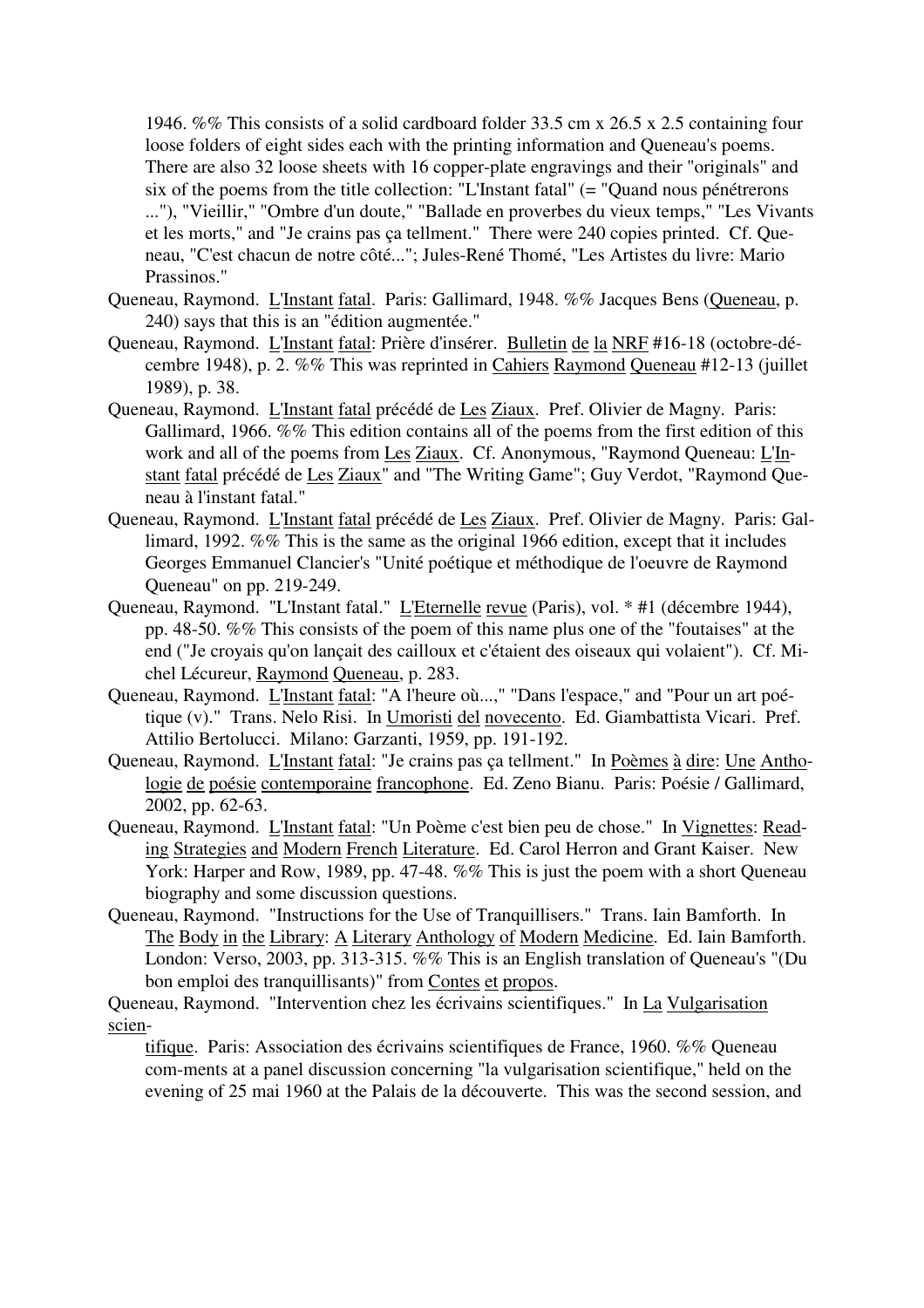the other panelists were Pierre Augier, Fernand Lot, André Maurois, Haroun Tazieff, and Etienne Wolff. François Le Lionnais also took part. Queneau speaks (pp. 24-25) of how so many "hommes de lettres" (most notably writers and philosophers) are hostile to science; he mentions Alain and Bergson in particular. Le Lionnais has a brief response to these words on p. 30, and Queneau has a very brief statement on p. 40.

- Queneau, Raymond. "Interviews with Georges Charbonnier -- No. 6." Trans. Mary Campbell-Sposito. Review of Contemporary Fiction (Elmwood Park, Illinois), vol. 17 #3 (september 1997), pp. 22-26. %% Campbell-Sposito translated this from Queneau's Entretiens avec Georges Charbonnier.
- Queneau, Raymond. Das intime Tagebuch der Sally Mara. Trans. Eugen Helmlé. München: Bertelsmann, 1970. %% This is a translation into German of Le Journal intime de Sally Mara.
- Queneau, Raymond. Das intime Tagebuch der Sally Mara. Trans. Eugen Helmlé. Collection "Roman," #5832. Frankfurt: Fischer Taschenbuch Verlag, 1984.
- Queneau, Raymond. Das intime Tagebuch der Sally Mara. Trans. Eugen Helmlé. Collection "Fischer Taschenbücher," #5832. Frankfurt: Fischer Taschenbuch Verlag, 1987.
- Queneau, Raymond. Das intime Tagebuch der Sally Mara. Trans. Eugen Helmlé. Collection "Fischer Taschenbücher," #5832. Frankfurt: Fischer Taschenbuch Verlag, 1989.
- Queneau, Raymond. Intimes Tagebuch der Sally Mara. Trans. Eugen Helmlé. Karlsruhe: Stahlberg Verlag, 1963. %% This is a translation of Le Journal intime de Sally Mara into German. Cf. Reinhold Baumgart, "Für Jugendliche verboten"; Karl Heinz Kramberg, "Was Sally über Homoroka wissen muß"; Burkhard Nadolny, "Irische Zille-Göre"; Walter Widmer, "Muß es ausgerechnet Queneau sein? Möglichkeiten und Grenzen des Uberset-zens."
- Queneau, Raymond. Intimes Tagebuch der Sally Mara. Trans. Eugen Helmlé. München: Deutscher Taschenbuch Verlag, 1970.
- Queneau, Raymond. Intimes Tagebuch der Sally Mara. Trans. Eugen Helmlé. Collection "Wagenbachs Taschenbuch," #394. Berlin: Verlag Klaus Wagenbach, 2000.
- Queneau, Raymond. Intimy dnyevnik Sally Mara. Trans. Valery Kislov. In On est toujours trop bon avec les femmes by Queneau. Ed. Valery Kislov. Saint-Petersburg: Symposium, 2001, pp. 140-344. %% This is a translation of Le Journal intime de Sally Mara into Russian. [[\_\_\_\_\_\_\_\_\_\_\_\_\_\_\_\_\_\_\_\_\_\_\_\_\_\_\_\_\_\_\_\_\_]]<br>Queneau, Raymond. "Inventaire sommaire des papiers déchirés, brûlés, jetés en juin 1918."
- Collection "Esoterica," #15. Collège de 'pataphysique, 86 EP (1958). %% Queneau had originally written this text on one side of a sheet of paper; it listed 1) "brouillons de octobre 1917 à juin 1918," 2) a larger section giving specific categories, 3) "poésies," 4) "mathématiques," 5) a deuxième section [following 2)], 6) a "troisième section," and 7) "mathématiques - chimie," totaled at "4 KGS.! DE PAPIER!" On the back of this sheet was a short note describing the number "psi," which could only be multiplied by even numbers and could be either positive or negative as desired. The Collège apparently printed only 99 copies of this text. Cf. also Stanley Fertig, "Une Ecriture encyclopoétique: Formation et transformation chez Raymond Queneau," pp. 10-11;

Queneau, "Bibliogra-phie des oeuvres de R. Queneau jusqu'en octobre 1917." Queneau, Raymond. "L'Irruption des mots." Cf. Queneau, André Frénaud. Queneau, Raymond. L'Istante fatale. Trans. and note Franco De Poli. Intro. Jean Queval.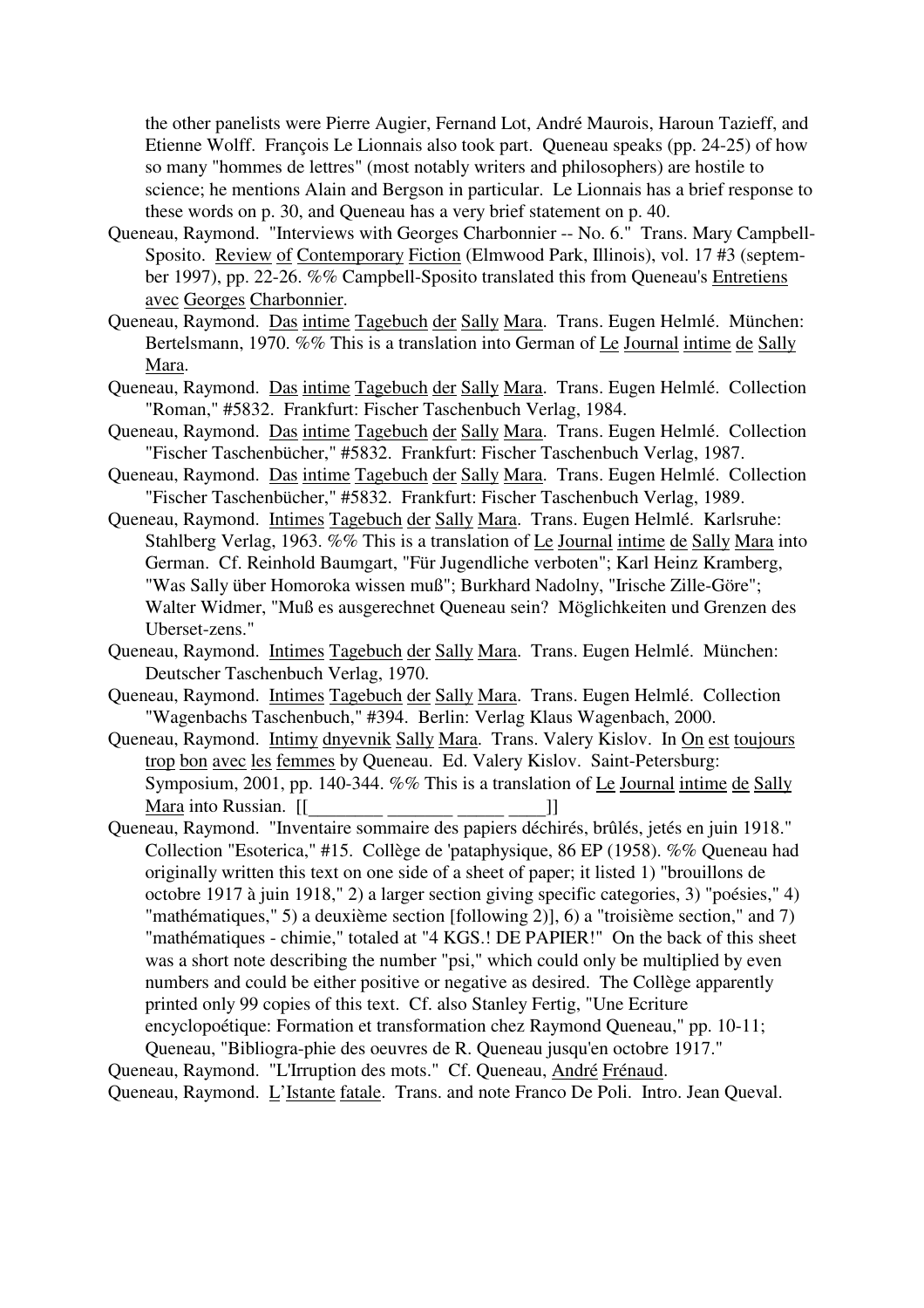Collection "Collana Fenice," #6. Parma: Guanda, 1963. %% This appears to be a complete translation of L'Instant fatal into Italian. Cf. Carlo Martini, "Raymond Queneau: Istante fatale"; Adriano Spatola, "Raymond Queneau: L'Istante fatale."

- Queneau, Raymond. L'Istante fatale. Trans. Franco De Poli. Pref. Fabio Scotto. Firenze: Passigli, 2004. %%
- Queneau, Raymond. "Istante fatale." Trans. Nelo Risi. Il Caffè (Roma), an. 9 #6 (dicembre 1961), pp. 27-30. %% This is just the poem of this name translated into Italian.
- Queneau, Raymond. "Ivy Compton Burnett." Critique (Paris), vol. 8 #62 (juillet 1952), p. 578. %% This is the announcement of an article that never appeared; the announcement appeared again in vol. 8 #67 (décembre 1952), p. 1010.
- Queneau, Raymond. "J'ai toujours rêvé d'être balayeur." Le Monde (Paris), an. 29 #8528 (16 juin 1972), p. 18. %% This is part of the "Qui est-ce?" interview with Pierre Bourgeade.

Queneau, Raymond. "J'appelle un chat un chat." Derrière le miroir (Paris: Maeght), vol. \* #35

(janvier-février 1951), p. 2. %% This is a tribute to the American artist Morris Hirshfield. Cf. Pierre Descargues, "Révélation de Morris Hirshfield"; Michel Lécureur, Raymond Queneau, p. 374; André Warnod, "Jean Couty le constructeur." There is some sort of manuscript available at the CDRQ under "Hirschfield."

- Queneau, Raymond. "Jacques Baron: Peines perdues." La Critique sociale (Paris), an. 2 #9 (septembre 1933), p. 146. %% Queneau briefly and positively reviews a book of poetry. Cf. Jacques Baron, "Le Bon Coeur de Raymond Queneau."
- Queneau, Raymond. "Jacques Baron: Peines perdues." In his Le Voyage en Grèce. Paris: Gallimard, 1973, p. 50.
- Queneau, Raymond. "Jacques Baron: Peines perdues." In La Critique sociale. Ed. and pref. Boris Souvarine. Paris: Editions la Différence, 1983, no pages.

Queneau, Raymond. "Jacques Fabbri." %% This is a blurb which Queneau wrote for the jacket

of Fabbri's record, "Jacques Fabbri chante Raymond Queneau." It was reprinted in Amis de Valentin Brû #9 (décembre 1979), p. 5.

- Queneau, Raymond. "Jacques Prévert." La Rue (Paris), an. \* #7 (19 juillet 1946), p. 2. %% Queneau's tribute imitates Prévert's enumerative style; this is the same as in his
- (Témoignage à Prévert). Cf. Noël Arnaud, "L'Oecuménisme de Raymond Queneau." Queneau, Raymond. "Jacques Prévert." Elan (Linselles, Nord), vol. #48 (novembre 1969), p. 5. %% This is a reprint of the 1946 text.
- Queneau, Raymond. "Jacques Prévert, le bon génie." La Revue de Paris (Paris), vol. \* #58 (juin 1951), pp. 39-46. %% Queneau examines Prévert's work in some depth. There is some sort of manuscript available at the CDRQ under this title. Cf. Jean-Claude Lamy, Prévert, Les Frères amis; Jacques Poujol, "Jacques Prévert ou le langage en procès"; Alain Rustenholz, Prévert, inventaire.
- Queneau, Raymond. "Jacques Prévert, le bon génie." Bulletin de la Guilde du livre (Lausanne), an. 17 #3 (mars 1952), pp. 66-68.
- Queneau, Raymond. "Jacques Prévert, le bon génie." In his Bâtons, chiffres et lettres. Paris: Gallimard, 1950, pp. 174-175. %% There are only very minor changes in spelling, etc., from the original.

Queneau, Raymond. "Jacques Prévert, le bon génie." In his Bâtons, chiffres et lettres. Re-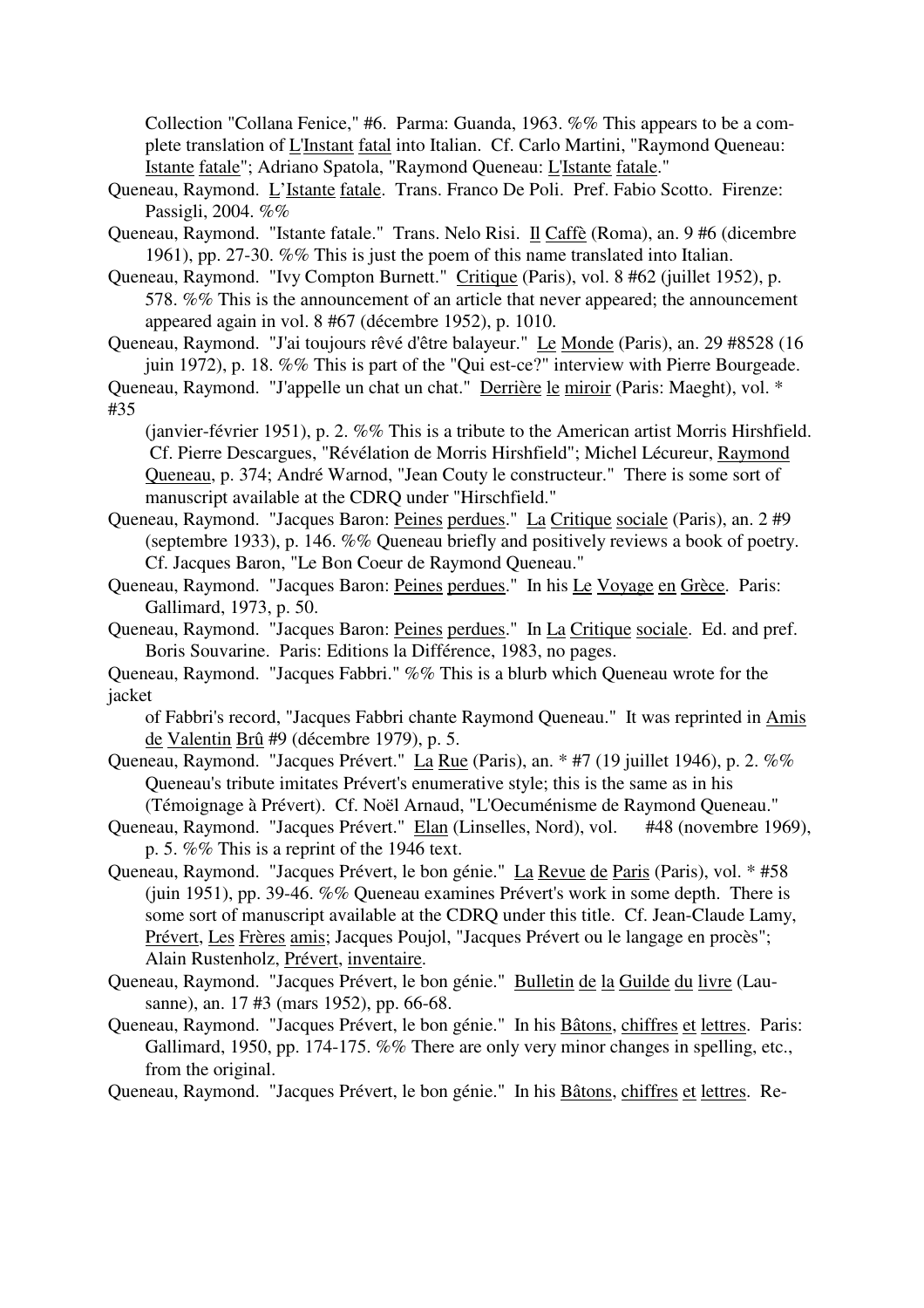vised ed. Collection "Idées," #70. Paris: Gallimard, 1965, pp. 243-257.

- Queneau, Raymond. "James Joyce, auteur classique." Volontés (Paris), an. 1 #9 (septembre 1938), pp. 20-23. %% This is primarily Queneau's response to Jean Wahl, "Trois Jeunes Revues," and discusses the nature of being, of knowing, and of talent; Joyce appears more or less only as an example. There are two reviews of Queneau's work by someone of the same name as this "comte de Renéville" whom Queneau mentions, apparently André Rolland de Renéville. Cf. Evert van der Starre, Curiosités de Raymond Queneau. De «L'Encyclopédie des Sciences inexactes» aux jeux de la création romanesque, p. 48.
- Queneau, Raymond. "James Joyce, auteur classique." In his Le Voyage en Grèce. Paris: Gallimard, 1973, pp. 130-135.
- Queneau, Raymond. "Le Jardin précieux." In Jardins. Poèmes de Guillaume d'Aquitaine à Raymond Queneau. Ed. Camille Hilaire. Pref. Jean-Louis Bory. Ill. Hilaire. Paris: Les Bibliophiles de l'Est, 1977. %% This is a luxury art printing of this poem from Battre la campagne.
- Queneau, Raymond. "Je fais mon entrée au royaume des bas ..." France-soir (Paris), an. 9 #1770 (8 avril 1950), p. 8. Cf. Queneau, "Broadway, leur village."
- Queneau, Raymond. "Je n'y ai jamais pensé." Opéra (Paris), an. 8 #300 (11 avril 1951), p. 3. %% Queneau speaks of his use and experience of cars and bicycles; this piece appears in a "survey" done by René Guilly.
- Queneau, Raymond. Je naquis au Havre un 21 février 1903. Préf. Jean-Yves Pouilloux. Paris:

Folio, 2003. %% This work includes Queneau's "Souvenirs d'enfance," Chêne et chien, "Ma mère chantait," Un Rude Hiver, Courir les rues: "Ailleurs," and Fendre les flots: "Leçon de modestie," "Le Navigateur solitaire," "Alphabet lithique," "Nom sans nom," "Les Marées," "Nostalgie," "Marée basse," "Les Hippocampes," "Adieux à un pays plat," "Seul au sol," "Description d'un orage," "Marée basse," "Iode natif," "La Drache," "L'Eau du port," "Le Premier Voyage," "Un Rude Hiver," "L'Aventure," "La Lanterne rouge," "Des Temps difficiles," and "Recueillement."

- Queneau, Raymond. "Je ne suis pas..." Catalogue of the Livre de Poche, 1958, p. 8. %% This a short statement that Queneau wrote for this brochure, comparing airplanes and helicopters and what each could achieve in order to praise how the Livre de poche reaches readers that more expensive books can't. He says in particular that «Il faut goûter les joies de la Science-Fiction en librairie.»
- Queneau, Raymond. "Jean Grave: Le Mouvement libertaire sous la III<sup>e</sup> République." La Critique sociale (Paris), an. 1 #2 (juillet 1931), pp. 70-71. %% Queneau does not think that Grave covers the subject either adequately or honestly. This article is signed "R. A."; cf. the note appended to the Queneau entry, "Charles Picard: La Vie privée dans la Grèce classique."
- Queneau, Raymond. "Jean Grave: Le Mouvement libertaire sous la  $III^e$  République." In his Le Voyage en Grèce. Paris: Gallimard, 1973, pp. 15-16.
- Queneau, Raymond. "Jean Grave: Le Mouvement libertaire sous la III<sup>e</sup> République." In La Critique sociale. Ed. and pref. Boris Souvarine. Paris: Editions la Différence, 1983, no pages.
- Queneau, Raymond. "Jean Hélion." In Catalogue de l'exposition Hélion, Galerie Arcanes, Bruxelles (24 novembre 1967 -- 13 janvier 1968). %% This was reprinted in other art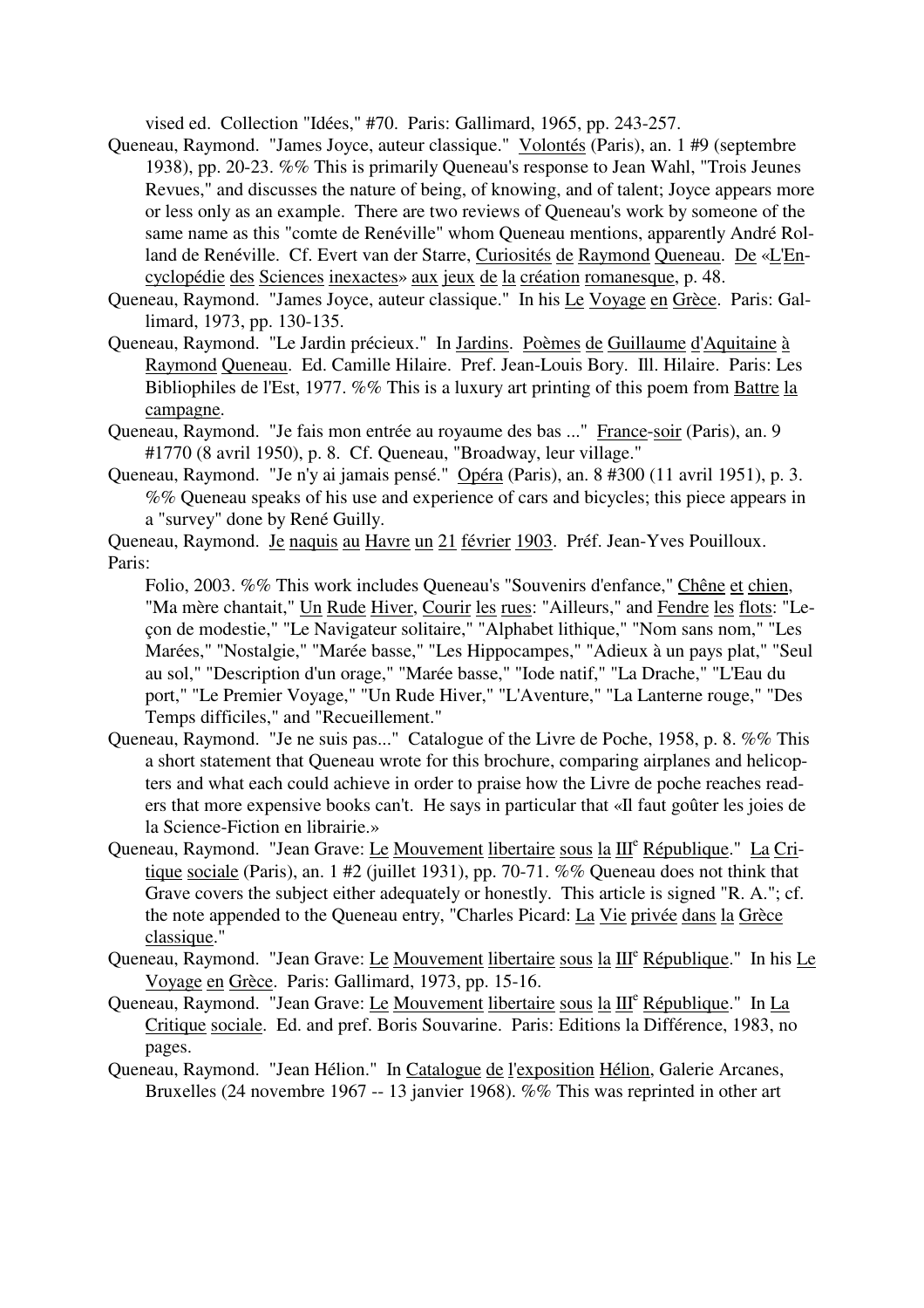catalogues under this same title, then in Amis de Valentin Brû #24-25 (décembre 1983), pp. 18-19. An extract was published in the catalogue of the Hélion retrospective at the Galerie Verrière, Lyon (juin 1969) (cf. Anonymous, ed., Hélion: Retrospective 1926- 1969), and a somewhat longer extract in the catalogue for a traveling exhibition, Jean Hélion Dix Ans de peintures (10 janvier -- 9 décembre 1970), created with the help of the CNAC (= Centre national d'art contemporain). This last is catalogued under Queneau, "La Rue rouge." Cf. Michel Lécureur, Raymond Queneau, p. 472.

- Queneau, Raymond. "Jean Hélion." In Catalogue de l'exposition Hélion, Eunomia art gallery, Milano (6 mars 1969). %% This is the same text as in the Galerie Arcanes catalogue, but translated into Italian.
- Queneau, Raymond. "Jean Hélion." In Hélion ou la force des choses. Ed. Daniel Abadie. Bruxelles: La Connaissance, 1975, p. 153. %% Abadie lists this text as the Preface to the catalogue of the Galerie Arcanes exhibition in Bruxelles, 1967.
- Queneau, Raymond. "Jean Hélion aux Cahiers d'art." Nouvelle Revue française (Paris), vol. 46 #271 (avril 1936), p. 627. %% This is only a brief tribute to Hélion. Cf. Michel Lécureur, Raymond Queneau, p. 472.
- Queneau, Raymond. "Jean Hélion aux Cahiers d'art." In his Le Voyage en Grèce. Paris: Gallimard, 1973, p. 72. %% This is the same as the original text of this name.
- Queneau, Raymond. "Jean Hélion aux Cahiers d'art." Amis de Valentin Brû #24-25 (décembre

1983), p. 17. %% This is the same as the original text of this name.

- Queneau, Raymond. "Jean Hélion aux Cahiers d'art." In Hélion: Cent Tableaux 1928-1970. Ed. anonymous. Catalogue for the exposition at Galeries nationales d'exposition du Grand Palais (11 décembre 1970 -- 1<sup>ier</sup> février 1971). Paris: Ministère des affaires culturelles, 1970, p. 34. %% This is the same as the original text of this name.
- Queneau, Raymond. "Jean Hélion aux Cahiers d'art." In Hélion: Dessins 1930-1978. Ed. Daniel Abadie. Catalogue of a traveling exhibition, avril 1979. Paris: Centre Georges Pompidou, 1979, p. 22. %% This is the same as the original text of this name.
- Queneau, Raymond. "Jean Hélion aux Cahiers d'art." In L'Esprit NRF. Ed. and pref. Pierre Hebey. Paris: Gallimard, 1990, p. 1086. %% This is the same as the original text of this name.
- Queneau, Raymond. "Un Jeune Français nommé Untel, I, II." In his Contes et propos. Paris: Gallimard, 1981, pp. 45-50. %% The index indicates that this was written in 1935 and published in 1936. There is some sort of manuscript available at the CDRQ under "Un jeune Français...=365 Days." Cf. Queneau, "Deux Contes." There is an Italian translation under Queneau, Racconti e ragionamenti. Cf. also Michal Mrozowicki, "D'un 'Récit de rêve' à 'Des Récits de rêve à foison' --- Les Ecrits brefs en prose de Raymond Queneau."

Queneau, Raymond. "Un Jeune Français nommé Untel." In Paris page à page. Pierre-Edmond

Robert, ed. Collection "Lectures contemporaines." Paris: Hatier-Didier, 1992, pp. 84-86. %% This is an exact reprint of the two original sketches.

Queneau, Raymond. Jinsei No Nichiyöbbi and Kibishii Fuyu. Trans. Koji Shirai and Teruomi Okubo. "World Literature Collection," Twentieth Century Literature, #23. Tokyo: Shueisha, 1965. %% These are respectively translations of Le Dimanche de la vie (translated by Teruomi Okubo) and Un Rude Hiver (translated by Koji Shirai). They appear in a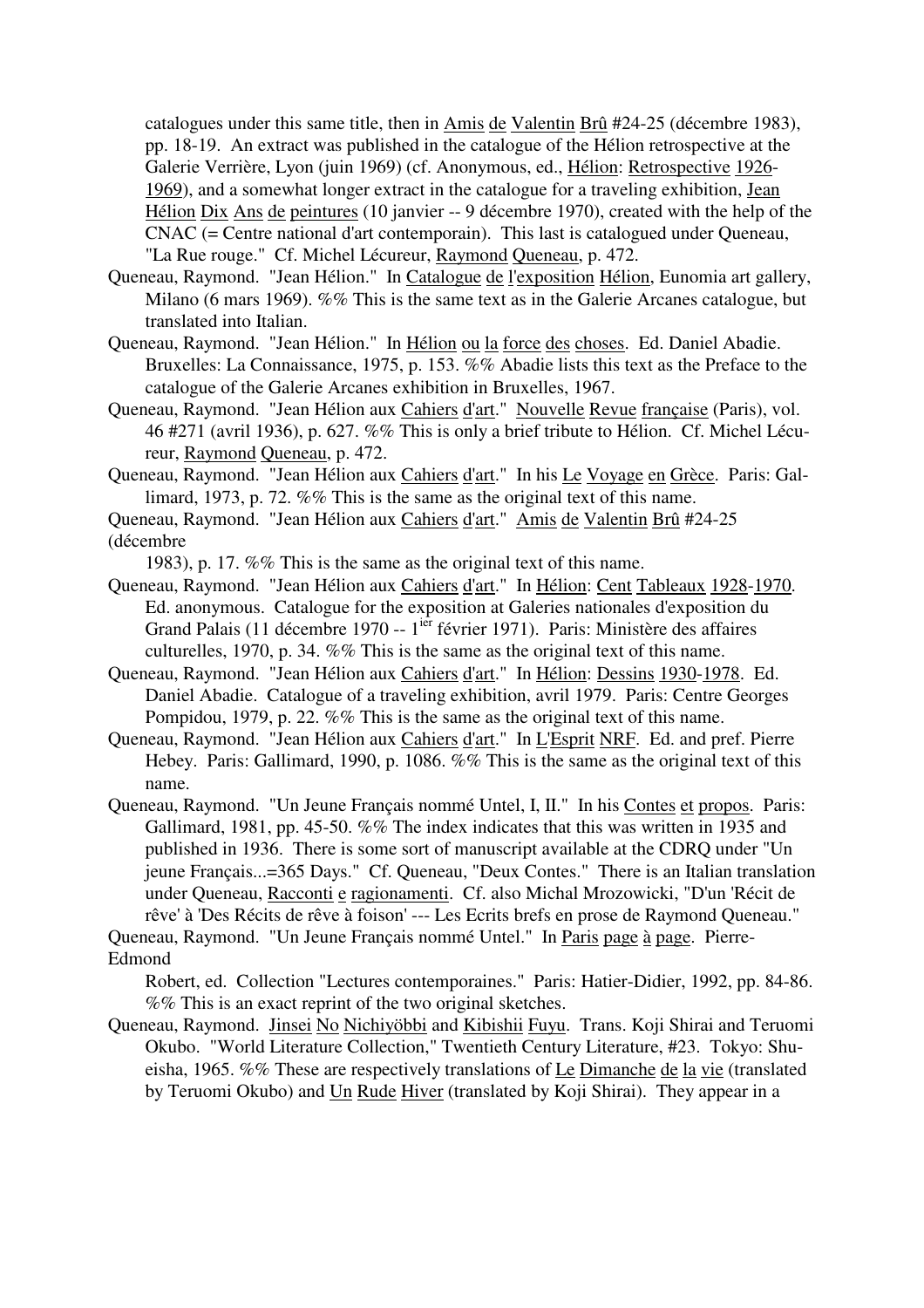book with Japanese translations of Jean Giraudoux's Suzanne et le Pacifique and "Combat avec l'ange." The family names of the translators are Shirai and Okubo. The Japanese title means the same as the French one for Kibishii but the other means "Sunday in Your Life." The translator of the Giraudoux works was Shinichiro Nakamura. This work is listed at Waseda University as Anonymous, ed., Jirodo Kuno.

- Queneau, Raymond. "Joan Miró oder der prähistorische Poet." Trans. Eugen Helmlé. In Abschnitte. Stuttgart: ?, 1963, pp. . %% Cf. Queneau, "Joan Miró ou le poète préhistorique."
- Queneau, Raymond. "Joan Miró ou le poète préhistorique." In Joan Miró ou le poète préhistorique. Collection "Trésors de la peinture française." Paris: Skira, 1949, pp. 3-10. %% This is in a loose-leaf collection of eleven reproductions of Miró's works. It was reprinted in Bâtons, chiffres et lettres as "Miró ou le poète préhistorique," where there is a minor change near the second appearance of the 3 Chinese characters for "femme" and a number of slightly more important changes in the last 7-8 paragraphs. Be sure to see Emmanuël Souchier, "Joan Miró entre André Breton et Raymond Queneau." Cf. also Georges Cha-rensol, "Les Livres d'art."
- Queneau, Raymond. Le Journal intime de Sally Mara. Paris: Editions du Scorpion, 1950. %% Queneau published this under the pseudonym of "Sally Mara."
- Queneau, Raymond. Le Journal intime de Sally Mara. In Les Oeuvres complètes de Sally Mara. Paris: Gallimard, 1962, pp. 11-190.
- Queneau, Raymond. Journal intime de Sally Mara. In Queneau, Oeuvres complètes, vol. III. Paris: Gallimard, 2006, pp. 699-863. %% There is additional material available on pp. 1503-1505 and 1719-1746. Cf. also Jean-Yves Pouilloux, "Notice."
- Queneau, Raymond. Le Journal intime de Sally Mara. Adaptation for the theater. %% The CDRQ has a copy of this, but there is really little more information than this on its origin, whether and where it was presented, etc.
- Queneau, Raymond. Le Journal intime de Sally Mara: Extract. In L'Erotisme dans la littérature. Ed. René Varrin. Paris: Editions Champs-Fleuris, 1951, pp. 68-72. %% This consists of two erotic scenes taken from the entries for 7 mars and 22 avril 1935.
- Queneau, Raymond. Le Journal intime de Sally Mara: Extract. In L'Erotisme dans la littérature française. Ed. René Varrin. Paris: Editions de la poésie moderne, 1969, pp. 97-101. %% This consists of two erotic scenes taken from the entries for 7 mars and 22 avril 1935, the same as in Varrin's 1951 volume.
- Queneau, Raymond. Journal 1939-1940, suivi de "Philosophes et voyous." Texte établi by A. I. Queneau. Notes Jean-José Marchand. Paris: Gallimard, 1986. %% The "Philosophes et voyous" part of this work is a reprint of the original article; the second part of that article was not published until 1992.
- Queneau, Raymond. Journaux: 1914-1965. Ed., pref., and notes Anne Isabelle Queneau. Paris: Gallimard, 1996. %% Rather than a diary in the classic sense of the word, this is a collection of diary entries, short texts, dreams, and quite varied notes, some of which even Queneau himself could not understand later. This volume includes the complete edition of the journal for 1939-1940, but this has apparently been somewhat edited, and the editor has included an extremely useful index to the names of people mentioned. Cf. Francis Marmande, "Queneau classé, trié, déchiré, relu."

Queneau, Raymond. "Julien Benda: Discours à la nation européenne." La Critique sociale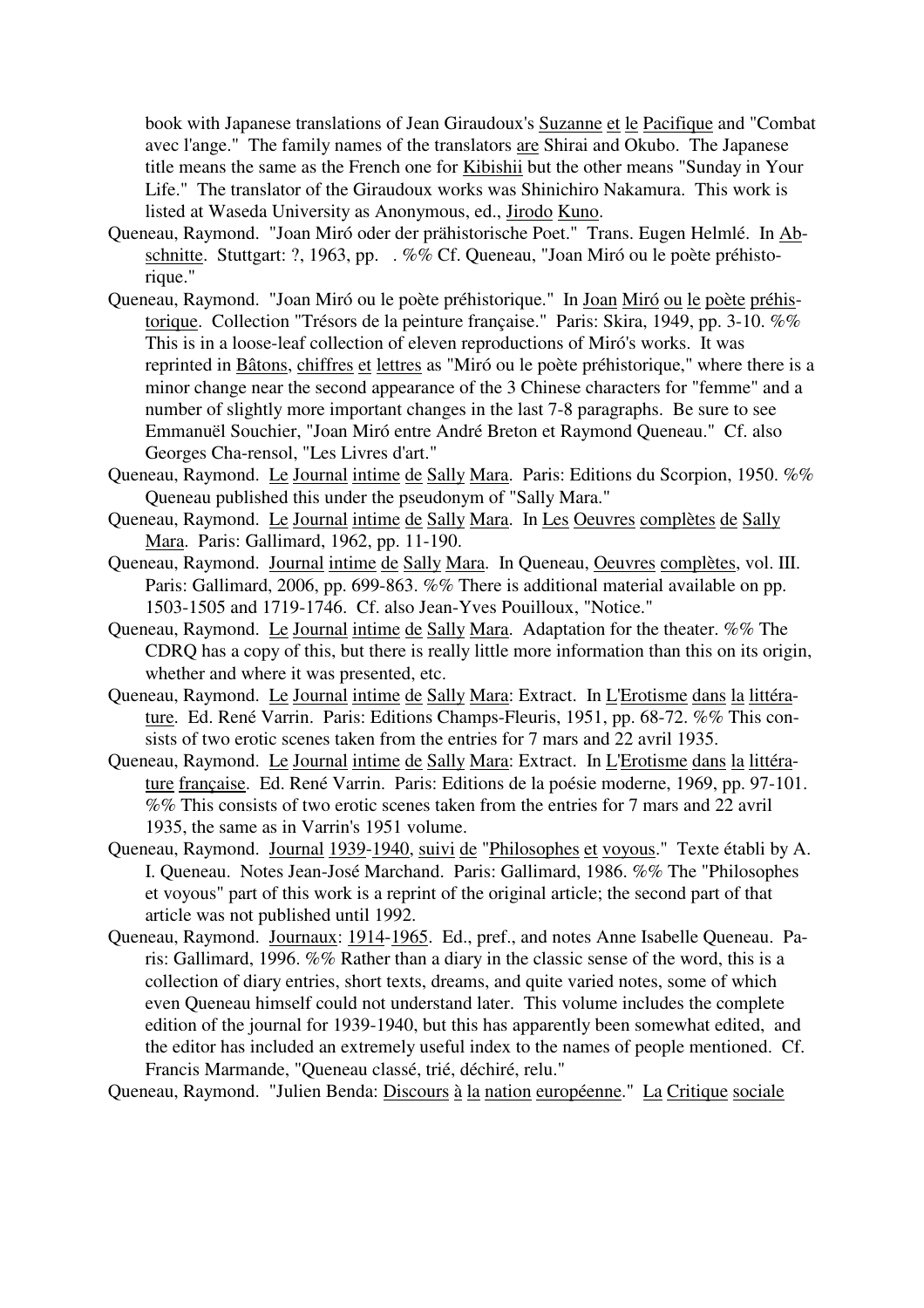(Paris), an. 2 #9 (septembre 1933), p. 147. %% Queneau does not care at all for Benda's suggestions for building a European nation.

- Queneau, Raymond. "Julien Benda: Discours à la nation européenne." In his Le Voyage en Grèce. Paris: Gallimard, 1973, pp. 50-51.
- Queneau, Raymond. "Julien Benda: Discours à la nation européenne." In La Critique sociale.

Ed. and pref. Boris Souvarine. Paris: Editions la Différence, 1983, no pages.

- Queneau, Raymond. Kibishii Fuyu. Cf. Queneau, Jinsei No Nichiyöbbi and Kibishii Fuyu.
- Queneau, Raymond. Die Kinder des alten Limon. Trans. Eugen Helmlé. Frankfurt: Zweitausendeins, 1988. %% This is a translation of Les Enfants du Limon into German.
- Queneau, Raymond. "Kleine Taschenkosmogonie." Trans. Ludwig Harig. Augenblick (Stuttgart), an. 5 #3-4 (juli-dezember 1961), pp. 7-20. %% This would appear to consist of the second and fourth "chants." Cf. Queneau and André Blavier, Lettres croisées 1949-1976, p. 233. On Queneau's relationship to this magazine, cf. Gerhard Dörr, "Viens voir l'autobus S devant la gare de Francfort ou Queneau sur la scène allemande."
- Queneau, Raymond. Die kleinen Geschäfte des Monsieur Brabbant. Trans. Eugen Helmlé. Stuttgart: Verlag Werner Gebühr, 1977. %% This is a translation of Les Derniers Jours into German. Cf. Ingeborg Drewitz, "Letzte Tage der Jugend"; Gérald Froidevaux, "Warten auf das unbenennbare Etwas. Ein früher Roman Raymond Queneaus"; Günther Schloz, "Wortmagie gegen Dingmagie."
- Queneau, Raymond. Die kleinen Geschäfte des Monsieur Brabbant. Trans. Eugen Helmlé. Bremen: Manholt, 1993.
- Queneau, Raymond. "Kogda razum." Trans. Valery Kislov. In Les Exercices de style. Ed. Valery Kislov. Saint-Petersburg: Symposium, 2001, pp. 452-459. %% This is a translation of "Lorsque l'esprit" into Russian. [[\_\_\_\_\_ \_\_\_\_\_]]
- Queneau, Raymond. Ko\_ení \_ivota. Trans. Jarmila Fialová. Afterword Jirí Pechar. Praha: Odeon, 1972. %% This is a translation of Le Dimanche de la vie into Czech.
- Queneau, Raymond. "Kosma." Amis de Valentin Brû #16-17 (septembre 1981), p. 46. %% This is the text of a short introduction which Queneau gave to Kosma's version of "Si tu t'imagines." Among other things, he speaks of how Kosma came to write the music. Cf. Anne-Marie Cazalis, Les Mémoires d'une Anne; Juliette Gréco, Jujube. This is a reprint from Amis de Valentin Brû #4 (26 juin 1978). Cf. also Queneau, "Déclarations."
- Queneau, Raymond. "Na Krayu mesa." Trans. Anastasia Zakharevich. In Les Exercices de style. Ed. Valery Kislov. Saint-Petersburg: Symposium, 2001, pp. 465-480. %% This is a translation of "A la limite de la forêt" into Russian.
- Queneau, Raymond. "Kreuz und Kresse." In Manierismus in der Literatur. Sprach-Alchimie und Esoterische Kombinationskunst by Gustav Rene Hocke. Rowohlts deutsche Enzyclopedie, #81-83. Hamburg: Rowohlt, 1959, p. 285. %% This is an anonymous translation of two strophes from L'Instant fatal: "Trains dans la banlieue ouest."
- Queneau, Raymond. "Einege kurzkefaßte Bermerkungen über die aerodynamischen Eigenschaften der Addition." In Phantasielösungen. Ed. Thomas M. Scheerer. Rheinbach-Merzbach: CMZ-Verlag, 1982. %% This volume is subtitled "Kleines Lehrbuch der Pataphysik" and contains a number of 'pataphysical items. This particular item is Queneau's "Quelques Remarques sommaires relatives aux propriétés aérodynamiques de l'addition." Queneau also appears nine other times, primarily as mere mentions.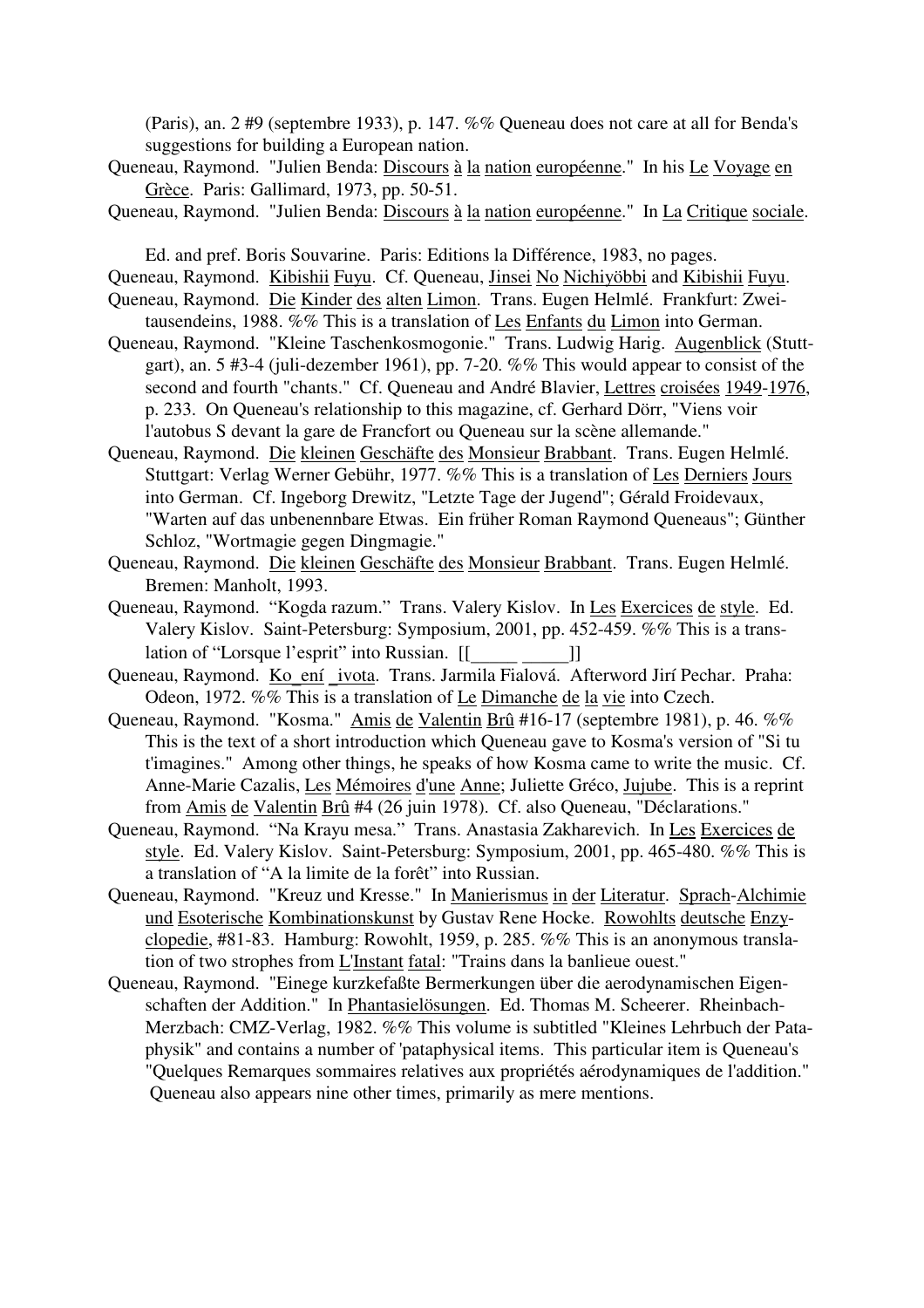- Queneau, Raymond. "Laissez-moi rêver." Les Lettres françaises (Paris), vol. \* #639 (4 octobre 1956), pp. 1 and 5. %% Besides this song from "Gervaise," this includes "Une Vie sans toi" and "Chanson du champion" from Roland Petit's "Le Vélo magique." The complete texts of all the songs from both shows are in Queneau's Oeuvres complètes, vol. I, pp. 962-971. Cf. Anonymous, Raymond Queneau et le cinéma, p. 5; Véronique Mortaigne, "Les Noces prolifiques de la chanson populaire et du cinéma"; Queneau, "Gervaise."
- Queneau, Raymond. "Langage académique." Les Lettres françaises (Paris), vol. \* #103 (12 avril 1946), p. 5. %% Queneau comments on the resistance, centered in the Académie française, to the natural development of the French language. This was reprinted in Bâtons, chiffres et lettres with two sentences deleted; cf. Queneau, "Les linguistes ont, depuis longtemps,..." Cf. also Paul Chaulot, "La Presse et les lettres"; F., "Repères." There is some sort of manuscript available at the CDRQ under this title.
- Queneau, Raymond. "Langage académique." In his Bâtons, chiffres et lettres. Paris: Gallimard, 1950, pp. 39-41. %% Cf. the entry for the original.
- Queneau, Raymond. "Langage académique." In his Bâtons, chiffres et lettres. Revised ed. Collection "Idées," #70. Paris: Gallimard, 1965, pp. 49-52.
- Queneau, Raymond. "Langage littéraire et langage parlé." In Le Roman français depuis la guerre. Collection "Idées," #34. Ed. Maurice Nadeau. Paris: Gallimard, 1963, pp. 211- 213. %% This is simply Nadeau's anthologisation of Queneau's "Il pourrait sembler qu'en France..." Be sure to see the entry for that article.
- Queneau, Raymond. "Une Langue se compose de mots..." In Raymond Queneau by Jacques Jouet. Lyon: La Manufacture, 1989, pp. 149-153. %% Dated 1953, this previously unpublished text was apparently destined for Radio Canada. It concerns the various sorts of "langage" within any given "langue." There is some sort of manuscript available at the CDRQ under this title.
- Queneau, Raymond. The Last Days. Trans. and notes Barbara Wright. Intro. Vivian Kogan. London: Atlas, 1990. %% This is a translation of Les Fleurs bleues into English. Cf. David Bryer, "Tales That Travel"; George Craig, "Playful and 'sérieux'."
- Queneau, Raymond. The Last Days. Trans. and notes Barbara Wright. Intro. Vivian Kogan. Elmwood Park, Illinois: Dalkey Archive Press, 1990. %% Cf. Anonymous, CR of Barbara Wright's translation of The Last Days; Anthony Caprio, CR of Barbara Wright's trans-lation of The Last Days; Edward Hirsch, "Briefly Noted"; Bill Marx, CR of Barbara Wright's translation of The Last Days; Octavio Roca, "Characters Bubble Over in 'Last Days' of Paris"; Sybil Steinberg, CR of Barbara Wright's translation of The Last Days; Allen Thiher, CR of Barbara Wright's translation of The Last Days; Deborah Treisman, CR of The Last Days.
- Queneau, Raymond. "Leçon inaugurale." In Manuel de conversation à l''usage des membres du Marché Commun dans le cadre de la coopération franco-allemande by Ludwig Harig. Paris: Pierre Belfond, 1971, p. 7. %% This is Queneau's "Les Articles," one of the "texticules," and it was reprinted (as being part of this book) under Queneau, "Petit Supplément au Manuel de conversation de Ludwig Harig."
- Queneau, Raymond. "Un Lecteur de Marguerite Duras." Cahiers Renaud-Barrault (Paris), vol. \* #52 (décembre 1965), pp. 3-5. %% Queneau describes how he had seen Duras develop from the perspective of his reader's position at Gallimard. There is some sort of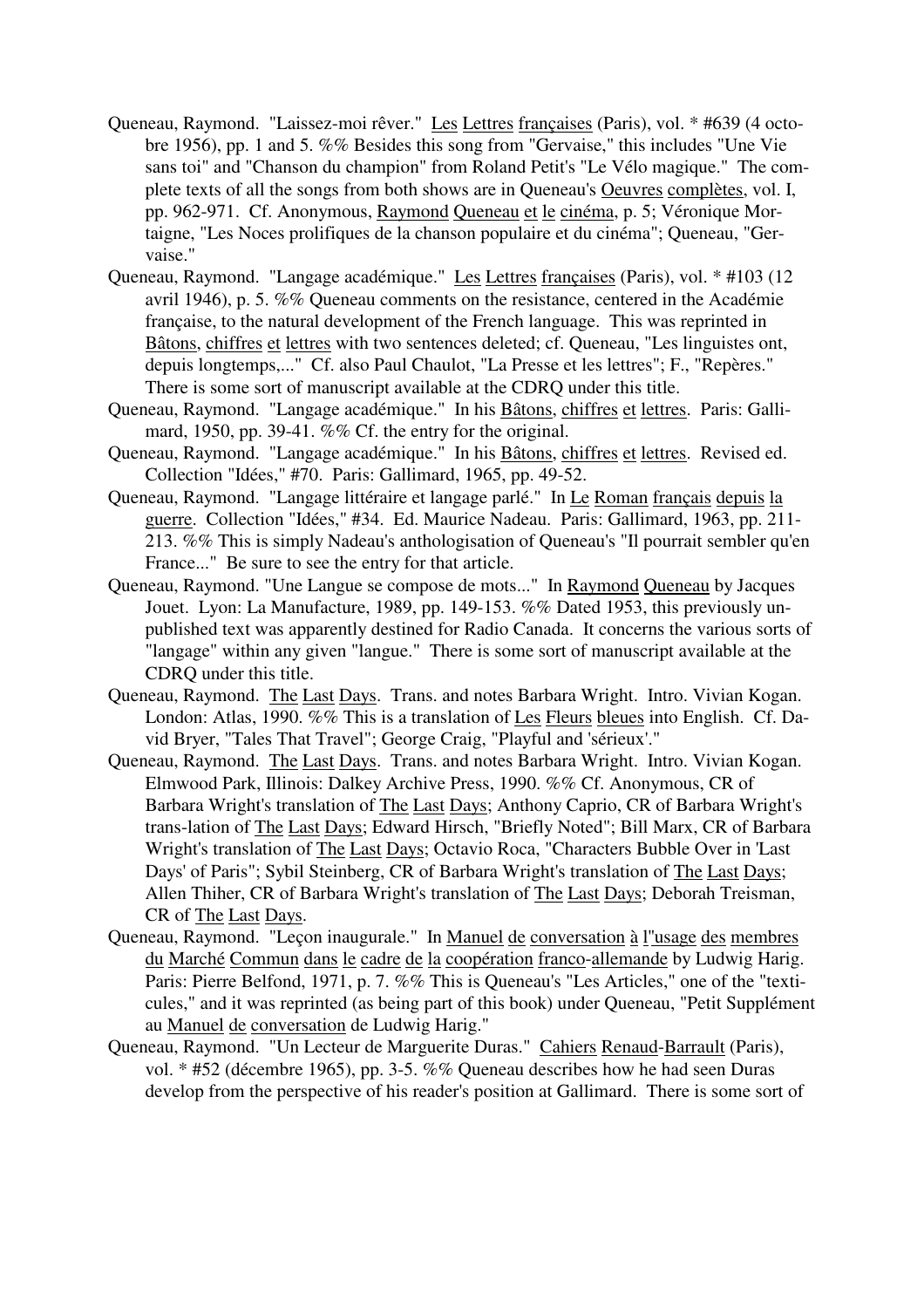manuscript available at the CDRQ under this title. Cf. Marguerite Duras, "Les Récalés de la littérature. Raymond Queneau: Menuisiers et bricoleurs" and "Uneuravek."

- Queneau, Raymond. "Lectures pour un Front." In his Bâtons, chiffres et lettres. Paris: Gallimard, 1950, pp. 105-155. %% This consists of selections from Queneau's column "La Vie des livres" in the "Front National," a newspaper also entitled "L'Art français."
- Queneau, Raymond. "Lectures pour un Front." In his Bâtons, chiffres et lettres. Revised ed. Collection "Idées," #70. Paris: Gallimard, 1965, pp. 157-220. %% There is an additional note to this version on pp. 351-352.
- Queneau, Raymond. "Lectures pour un Front": Extract. Cinématographe (Paris), vol. \* #107 (février 1985), p. 40. %% This is merely the last few lines from the 6 octobre 1945 entry.
- Queneau, Raymond. "La Légende de Desnos." Simoun (Oran, Algeria), an. 5 #22-23 (\* 1956), p. 28. %% This is a sort of tribute. There is some sort of manuscript available at the CDRQ under "Légende de Desnos." Cf. Queneau, Fendre les flots: "C'était le même et c'était lui."
- Queneau, Raymond. "La Légende des poules écrasées." An alternative title is "Quand les poules auront des dents." There is some sort of manuscript available at the CDRQ under "Légende des poules écrasées." Cf. Daniel Delbreil, "Croquis pour une 'Croqueuse'"; Michel Lécureur, Raymond Queneau, p. 379; Jean-Pierre Longre, "Métamorphoses et effacements (le personnage théâtral)," Raymond Queneau en scènes (pp. 76-83 and 263- 265), "Rêves de théâtre, théâtre de rêve," and "Théâtre et théâtralité dans l'oeuvre de Raymond Queneau."
- Queneau, Raymond. Le Lendemain. There is some sort of manuscript available at the CDRQ under "Lendemain." Cf. Anonymous, "A propos de Le Lendemain"; Simone Dubreuilh, "Festival d'Antibes: Festival du film de demain ou désordre et génie" and "Trempés mais courageux, les jurés du Festival de Cannes ont commencé à déguster leurs 170 kms de pellicule"; Jacques Duchateau, Raymond Queneau ou l'oignon de Moebius, pp. 200-201; Philippe d'Hugues, "L'Intenable Gageure de Raymond Queneau"; Michel Lécureur, Raymond Queneau, pp. 385-386; Paul Martignon, "Le Festival de demain à Antibes"; Palinure, "Palinure à la cinémathèque"; Queneau and André Blavier, Lettres croisées 1949- 1976, pp. 148 and 360 (note 162); Claude Rameil, "Images de Queneau: Essai de filmographie" and "Images of Queneau: An Essay in Filmography."
- Queneau, Raymond. "Letter." In In Quest of Strindberg by Anthony Swerling. Cambridge: Trinity Lane Press, 1971, p. 157. %% Swerling had gathered "material for a study of the critical reception and influence of august Strindberg in France during the formative years of the contemporary theatre, 1920-1960" and publishes the results in this book. Queneau's letter, dated 23 mai 1967, politely indicates that while he admires Strindberg he does not know Strindberg's theater well and knows even less whom Strindberg might have influ-enced.
- Queneau, Raymond. Letter to Antoine Lemoine. Temps mêlés #54 (septembre 1961), p. 3. %% This note serves as an introduction to the issue, which is a collection of Lemoine's poems entitled Les Chardons du baragouin. The note reads: "C'est très bien, pas moyen, très bien, enfin souvent très bien. Je me suis permis de les envoyer à une revue. Avec mes sentiments les meilleurs." Cf. Michel Lécureur, Raymond Queneau, p. 422.
- Queneau, Raymond. "Lettre." In the program for "Isotope 56," the revue of the graduating class at the Ecole supérieure de physique et chimie, 26 mai 1956. %% Queneau writes a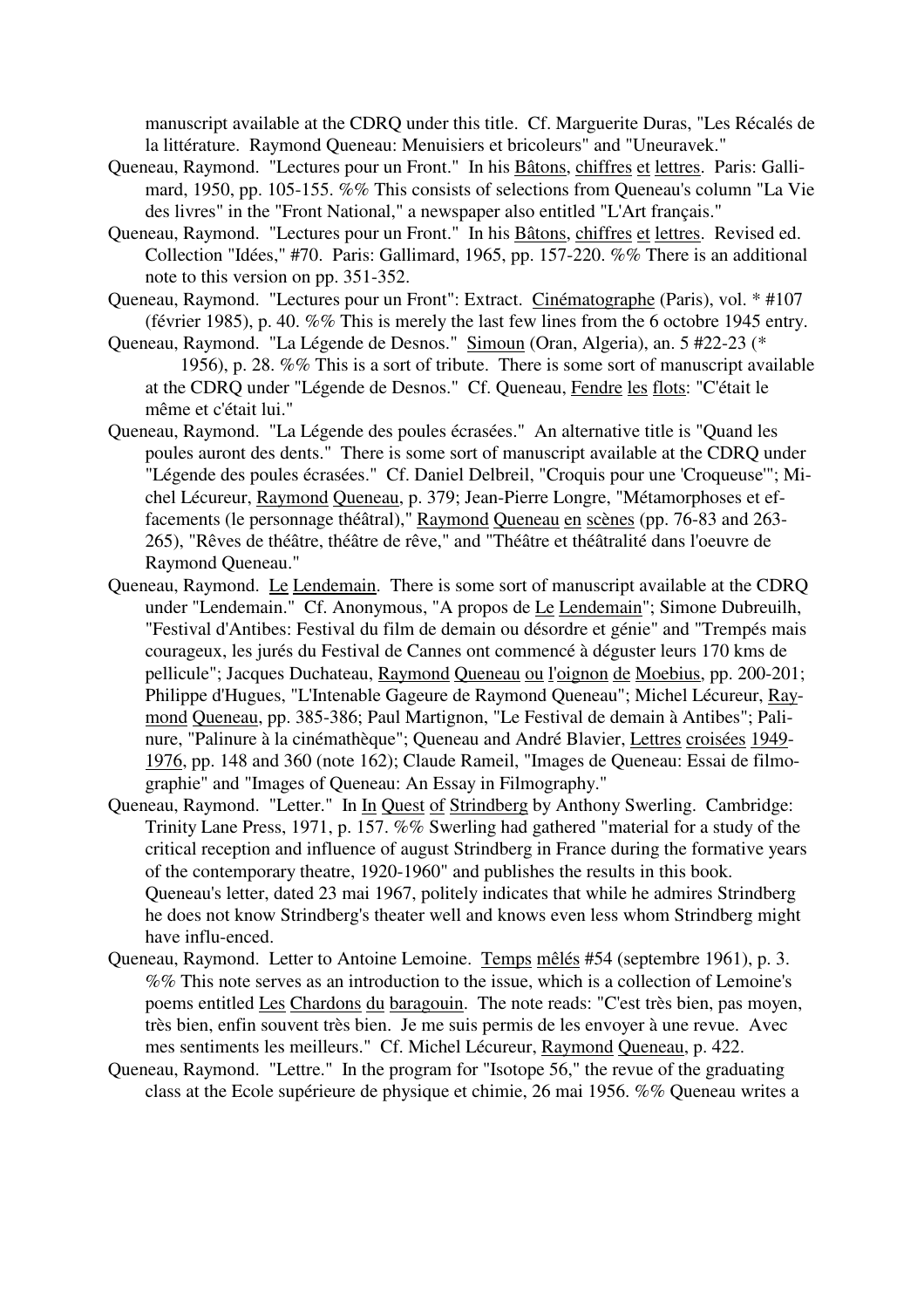letter of good wishes to the students who are putting on this show and were including "exercices de style." None of the "exercices" were actually by Queneau: they were entitled "Réactionnaire," "Rêveur," "Télégraphique," "Marie Chantal," "Gaffeur," "Dubitatif," "Jam-session," "Policier," and "Bric-à-brac final."

- Queneau, Raymond. "Lettre." Le Bouquiniste français (= Bulletin de la librairie ancienne et moderne) (Paris), an. 39 #6 (mars 1959), p. 29. %% Queneau answers a bibliographical query about books on beards. The "M. C." at the bottom of the page probably refers to Maurice Carité, one of the editors of the magazine.
- Queneau, Raymond. "Lettre." In La Machine à écrire by Jean A. Baudot. Montréal: Editions du Jour, 1964. %% The subtitle of this work is "Le premier recueil de vers libres rédigés par un ordinateur électronique." Queneau makes a suggestion concerning a comparison of computer-generated texts and those created by surrealist procedures. There is some sort of manuscript available at the CDRQ under the title "Machine à écrire."
- Queneau, Raymond. "Lettre à Boris Vian (7 août 1952)." Obliques (Nyons, Drôme), vol. \* #8-9 (\* 1976), p. 238. %% Queneau doesn't say much but sends greetings and implies that he is bored silly.
- Queneau, Raymond. "Lettre à Mircea Eliade." Secolul 20 (Bucuresti), vol. \* #205-206 (\* 1978), p. 41. %% This letter, written in Romanian and dated 20 march 1952, reads: "Dear sir, I thank you 1001 times for sending your book. I have begun to read it and, if I don't finish it before leaving for Greece, I will take it with me on the boat. Perhaps I will rediscover the kettle of the priestess Medea. Please believe, dear sir, in my very best wishes."
- Queneau, Raymond. "Lettre à Mircea Eliade." In Cahier de l'Herne #33. Ed. Constantin Tacou. Paris: Editions de l'Herne, 1978, p. 285. %% This is the same as the other work of this name.
- Queneau, Raymond. "Lettre (à Ray Nelson)." Le Marché aux puces fantastique (Vesoul, Haute-Saône), an. \* #2 (mai? 1959), p. 1. %% Here is the text: "24 avril 1959. Merci de m'avoir signalé mon texte dans Satellite: ça a paru vers 1946 dans une petite collection d'un éditeur disparu. Spriel m'avait dit qu'on le reprendrait peut-être dans Satellite. Mais ils ne m'ont même pas envoyé un justificatif! Bien sûr que ce n'est pas une SF, ni une ten-tative de S.F.!!" The Queneau text in question is "A la limite de la forêt." Cf. Ray Nelson, (no title).
- Queneau, Raymond. "Lettre (adressée à André Billy à propos du Baron Mollet)." Le Figaro littéraire (Paris), an. \* #1019 (28 octobre 1965), p. 7. %% This is in regard to the Billy column of 21 octobre in this paper, p. 7. Queneau protests that the 'pataphysicians respected and cherished Mollet. Cf. Eric Beaumatin and Claude Rameil, "Lettres de Raymond Queneau à André Billy."
- Queneau, Raymond. "Lettre adressée aux Sept." La Gazette des lettres (Paris), vol. 8 #26 (15 novembre 1952), pp. 6-8. %% It is a matter of choosing the "perfect" Goncourt prizewinner, and Queneau more or less settles on Homer even if he was a poet and thus ineligible...
- Queneau, Raymond. "Lettres à Jean Paulhan." Cahiers Raymond Queneau #1 (juillet 1986), pp. 5-49. %% These letters stretch from 7 septembre 1934 to 1948.
- Queneau, Raymond. "Leur Dernier Communiqué sera..." Les Lettres françaises (Paris), vol. \* #18 (juillet 1944), p. 2. %% The complete text reads: "Ainsi que nous l'avions prévu depuis plusieurs années et conformément aux plans préparés à l'avance, notre vaillante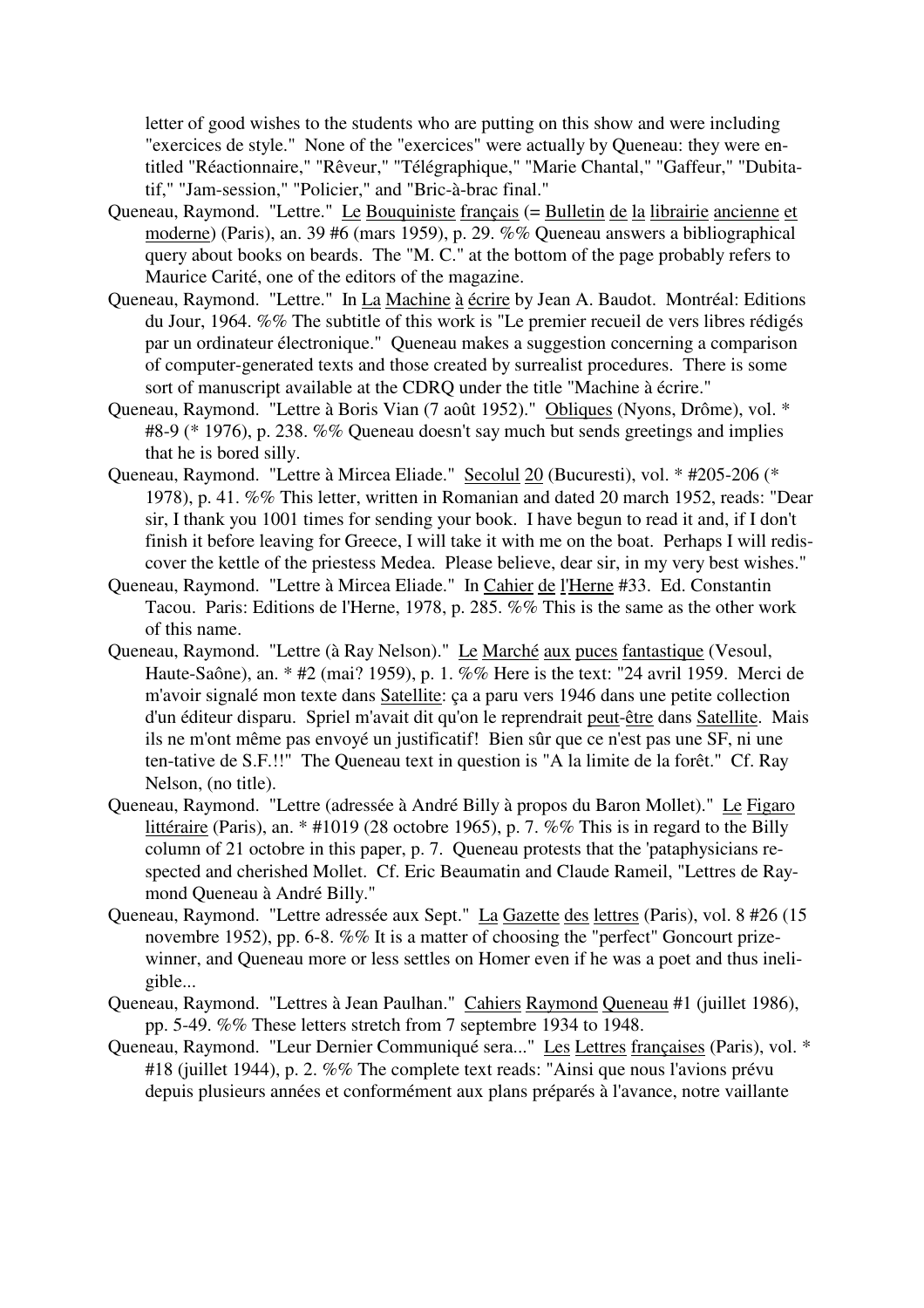armée a capitulé sans conditions."

- Queneau, Raymond. "Le liège, le titane et le sel aujourd'hui." In Jacques Bens, Oulipo 1960- 1963. Paris: Christian Bourgois, 1982, p. 160. %% This is an isovocalic rendering of Mallarmé's "Le Vierge, le vivace et le bel aujourd'hui." Cf. the note at the end of the "Oulipo" subject entry for more information on isovocalism.
- Queneau, Raymond. "Les linguistes ont, depuis longtemps,..." Sceaux: Les Tirages à part du Palimugre, 1946. %% This was a simple "plaquette," containing two texts from Les Lettres françaises from 1946, "Connaissez-vous le chinook?" (24 mai) and "Langage académique" (12 avril). They were reprinted in Bâtons, chiffres et lettres, but with two sentences deleted from the latter article between "nouveaux aspects" and "Tout le monde sait." There is some sort of manuscript available at the CDRQ under this title.
- Queneau, Raymond. "Lipogrammes." In La Littérature potentielle (Créations Re-créations Récréations). Ed. Oulipo. Paris: Gallimard, 1973, pp. 97-98. %% Queneau offers two lipogrammatic passages, one without the letter "e" and the other without "e," "a," or "z."
- Queneau, Raymond. "La Littérature définitionelle." In La Littérature potentielle (Créations Re-Créations Récréations). Ed. Oulipo. Paris: Gallimard, 1973, pp. 119-122. %% Queneau gives three examples of texts generated by substituting definitions for specific sorts of words in an existent text, an operation which can be repeated several times on the successively-generated texts. I doubt that this title came from Queneau, as I suspect that he merely presented these pages to a meeting of the Oulipo; however, since I don't know that he published them under any other name... Cf. Queneau, "Boules de neige."
- Queneau, Raymond. "La Littérature française dans l'Encyclopédie de la Pléiade." Les Lettres françaises (Paris), vol. 17 #754 (1<sup>ier</sup> janvier 1959), pp. 1 and 2. %% This is a reprint of Queneau's Preface to Histoire des littératures, vol. III, with only the most minimal of accommodations.
- Queneau, Raymond. "Littérature potentielle." Texte d'un exposé fait au Séminaire de linguistique quantitative de M. J. Favard le 29 janvier 1964. In his Bâtons, chiffres et lettres. Revised ed. Collection "Idées," #70. Paris: Gallimard, 1965, pp. 319-345. %% Queneau briefly describes the aim of the Oulipo, then launches into detailed accounts of certain of its practices (lipograms, sextines, etc.). There is an extract indexed under Queneau, "OU.LI.PO," an English translation indexed under "Potential Literature," and a Russian translation under Les Exercices de style. Cf. Daniel Lancereau, "Poésie, philosophie, et science chez Friedrich von Hardenberg (Novalis)"; Wolfgang Raible, CR of Reinhold Wolff's Strukturalismus und Assoziationspsychologie. Empirischpragmatische Literaturwissenschaft im Experiment: Baudelaires "Les Chats"; Amis de Valentin Brû #23 (juillet 2001), p. 59
- Queneau, Raymond. "Little Man." Trans. Charles Guenther. Chelsea (New York), vol. \* #13 (june 1963), p. 31. %% This is Le Chien à la mandoline: "Petit Homme."
- Queneau, Raymond. "Little Man." Trans. Francis Scarfe. Times Literary Supplement (London), an. 60 #3111 (13 october 1961), p. 739. %% This is Le Chien à la mandoline: "Petit Homme."
- Queneau, Raymond. "Les Logis célèbres: Paul Léautaud, François Mauriac." L'Intransigeant (Paris), an.  $* \#*$  ( 1938), p. . %% Although this article is indexed in Claude Rameil, "Bibliographie," p. 359, Rameil says (in a private letter) that the only article actually published in this series was Queneau's "Dans le quartier d'Edmond Jaloux et de Jean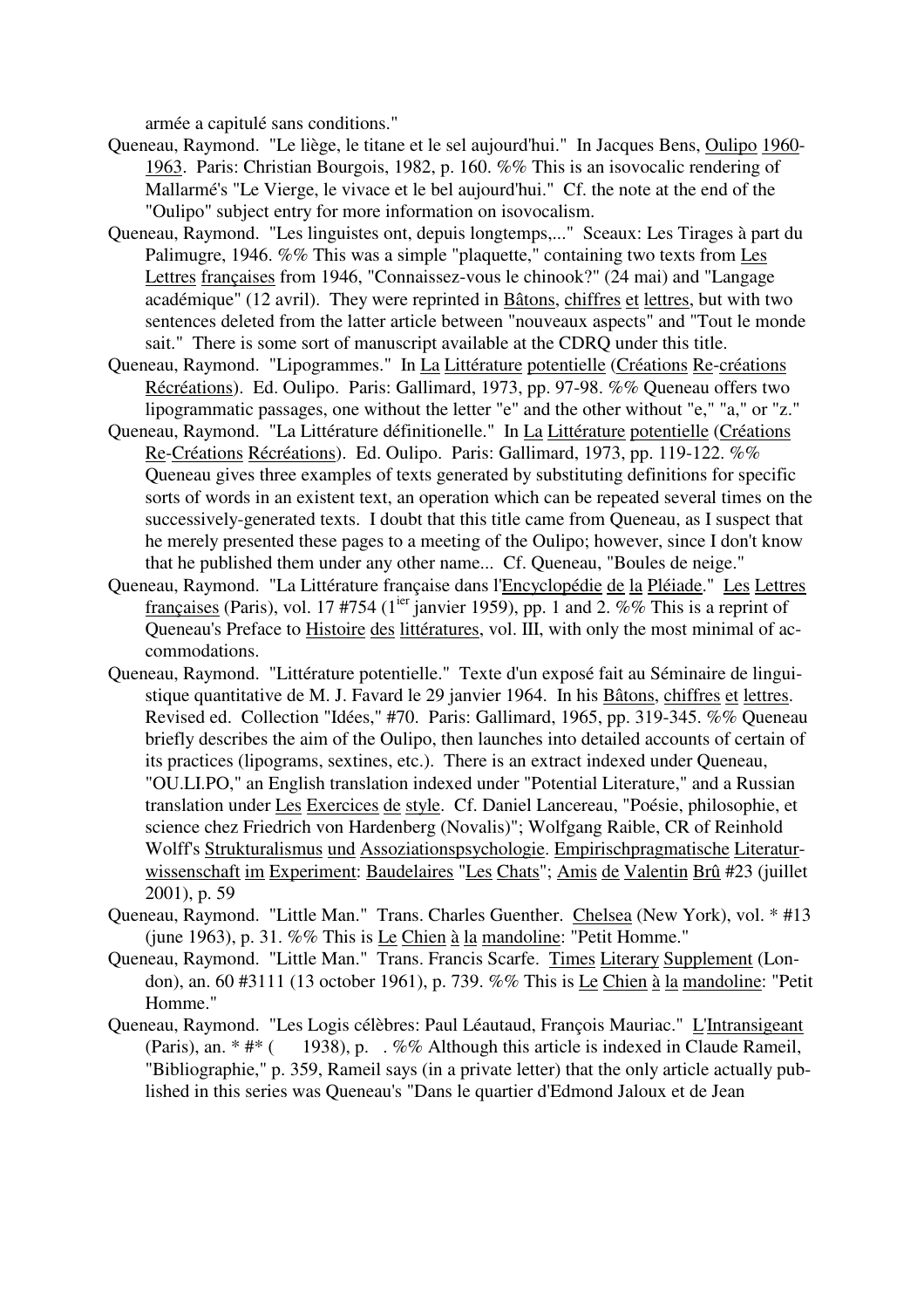Cocteau" (18 janvier 1939).

- Queneau, Raymond. Loin de Rueil. Prepublication in Les Lettres françaises (Paris), an. 4 ##22-32 (23 septembre -- 2 décembre 1944). %% The exact dates were 23 and 30 septembre; 7, 14, 21, and 28 octobre; 4, 11, 18, and 25 novembre; and 2 décembre. The illustrations were by Desbardieux. This was announced and described in the 16 septembre issue.
- Queneau, Raymond. Loin de Rueil. Paris: Gallimard, 1944. %% 1000 copies were printed on 2 special papers and were bound "d'après la maquette de Mario Prassinos" (Jacques Bens, Queneau, p. 239).
- Queneau, Raymond. Loin de Rueil. Paris: Gallimard, 1944. %% This unique work, bound by Mary Reynolds, is at the Ryerson Library at the Art Institute of Chicago, but access is difficult. The online catalogue describes this item as: "Mary Reynolds binding: full red morocco binding; raised bands; author and title stamped in gold on spine; decorated endpapers; original paper covers bound in." Cf. Susan Glover Godlewski, "Warm Ashes: The Life and Career of Mary Reynolds."
- Queneau, Raymond. Loin de Rueil. Collection "Soleil," #191. Paris: Gallimard, 1944. %% This has a "reliure" "d'après la maquette de Massin."

Queneau, Raymond. Loin de Rueil: Prière d'insérer. Achevé d'imprimer le 20 novembre 1944.

- %% This was reprinted in Cahiers Raymond Queneau #12-13 (juillet 1989), pp. 26-27. Queneau, Raymond. Loin de Rueil. Paris: Gallimard, 1946.
- Queneau, Raymond. Loin de Rueil. Collection "Soleil," #191. Paris: Gallimard, 1967.
- Queneau, Raymond. Loin de Rueil. Collection "Folio," #849. Paris: Gallimard, 1976.
- Queneau, Raymond. Loin de Rueil. Ill. Christine Bassery. Collection "Folio," #849. Paris: Gallimard, 1978. %% Cf. Catherine B. Clément, "Les Poux dans la banlieue."
- Queneau, Raymond. Loin de Rueil. Paris: Gallimard, 1982.
- Queneau, Raymond. Loin de Rueil. Collection "Folio," #849. Paris: Gallimard, 1985.
- Queneau, Raymond. Loin de Rueil. Ill. Eric Provoost. Collection "Folio," #849. Paris: Gallimard, 1991.
- Queneau, Raymond. Loin de Rueil. Ill. Eric Provoost. Collection "Folio," #849. Paris: Gallimard, 2000.
- Queneau,, Raymond. Loin de Rueil. In Queneau, Oeuvres complètes, vol. III. Paris: Gallimard, 2006, pp. 69-195. %% There is additional material available on pp. 1386-1408 and 1582-1621. Cf. also Daniel Delbreil, "Notice."
- Queneau, Raymond. Loin de Rueil: Extrait. In An Anthology of the Contemporary French Novel (1919-1949). Ed. Duncan and Geneviève Marthe Eva McMillan. Intro. René Lalou. London: J. M. Dent & Sons, 1950, pp. 190-193. %% This is the first three pages of chapter 7 (except for the first 3-5 lines of the chapter).
- Queneau, Raymond. Loin de Rueil: Extrait. In Romanciers du vingtième siècle. Ed. Jean and Jacqueline Sareil. New York: Holt, Rinehart and Winston, 1970, pp. 119-128. %% This constitutes the first three quarters of the second chapter of this novel; it ends with "... fausses idées des gens." There are discussion questions at the end.
- Queneau, Raymond. Lontano da Rueil. Trans. Clara Lusignoli. In Queneau, Romanzi. Paris: Gallimard / Einaudi, 1992, pp. 509-654.

Queneau, Raymond. "Lorsque je naquis..." Cahiers Raymond Queneau #14-15 (janvier 1990),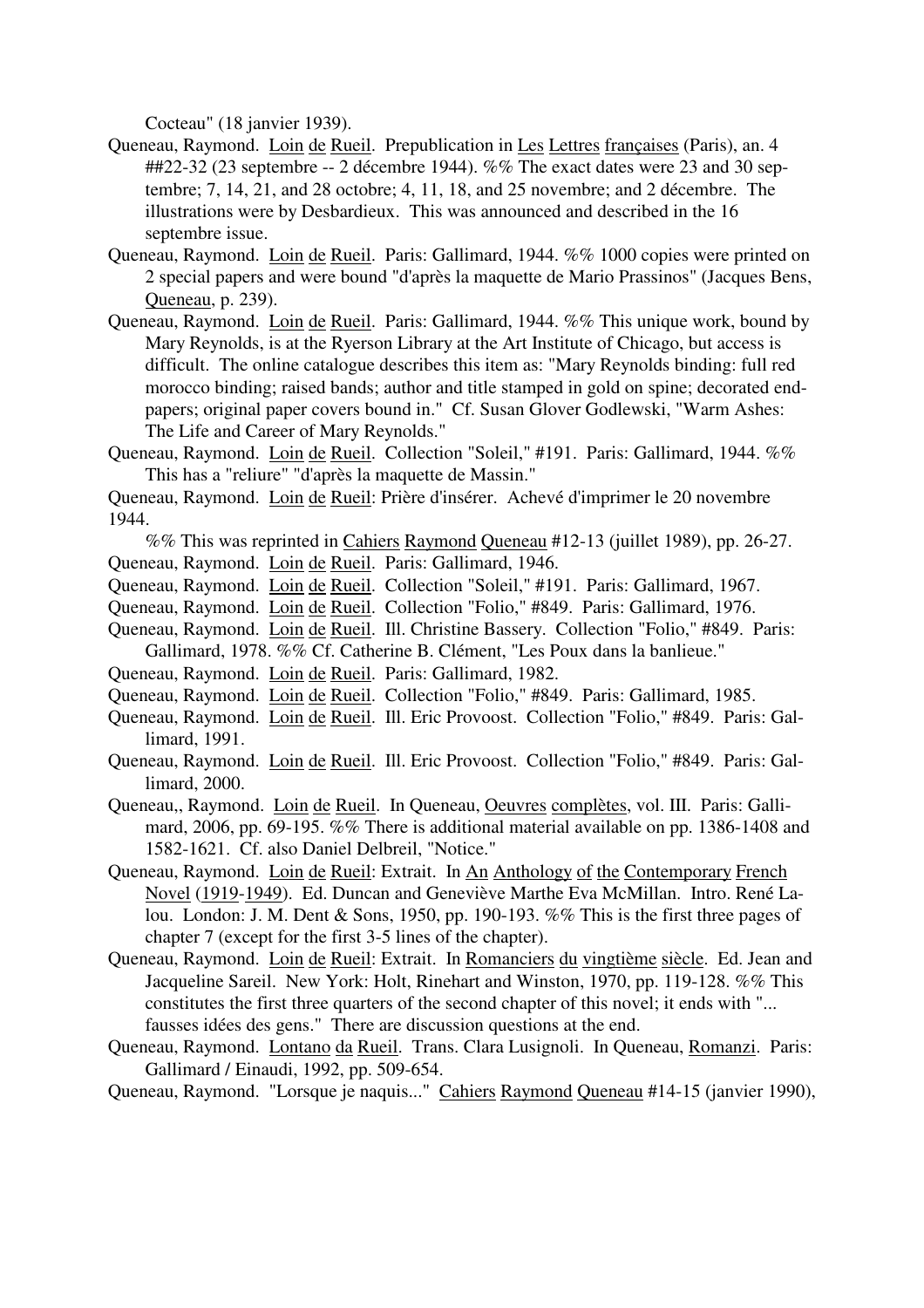p. 33. %% This is the last three paragraphs of Queneau's "Souvenirs d'enfance." He speaks of the family home in Le Havre.

- Queneau, Raymond. "Lorsque l'esprit..." Variétés (Bruxelles), édition hors série (juin 1929), pp. 39-40. %% Queneau presents a number of short 'pataphysical statements on physics and other sciences and concepts. For an extract, cf. Jean Guérin, "A propos du monde physique." There is a translation into German indexed under "Sobald der Geist," two into Italian (under Queneau, Racconti e ragionamenti, and under Queneau, "Quando lo spirito"), one into English under Queneau, "When the Spirit...," and one into Russian under "Kogda razum." There is some sort of manuscript available at the CDRQ under this title. Cf. also Stéphane Audeguy, "Queneau et les fous littéraires: Le Fils, le père et la littérature"; U. J. Beswick, "Le Chiendent: Roman surréaliste?" pp. 72-73; Claude Debon, "Le Statut de la nouvelle dans l'oeuvre de Queneau"; Stanley Barton Fertig, "Une Ecriture encyclopoétique: Formation et transformation chez Raymond Queneau," p. 27; René Magritte, Ecrits complets; Queneau, "Sobald der Geist"; Queneau and André Blavier, Lettres croisées 1949-1976, pp. 75, 138-139, and 351 (note 70).
- Queneau, Raymond. "Lorsque l'esprit..." Collection "Q," #1. Paris: Collège de 'pataphysique, EP 82 (vulg. 1955). %% This is a small, odd-shaped pamphlet, but the text has not been altered. There were 555 copies printed.
- Queneau, Raymond. "Lorsque l'esprit..." In his Contes et propos. Paris: Gallimard, 1981, pp. 17-28. %% The index indicates that this was written in 1928-1929 and first published in 1929, but with the "préavis" added in 1953.
- Queneau, Raymond. "Louis Hoyack: Les Aubes de l'humanité." La Critique sociale (Paris), an. 2 #9 (septembre 1933), p. 147. %% Queneau does not think much of Hoyack's fusion of evolution and the Old Testament.
- Queneau, Raymond. "Louis Hoyack: Les Aubes de l'humanité." In his Le Voyage en Grèce. Paris: Gallimard, 1973, p. 51.
- Queneau, Raymond. "Louis Hoyack: Les Aubes de l'humanité." In La Critique sociale. Ed. and pref. Boris Souvarine. Paris: Editions la Différence, 1983, no pages.
- Queneau, Raymond. "Louis Hoyack: Spiritualisme historique. Etude critique sur l'idée de progrès." La Critique sociale (Paris), an. 2 #8 (avril 1933), pp. 87-88. %% Queneau is not impressed by Hoyack's conceptions of history or economics.
- Queneau, Raymond. "Louis Hoyack: Spiritualisme historique. Etude critique sur l'idée de pro-

grès." In his Le Voyage en Grèce. Paris: Gallimard, 1973, p. 40.

Queneau, Raymond. "Louis Hoyack: Spiritualisme historique. Etude critique sur l'idée de pro-

grès." In La Critique sociale. Ed. and pref. Boris Souvarine. Paris: Editions la Différence, 1983, no pages.

- Queneau, Raymond. "Loup hivernal." In Signe de vie 2. Ed. Jean-Paul Delamotte. Newcastle, Australia: (privately printed), 1975, p. 28. %% This is from Morale élémentaire, part I: Delamotte adds an English translation by K. R. Dutton on p. 29.
- Queneau, Raymond. "La Lune." Le Monde (Paris), an. 26 #7570 (17 mai 1969), "Le Monde des livres," p. vi. %% This is from Battre la campagne.
- Queneau, Raymond. "Lyrisme et poésie." Volontés (Paris), an. 1 #6 (juin 1938), pp. 1-7. %% Queneau takes a very strong stand against André Rolland de Renéville's conception of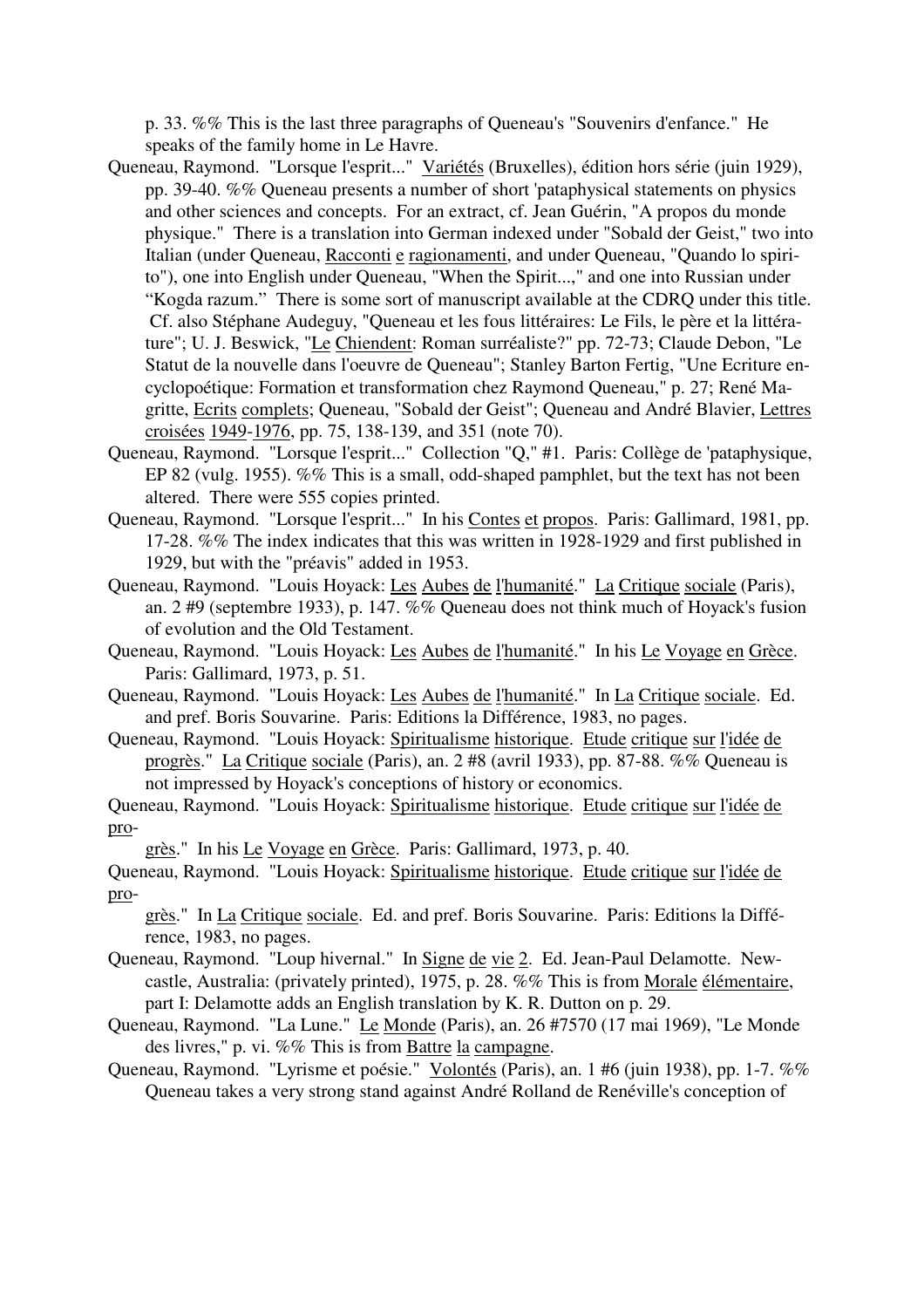poetry. The "previous article" referred to is Queneau's "'De Jean Coste' et l'expérience poétique." Cf. Michel Lécureur, Raymond Queneau, p. 213; Warren Motte, "Raymond Queneau and the Aesthetic of Formal Constraint"; Gisèle Sapiro, La Guerre des écrivains, pp. 418 and 460.

- Queneau, Raymond. "Lyrisme et poésie." In his Le Voyage en Grèce. Paris: Gallimard, 1973, pp. 112-121.
- Queneau, Raymond. "Ma Mère chantait." In Queneau's Oeuvres complètes, vol. I. Paris: Gallimard, 1989, pp. 1078-1089. %% Queneau reflects on his boyhood especially in terms of his mother's singing. Cf. Claude Debon, "Raymond Queneau et la chanson"; Jean-Pierre Longre, Raymond Queneau en scènes, p. 18; Queneau, "Souvenirs inédits." This was reprinted in his Je naquis au Havre un 21 février 1903. There is some sort of manuscript available at the CDRQ under this title.
- Queneau, Raymond. "Ma Vie en chiffres." Cf. Tatiana Bonch-Osmolovskaia, "Cent Mille Milliards de poèmes of Raymond Queneau"; Queneau, Journaux (1914-1965), pp. 743- 746.
- Queneau, Raymond. "Maak uw eigen sprookje." Trans. Jan Pieter van der Sterre. Raster (Amsterdam), vol. \* #54 (\* 1991), pp. 41-44. %% This is a translation of Queneau's "Un Conte à votre façon" into Dutch. The title means "Make your own fairytale."
- Queneau, Raymond. "Machin, gidouille et Helvétie." Dossiers du Collège de 'pataphysique #16 (22 phalle 88 EP [vulg. 1 septembre 1961]), pp. 25-28. %% Queneau 'pataphysically proposes the slow extension of Switzerland across the rest of Europe by its adding cantons to itself in an outward spiral (= la "gidouille"). There is some sort of manuscript available at the CDRQ under this title. Cf. Daniel Compère, "Raymond Queneau et Jules Verne."
- Queneau, Raymond. "Madeleine Israël: Jules Romains, sa vie, son oeuvre." La Critique sociale (Paris), an. 1 #4 (décembre 1931), p. 168. %% Queneau finds her book "inutile."
- Queneau, Raymond. "Madeleine Israël: Jules Romains, sa vie, son oeuvre." In his Le Voyage en Grèce. Paris: Gallimard, 1973, pp. 24-25.
- Queneau, Raymond. "Madeleine Israël: Jules Romains, sa vie, son oeuvre." In La Critique sociale. Ed. and pref. Boris Souvarine. Paris: Editions la Différence, 1983, no pages.
- Queneau, Raymond. "Mais la nuit..." Temps mêlés #150 + 4 (mai 1979), p. 13. %% Cf. the note on p. 33 of this issue. This poem was reprinted in Queneau's Oeuvres complètes, vol. I, pp. 748-749.
- Queneau, Raymond. "Malédictions du cinéma." In the catalogue for the Festival du film maudit, 29 juillet to 5 août, 1949, no. pp. %% This is virtually identical to later printings (no "s" on "pellicule"). Cf. Michel Lécureur, Raymond Queneau, pp. 361 and 389.
- Queneau, Raymond. "Malédictions du cinéma." Cinéma 56 (Paris), vol. 2 #8 (décembre 1955 -- janvier 1956), pp. 15-17. %% This was also reprinted as "Les Dix Malédictions du cinéma" and "Les Dix Malédictions du cinéma mises en scène par Raymond Queneau."
- Queneau, Raymond. "Malédictions du cinéma." Amis de Valentin Brû #10-11 (février 1980), p. 63. %% This issue was co-produced with the Maison de la Culture André Malraux (Reims).
- Queneau, Raymond. Man ist immer zu gut zu den Frauen. Trans. Eugen Helmlé. Karlsruhe: Stahlberg, 1964.

Queneau, Raymond. Man ist immer zu gut zu den Frauen. Trans. Eugen Helmlé. Collection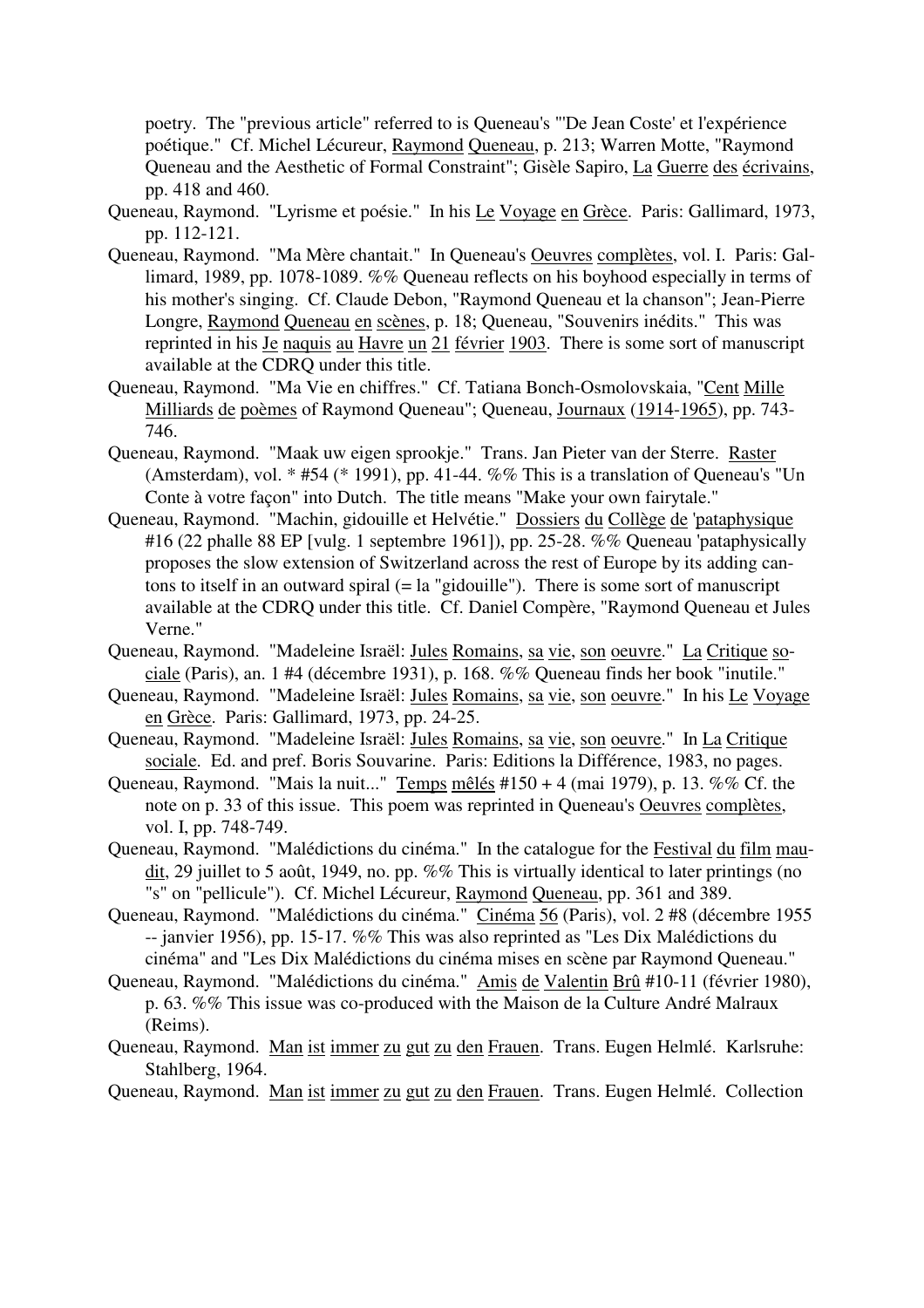"Roman," #5833. Frankfurt: Fischer Taschenbuch Verlag, 1985.

- Queneau, Raymond. Man ist immer zu gut zu den Frauen. Trans. Eugen Helmlé. Collection "Fischer Taschenbüch," #5833. Frankfurt: Fischer Taschenbuch Verlag, 1990.
- Queneau, Raymond. Man ist immer zu gut zu den Frauen. Trans. Eugen Helmlé. Collection "Wagenbachs Taschenbuch," #409. Berlin: Verlag Klaus Wagenbach, 2001.
- Queneau, Raymond. "Manon? Non!" Cf. Queneau, Journaux (1914-1965), pp. 687-688; there are some sort of manuscripts available at the CDRQ and at the Bibliothèque Armand Sala-crou in Le Havre.
- Queneau, Raymond. "Marcel Berger et Paul Allard: Les Secrets de la censure pendant la guerre." La Critique sociale (Paris), an. 2 #9 (septembre 1933), p. 132. %% Queneau has written a favorable but rather short note on this book.
- Queneau, Raymond. "Marcel Berger et Paul Allard: Les Secrets de la censure pendant la guerre." In his Le Voyage en Grèce. Paris: Gallimard, 1973, p. 49.
- Queneau, Raymond. "Marcel Berger et Paul Allard: Les Secrets de la censure pendant la guerre." In La Critique sociale. Ed. and pref. Boris Souvarine. Paris: Editions la Différence, 1983, no pages.
- Queneau, Raymond. "Marine." La Semaine à Megève (Megève, Haute Savoie), vol. \* #\* (14 août 1948), no pages. %% This poem reappeared in L'Instant fatal. Cf. the note appended to Queneau, "L'Homme du tramway."
- Queneau, Raymond. "Mario Prassinos." Cf. Queneau, "C'est chacun de notre côté..."
- Queneau, Raymond. "La Marquise sortit." This is a one-page dramatic fragment found in the CDRQ dossiers. Cf. Jean-Pierre Longre, Raymond Queneau en scènes (pp. 91 and 95).
- Queneau, Raymond. [Marxisme et christianisme.] In his Traité des vertus démocratiques. Ed.,
	- intro., and notes by Emmanuël Souchier. Collection "Les Cahiers de la NRF." Paris: Gallimard, 1993, pp. 145-152. %% This is just about what the title indicates. It is the rough draft of an article written possibly at the end of 1937.
- Queneau, Raymond. Mathematik von morgen. Trans. Hans Naumann and Alexander von Platen. München: Nymphenburger Verlagshandlung, 1967. %% This is a translation of Bords. Cf. Walter L. Fischer, "Lächelnde Mathematik. Essays von Raymond Queneau."
- Queneau, Raymond. "Les Mathématiques dans la classification des sciences." In his Bords: Mathématiciens, précurseurs, encyclopédistes. Ill. Georges Mathieu. Paris: Hermann, 1963, pp. 123-129. %% This is a reprint of Queneau's "La Place des mathématiques dans la classification des sciences." Cf. Paul Braffort, "Le Désir (les désirs) dans l'ordre des amours"; Shuichiro Shiotsuka, "Raymond Queneau et deux encyclopédies: L'Idée de 'savoir' chez Queneau."
- Queneau, Raymond. "Der Matrizenanalyse des Satzes in der französischen Sprache." Trans. Eugen Helmlé. In Muster mögliche Welten. Eine Anthologie für Max Bense. Ed. Ludwig Harig and Elisabeth Walther. Wiesbaden: Limes Verlag, 1970, pp. 145-147. %% This is a translation of Queneau's "L'Analyse matricielle de la phrase en français" into German.
- Queneau, Raymond. "Meccano." In Raymond Queneau. Cahier de l'Herne #29. Ed. Andrée Bergens. Paris: Editions de l'Herne, 1975, pp. 61-66. %% This is an oulipian textual exercise. These texts are the same as in Queneau's Meccano ou l'analyse matricielle du langage but in a different order. It reappeared in the 1999 edition. Cf. Dominique Billy,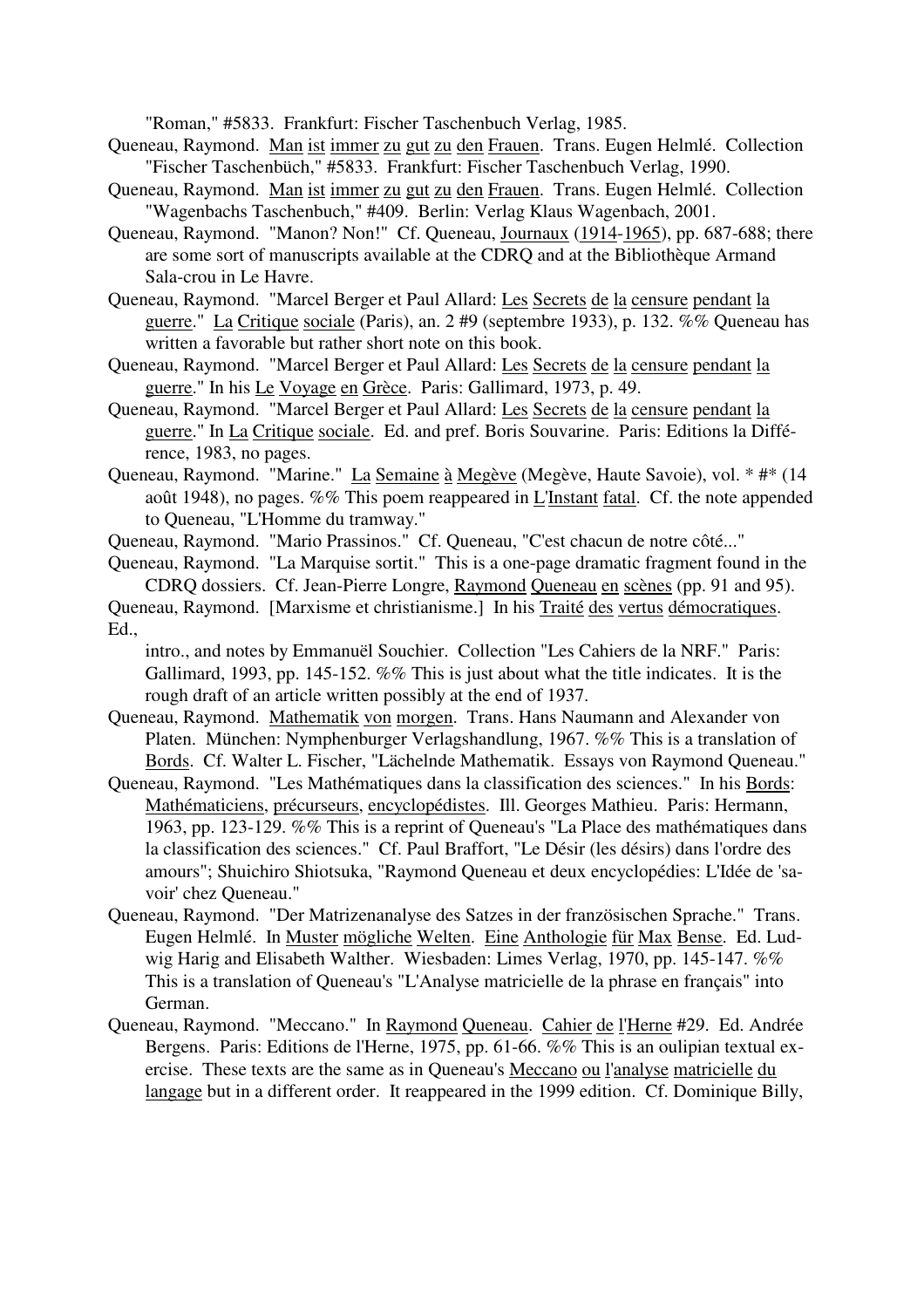"L'OuLiPo et l'isosyntaxisme: Les Méthodes syntaxologiques de l'OuLiPo à la lumière de l'analyse matricielle"; André Blavier, "L'Erratum est humain"; Michel Lécureur, Raymond Queneau, p. 482; Jean-Michel Pochet, "Queneau, un spectacle?"; Queneau, "L'Analyse matricielle du langage," "Littérature potentielle," and "Sur la multiplication croisée de spe-cimens correspondant à un même schéma mais grammaticalement différents."

- Queneau, Raymond. Meccano ou l'analyse matricielle du langage. Ill. Enrico Baj. Milano: Sergio Tosi e Paolo Bellasich, 1966. %% This is a book measuring 54.8 cm x 20.5 x 1.3. It contains Queneau's "L'Analyse matricielle du langage" and his "Meccano" intermixed with 17 of Baj's mechanical designs. There were 174 copies printed, signed by both Queneau and Baj. Cf. Queneau and André Blavier, Lettres croisées 1949-1976, pp. 272 and 378 (note 335).
- Queneau, Raymond. "Un Méconnu." Combat (Paris), an. \* #9231 (7 mars 1974), p. 8. %% This is a reprint of "Hommage à Max Jacob."
- Queneau, Raymond. "Le Meilleur des mondes." Cf. Queneau, "Candide 47."
- Queneau, Raymond. Mein Freund Pierrot. Trans. Gottfried Beutel. Stuttgart: KG, 1950. %% This is a translation of Pierrot mon ami into German. Cf. Queneau and André Blavier, Lettres croisées 1949-1976, pp. 87-89 and 92.
- Queneau, Raymond. Mein Freund Pierrot. Trans. Eugen Helmlé. Frankfurt: Suhrkamp Verlag, 1964. %% Cf. Günter Bien, Mein Freund Pierrot; Karl Korn, "Poesie und Trivialität. Raymond Queneaus Buch Mein Freund Pierrot"; Karl Heinz Kramberg, "Spiel mit der Sprache"; Queneau, "Hors d'oeuvres für drei"; Klaus Recht, "Gespräche mit dem Trojanischen Pferd."
- Queneau, Raymond. Mein Freund Pierrot. Trans. Eugen Helmlé. Collection "Bibliothek Suhrkamp," #895. Frankfurt: Suhrkamp, 1985.
- Queneau, Raymond. "Melancholy Corf." Trans. Gordon Dyson. Sunday Times (London), vol. \* #8004 (7 november 1976), p. 41. %% This is a translation of Fendre les flots: "Mélancolie corfiote" into English.
- Queneau, Raymond. "Mélancolies monégasques." Derrière le miroir (Paris: Maeght), vol. \* #92-93 (octobre 1956), p. 64. %% This poem is from L'Instant fatal. Cf. Amis de Valentin Brû #8 (septembre 1979), emission #4.
- Queneau, Raymond. "Mélancolies monégasques" and "Tous les droits." In Pierre à feu. Ed. Jacques Gardies and Jacques Kober. Cannes: Aimé Maeght, 1945, pp. 22-24. %% These poems were included in Si tu t'imagines. Pierre à feu has another sort of title, "Provence noire," on the back of the title page, and it contains 50 lithographs by André Marchand. A much smaller but otherwise identical version was printed in the following year. Cf. Michel Ragon, "Gaston Chaissac: The Aesthete in the Leather Apron."
- Queneau, Raymond. "Mer mouillée." Le Temps de la poésie (Paris), vol. \* #6 (mars 1952), p. 54. %% This is Chien à la mandoline: "Acriborde aromate..." Only 1020 copies of this work were printed. Cf. Justin Saillet, "Poésie partagée."
- Queneau, Raymond. Mes souvenirs de chasseur chez Maxim's. Paris: Editions littéraires de France, 1937. %% There are two mentions of brooms in this book, as well as of rich Americans with drugs (two Queneau emblems), but it would seem to me to be merely a hackwork ghost-writing for a real person named José Roman. There is little more than anecdote, gossip, and titillation here. Cf. Claude Rameil, "Note sur le Roman"; Amis de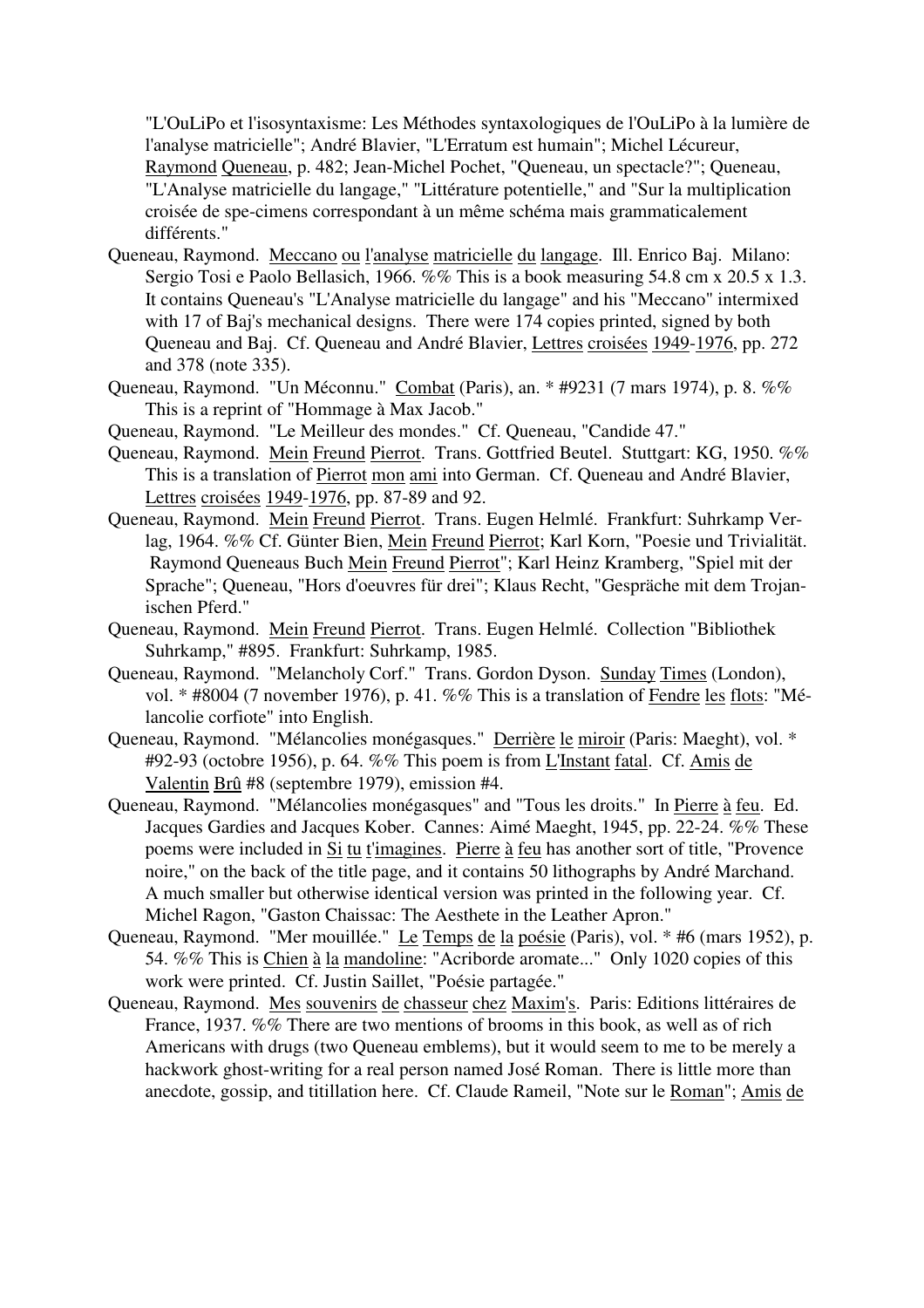Valentin Brû #16-17 (septembre 1981), p. 23, note. The CDRQ has some of Queneau's correspondance with this author under "Roman (José)."

- Queneau, Raymond. Mes souvenirs de chasseur chez Maxim's. Paris: Henri Lefebvre and Messageries du Livre, 1939. %%
- Queneau, Raymond. "Message." In the "programme des fêtes commémorant le centième anniversaire d'Alphonse Allais (1854 - 1905 - 1954)." Grenier à sel de Honfleur, 8 août 1954. %% Queneau has 3-4 lines of tribute. Cf. Guy Jumeau, "Les Fêtes du centenaire d'Alphonse Allais: ii" for a correction to this text.
- Queneau, Raymond. "Message." Combat (Paris), an. 13 #3204 (21 octobre 1954), p. 6. %% This is the same as the original text but appears in a collection of short citations from modern authors concerning Alphonse Allais; this collection appears as Anonymous, "Cent Ans après 'Alphonse Allait'."
- Queneau, Raymond. "Messaggio di Raymond Queneau." Dossiers du Collège de 'pataphysique #25 (9 pédale 91 EP [vulg. 3 mars 1964]), p. 3. %% Queneau gives a word of 'pataphysical greeting to Milan in Latin (more or less). Cf. Enrico Baj, Automitobiografia; Camilla Cederna, "Milano patafisica"; Queneau, "Discours pour l'inauguration de l'IPM"; Queneau and André Blavier, Lettres croisées 1949-1976, p. 373 (note 293).
- Queneau, Raymond. Mesures. Queneau translated a number of texts from American literature for the 15 juillet 1939 (an. 5 #3) issue of this magazine. %% These texts were: Cotton Mather, "The Wonders of the Invisible World" (pp. 22-27); Saint John de Crevecoeur, from Letters from an American Farmer (pp. 58-61); Walt Whitman, from Democratic Perspectives and a letter dated 20 july 1883 (pp. 98-105); Vachel Lindsay, "The Santa Fe Trail" and "General William Booth Enters Into Heaven" (pp. 142-161); Hart Crane, "The Wine Menagerie" (pp. 162-171); Henry Miller, "Via Dieppe-New Haven" (pp. 266-297); Marianne Moore, "Poetry," "The Monkeys," "To a Snail," and "Silence" (pp. 300-309); Wallace Stevens, "Disillusionment of Ten O'Clock" and "The Emperor of Ice-Cream" (pp. 330-335); William Carlos Williams, "The Flower," "Spring and All," "Complete Destruc-tion" (for which the manuscript is at the Ransom Center in Austin), "Light Hearted Wil-liam," and "The Arrival of the Slaves" (pp. 360-377). John Brown mentions these texts in his Panorama de la littérature contemporaine aux Etats-Unis. Queneau also had his two translations of William Saroyan ("L'Homme dont le coeur était resté dans les montagnes" and "Le Zeppelin du dimanche") printed in this magazine. On Henry Miller's piece, cf. Jay Martin, Always Merry and Bright. On the magazine itself, cf. Michel Lécureur, Raymond Queneau, pp. 208-210 and 218-219. There is some sort of manuscript of Queneau's translation available at the CDRQ under "Mesures." Cf. Astrid Bouygues and Daniel Delbreil, "Claude Simonnet face à l'homme Raymond Queneau," pp. 21-22; Queneau and André Blavier, Lettres croisées 1949-1976, p. 30.
- Queneau, Raymond. "Der Metrostreik." Trans. Ludwig Harig. In Französische Erzähler der Gegenwart. Ed. Georges Schlocker. Stuttgart: Philipp Reclam, 1962, pp. 316-327. %% This is Harig's translation of the first chapter of Zazie in der Metro into German.
- Queneau, Raymond. Mi Amigo Pierrot. Trans. Carlos Manzano. Barcelona: Editorial Anagramma, 1993.
- Queneau, Raymond. Mijn moeder zong. Ed., trans., and notes by Jan Pieter van der Sterre. Collection "Privé-domein," #232. Amsterdam: Uitgeverij De Arbeiderspers, 1999. %% This is an anthology of somewhat autobiographical Queneau texts: poems, isolated prose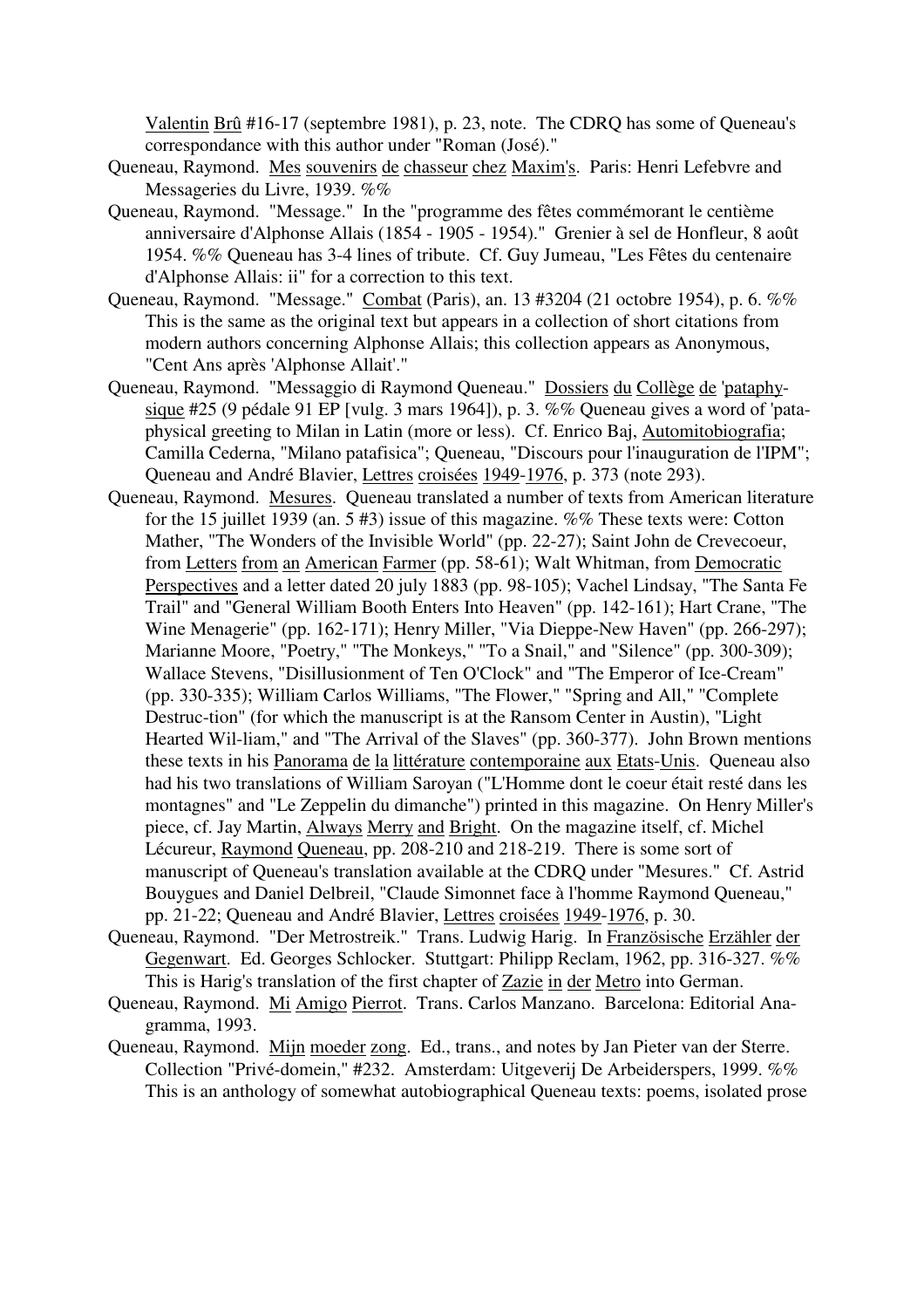texts, sections of interviews, etc.

Queneau, Raymond. "Million de faits." In Haute voix. Ed. Georges Jaladis and Christian Mé-

gret. Paris: Stock, 1951, pp. 293-294. %% This poem is from Si tu t'imagines.

- Queneau, Raymond. Mimokhodem. Trans. Valery Kislov. In Les Exercices de style. Ed. Valery Kislov. Saint-Petersburg: Symposium, 2001, pp. 491-514. %% This is a translation of En passant into Russian. [[\_\_\_\_\_\_\_\_\_]]
- Queneau, Raymond. "Minotaurisme et monogamie." Volontés (Paris), an. 2 #15 (mars 1939), pp. 7-11. %% Queneau attacks the Foyer d'incendie of Nicolas Calas. There is some sort of manuscript available at the CDRQ under this title.
- Queneau, Raymond. "Minotaurisme et monogamie." In his Le Voyage en Grèce. Paris: Gallimard, 1973, pp. 156-161.

Queneau, Raymond. "Miró." Catalogue de l'exposition au Palais des Beaux-Arts de Bruxelles,

janvier 1956, p.

- Queneau, Raymond. "Miró et ses pièges." In Joan Miró: Lithographe. Vol. 2. Paris: Maeght, 1975, pp. 9-27. %% Queneau writes lightly on Miró's art, taking up where he left off in "Album 19." Cf. Anonymous, ed., Joan Miró Lithographs and Juan Miró der Lithograph.
- Queneau, Raymond. "Miró et ses pièges." In Lithos Miró Queneau. Collection "En Puisaye," #16. Parly (Yonne): Centre d'Art graphique de la Métairie Bruyère, 2004. %% This is a reproduction of approximately 97% of Queneau's original text in an unbound folder which also contains prints of five Miró lithographs: "Le Rat des sables," "Le Maréchal des logis," "La Taupe hilare," "L'Otarie savante," and "Le Tambourg-major."
- Queneau, Raymond. "Miró oder der prähistorische Poet." Eröffnungen (Wien), vol. \* #16 (\* 1965), pp. 28-30. %% This is a translation of Queneau's "Joan Miró ou le poète préhistorique." Cf. Queneau, "Joan Miró oder der prähistorische Poet."
- Queneau, Raymond. "Miró ou le poète préhistorique." In his Bâtons, chiffres et lettres. Paris: Gallimard, 1950, pp. 218-227. %% This originally appeared as "Joan Miró ou le poète préhistorique." There is some sort of manuscript available at the CDRQ under the title "Miro."
- Queneau, Raymond. "Miró ou le poète préhistorique." In his Bâtons, chiffres et lettres. Revised ed. Collection "Idées," #70. Paris: Gallimard, 1965, pp. 305-316.
- Queneau, Raymond. "Miroir double." Quinzaine littéraire (Paris), vol. \* #13 (1<sup>ier</sup> octobre 1966), p. 27. %% This concerns the Carelman comic book version of Zazie dans le métro.
- Queneau, Raymond. "Misery by My Gauge." Trans. Elton Glaser. Colorado Review (Fort Collins, Colorado), vol. 13 #1 (fall 1985), p. 40. %% This is Le Chien à la mandoline: "Le Malheur à ma mesure."
- Queneau, Raymond. "Mode d'emploi." In Cent Mille Milliards de poèmes. Paris: Gallimard, 1961, no pages. %% Queneau sets out the origin of this work and the directions for its use. There is a German translation indexed under "Gebrauchsanweisung."

Queneau, Raymond. "La Mode intellectuelle." La Bête noire (Paris), vol. \* #1 (1<sup>ier</sup> avril 1935),

p. 2. %% Queneau describes the phenomenon of changing fashionable intellectual ideas and how people are quick to respond to the changes. While Queneau is sardonic, he offers no real remedy. There are some sort of manuscript items available at the CDRQ un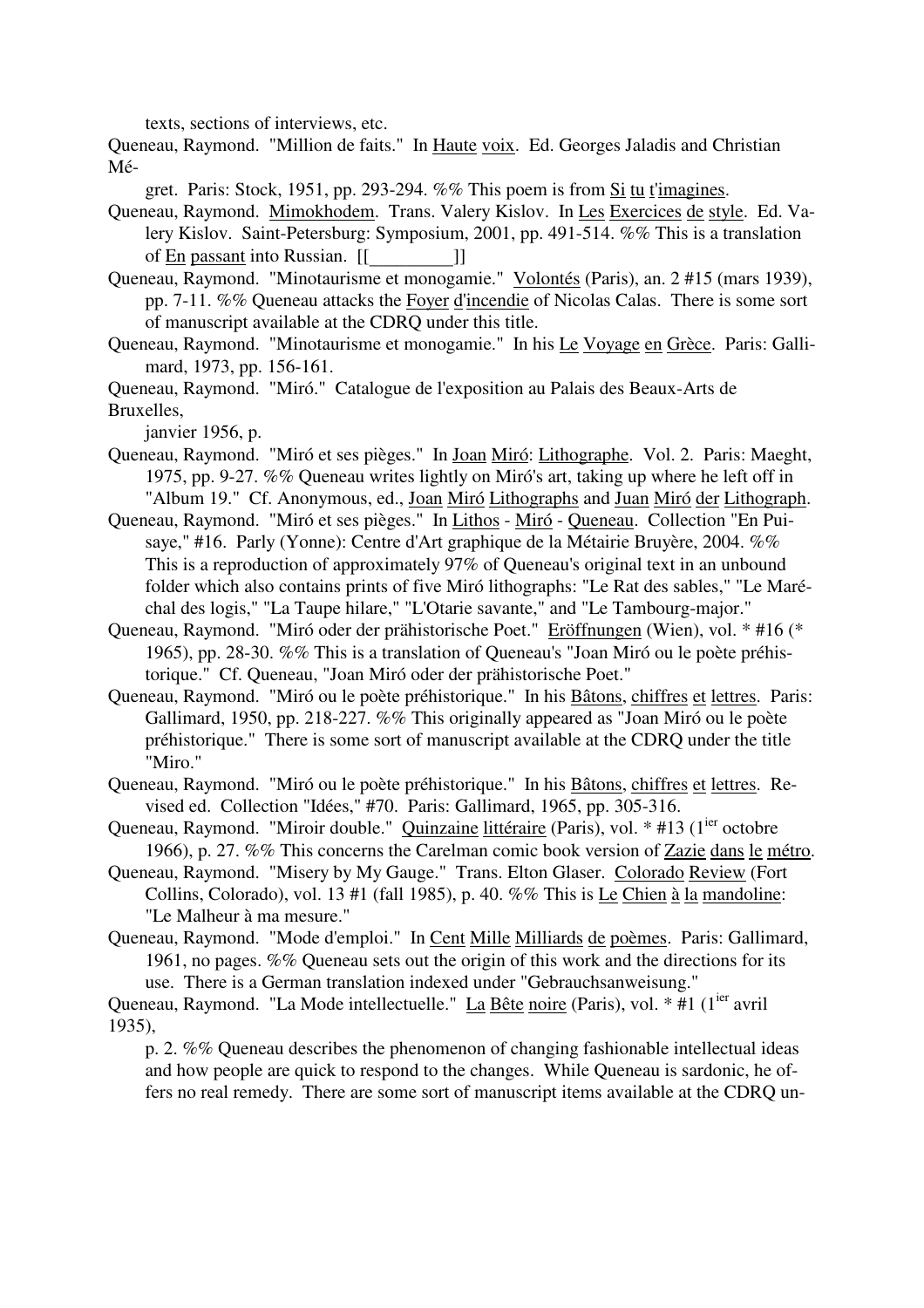der "Mode (sur la -)" and "Mode intellectuelle." Cf. Noël Arnaud, "Queneau et Saint-Germain-des-Prés"; Michel Lécureur, Raymond Queneau, pp. 188-192; Georges Sadoul, "Les Livres." In regard to Queneau's participation in this periodical, cf. Noël Arnaud, "Un Queneau honteux?"

- Queneau, Raymond. "La Mode intellectuelle." In his Le Voyage en Grèce. Paris: Gallimard, 1973, pp. 60-63.
- Queneau, Raymond. Eine Modellgeschichte. Trans. Eugen Helmlé. Hof: Verlag für neue Literatur, 1970. %% This is a translation of Queneau's Histoire modèle into German. Cf. Jörg Drews, "Auf der Suche nach dem S im U oder: Versuch, die Geschichte auf einen Nenner zu bringen"; Thomas Rothschild, "Varieté des Intellekts"; Gertraude Uhlhorn, "Modell-Geschichten." The script for the German radio production of this name is at the Ransom Center in Austin (Texas).
- Queneau, Raymond. Eine Modellgeschichte. Zweisprachige Ausgabe. Ed., trans., and afterword Eugen Helmlé. Collection "Frühe Texte der Moderne." München: edition texte+ kritik, 1985. %% This text is in both French and German.
- Queneau, Raymond. "Modeste Contribution à l'illustration de la langue française." Subsidia pataphysica #1 (29 sable 93 EP [vulg. 29 décembre 1965]), pp. 61-62. %% Queneau proposes a "simpler" and "clearer" manner of negating in French... There is some sort of manuscript available at the CDRQ under this title. Cf. Anonymous, "Queneau au négatif"; Stéphane Audeguy, "Queneau et les fous littéraires: Le Fils, le père et la littérature"; Ray-mond Queneau and Noël Arnaud, "Correspondance Noël Arnaud -- Raymond Queneau," p. 334.
- Queneau, Raymond. Modré Kv\_ty. Trans. and afterword Ji\_í Pelán. Praha: Práce, 1993. %% This is a translation of Les Fleurs bleues into Czech.
- Queneau, Raymond. Moj Prijatelj Pierrot. Trans. Aleš Berger. Post. Boris A. Novak. Ill. Andrej Trobentar. Ljubljana, Yugoslavia: DZS, 1993. %% This is a translation of Pierrot mon ami into Slovenian.
- Queneau, Raymond. Moj trisatels Pjero. Trans. Miroslav Karoulac. Sarajevo, Yugoslavia: Svejetlost, 1962. %% This is a translation into Serbo-Croatian of Pierrot mon ami.
- Queneau, Raymond. Moj Prijatelj Pjero. Trans. Miroslav Karaulac. Collection "Dzepna Knjiga," #239. Sarajevo, Yugoslavia: Svjetlost, 1961. %% This is a translation of Pierrot mon ami into Serbian. Cf. Miroslav Karaulac, "Rajmon Keno."
- Queneau, Raymond. "Mon Associé Monsieur Davis." Queneau wrote a scenario for a film of this name based on a Chilean novel. There is a manuscript of the scenario available at the CDRQ. Cf. Anonymous, "Un Nouveau Tandem comique: Yves Ciampi - Raymond Queneau"; Astrid Bouygues and Daniel Delbreil, "Claude Simonnet face à l'homme Raymond Queneau," pp. 53-54; Paul Carrière, "Queneau scénariste"; Danièle Gasiglia-Laster, "'Mon Associé M. Davis.' Du Roman de Jenaro Prieto au scénario de Raymond Queneau"; Phi-lippe d'Hugues, "L'Intenable Gageure de Raymond Queneau"; Anne-Isabelle Queneau, ed., Album Raymond Queneau, p. 216; Queneau, Journaux (1914- 1965), pp. 1045 and 1061; France Roche, "Bourvil, vedette de Raymond Queneau et Yves Ciampi dans 'Mon Asso-cié, monsieur Davis,' adaptation d'un roman chilien de 1928"; Edgar Schneider, "Quand Queneau fait son cinéma."
- Queneau, Raymond. "Mon Grand Intérêt pour la vie des soviétiques s'est encore accru." Nouvelles de Moscou (Moscow), an. 1 #57 (28 novembre 1956), p. 4. %% Certain of Que-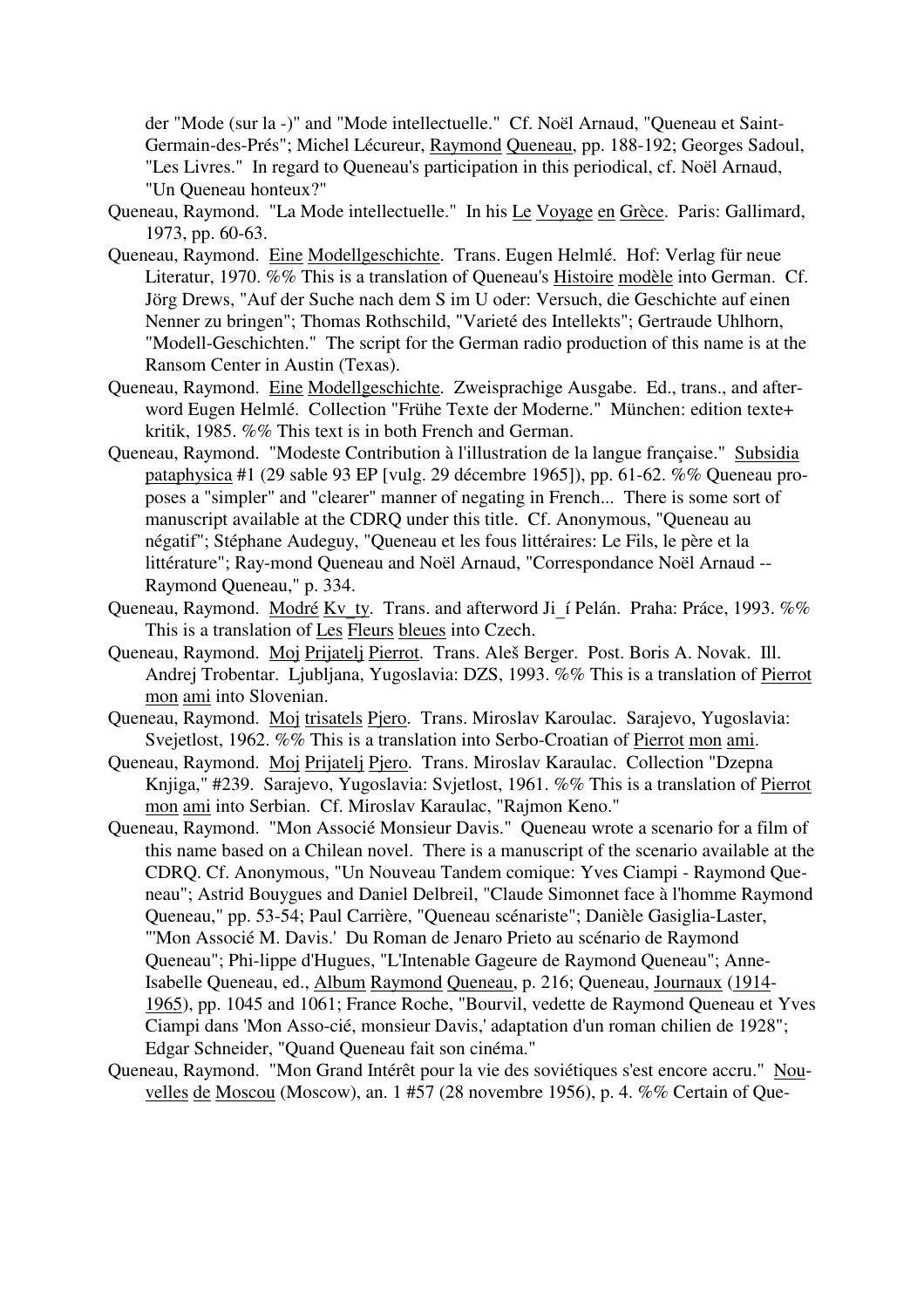neau's sentences are rather carefully phrased. There are some sort of manuscript notes available at the CDRQ under the title "Voyages divers." Cf. Anonymous, "Une Délégation de 'France - U.R.S.S.' à Moscou" and "Le Séjour des intellectuels français"; Michel Lécureur, Raymond Queneau, pp. 466-467; Jean-Pierre Longre, Raymond Queneau en scènes, pp. 20 and 23; Michel Mohrt, Ma Vie à la NRF; Queneau, Journaux (1914-1965), pp. 933-944, and "Rimbaud en tchouvache," which is a truncated version of this text.

- Queneau, Raymond. "Monsieur Phosphore." This is a work that Queneau was interested in creating in the late 30s: cf. Queneau, Journaux (1914-1965) pp. 495-501. Cf. also Jean-Pierre Longre, "Métamorphoses et effacements (le personnage théâtral)," Raymond Queneau en scènes (pp. 62-68, 115-116, and 262-263), "Rêves de théâtre, théâtre de rêve," and "Théâtre et théâtralité dans l'oeuvre de Raymond Queneau." There is some sort of manuscript available at the CDRQ under this title.
- Queneau, Raymond. Monsieur Ripois. Cf. Queneau and Hugh Mills, "Monsieur Ripois."
- Queneau, Raymond. "Monts et merveilles." Paris: Dépliant publicitaire, 1952. %% This was published by the "Voyage en Grèce" travel agency for a cruise scheduled for 5-23 avril 1952. There is some sort of manuscript available at the CDRQ under this title.
- Queneau, Raymond. "Monument pour un homme inutile." Combat (Paris), an. 7 #1342 (28 octobre 1948), p. 4. %% This excerpt from Monuments includes the illustration.
- Queneau, Raymond. "Monument to a Useless Man." Trans. Bernard Keith. Chelsea (New York), vol. \* #13 (june 1963), p. 30. %% This is from Queneau's Monuments.
- Queneau, Raymond. Monuments. Burins de Jean-Paul Vroom. Paris: Editions du Moustié, 1948. %% This consists of a box (34.5 cm x 26.8 x 3) containing a double folder which encloses 14 4-page folders printing the twelve poems and engravings plus the printing information. Claude Rameil ("Bibliographie," p. 365) says that only 222 copies of this work were printed. It was republished in Queneau's Oeuvres complètes, vol. I, pp. 169- 195. Cf. Queneau and André Blavier, Lettres croisées 1949-1976, p. 344 (note 10).
- Queneau, Raymond. "Moral elementar." Trans. Ian Pop. Steaua (Cluj, Romania), vol. 27 #3 (\* 1976), p. 45. %% This is a selection of poems from the third section of Morale élémentaire.
- Queneau, Raymond. Morale élémentaire: Prepublication and note. Nouvelle Revue française (Paris), vol. 43 #253 (janvier 1974), pp. 1-20. %% This includes 19 of the first 21 poems eventually printed in section I (not "Murs murants" and "Soldats stanneux"), with a word by Queneau on the constraints of form which he employed.
- Queneau, Raymond. Morale élémentaire. Paris: Gallimard, 1975.
- Queneau, Raymond. Morale élémentaire. Paris: Gallimard, 1982.
- Queneau, Raymond. "(Mots pour la radio)." Temps mêlés #150 + 29/30 (avril 1986), pp. 7-9. %% These are Queneau's commentaries on certain words, but it is not clear whether or when they were actually broadcast. There is some sort of manuscript available at the CDRQ under this title.
- Queneau, Raymond. Muj P ítel Pierot. Trans. Vera Linhartová. Afterword Jarmila Fialová. Praha: Státni nakladatelstvi krásné litteratury a uméni, 1965. %% This is a translation of Pierrot mon ami into Czech.
- Queneau, Raymond. "A Multiple Choice Story." Trans. Dale McConathy. Harper's Bazaar (New York), an. 102 #3084 (november 1968), pp. 210-211. %% This is a simple translation of "Un Conte à votre façon" with a very brief introduction. There are some prob-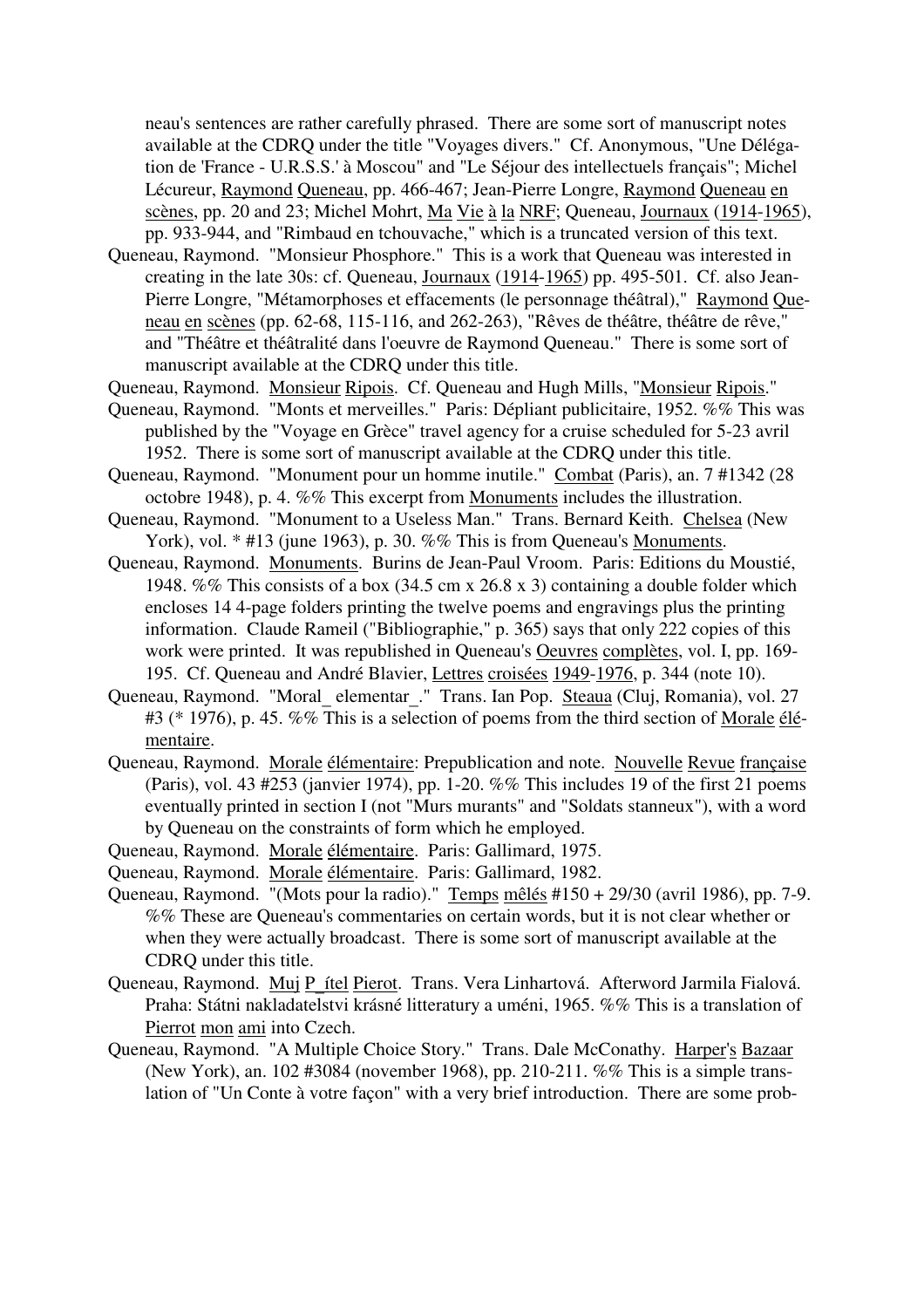lems beginning with entry 15: the options for the next step should be 16 and 21, not 18 and 21, and then entries 16 and 18 are incorrectly translated. And there are other small problems.

- Queneau, Raymond. "Les Murs." Visage (Limoges), vol. \* #1 (\* 1950), no pages. %% This poem was included in Si tu t'imagines. This little review had 2 prefaces, 6 poems, and 12 lithographs.
- Queneau, Raymond. "Les Muses et lézards." La Bête noire (Paris), vol. \* #2 (1<sup>ier</sup> mai 1935), p. 6. %% This comic play is based on the pun in the title: the various lizards practice various arts and love the Muses, but the Muses are at a certain distance... This was reprinted in Les Ziaux, where it was altered slightly; cf. Queneau, Oeuvres complètes, vol. I, pp. 52-56. Cf. Noël Arnaud, "Queneau et Saint-Germain-des-Prés"; Michel Lécureur, Raymond Queneau, pp. 188-192. In regard to Queneau's participation in this periodical, cf. Noël Arnaud, "Un Queneau honteux?"
- Queneau, Raymond. My pritel Pierrot. Trans. Vera Linhartová. Praha: Odeon, 1966. %% This is a translation into Czech.
- Queneau, Raymond. Le Mystère du train d'or. Cf. Edgar Wallace.
- Queneau, Raymond. "Le Mystère social." In the catalogue for the exhibition "Pierre Mac Orlan, 1882 - 1970" at the Galerie de Neuilly, Neuilly-sur-Seine (décembre 1970). %% These are extracts from Queneau's Preface to Oeuvres complètes de Mac Orlan.
- Queneau, Raymond. "Le Mythe du documentaire." Labyrinthe (Paris), an. 2 #22-23 (décembre 1946), p. 28. %% Queneau discusses the lack of difference between documentaries and other films. There is some sort of manuscript available at the CDRQ under "Mythe du documentaire." This was reprinted in Amis de Valentin Brû #10-11 (février 1980), pp. 60-62.
- Queneau, Raymond. "Le Mythe et l'imposture." Volontés (Paris), an. 2 #14 (février 1939), pp. 14-17. %% Queneau seems to be ruminating or testing a philosophical position which might be vaguely hegelian. Cf. Astrid Bouygues and Daniel Delbreil, "Claude Simonnet face à l'homme Raymond Queneau," p. 47; Alain Calame, "Esprit farouche," pp. 10-14; Jean-Philippe Coen, "Notice"; Isabelle Rieusset, "Le Collège de sociologie: Georges Bataille et la question de mythe, de l'ethnologie à l'anthropologie: Un Décentrement épistémologique"; Evert van der Starre, Curiosités de Raymond Queneau. De «L'Encyclopédie des Sciences inexactes» aux jeux de la création romanesque, p. 48.
- Queneau, Raymond. "Le Mythe et l'imposture." In his Le Voyage en Grèce. Paris: Gallimard, 1973, pp. 151-155.
- Queneau, Raymond. "Na Krayu mesa." Trans. Anastasia Zakharevich. In Les Exercices de style. Ed. Valery Kislov. Saint-Petersburg: Symposium, 2001, pp. 465-480. %% This is a translation of "A la limite de la forêt" into Russian. [[\_\_ \_\_\_\_ \_\_\_\_, \_. \_\_\_\_\_\_\_\_\_]]
- Queneau, Raymond. "Naissance et avenir de la littérature." Volontés (Paris), an. 3 #22 (mai 1940), p. . %% Queneau disagrees strongly with René M. Guastalla's Le Mythe et le livre. Because of the war, this issue never actually appeared; cf. Noël Arnaud, "Etranges Volontés," p. 341. Cf. also Georges Belmont, "Queneau."
- Queneau, Raymond. "Naissance et avenir de la littérature." In his Le Voyage en Grèce. Paris: Gallimard, 1973, pp. 204-211.

Queneau, Raymond. "Napoléon pour tous." Cf. Queneau, "Du pareil au même."

Queneau, Raymond. "Ne Coassons pas." Les Nouvelles littéraires (Paris), an. \* #1044 (4 sep-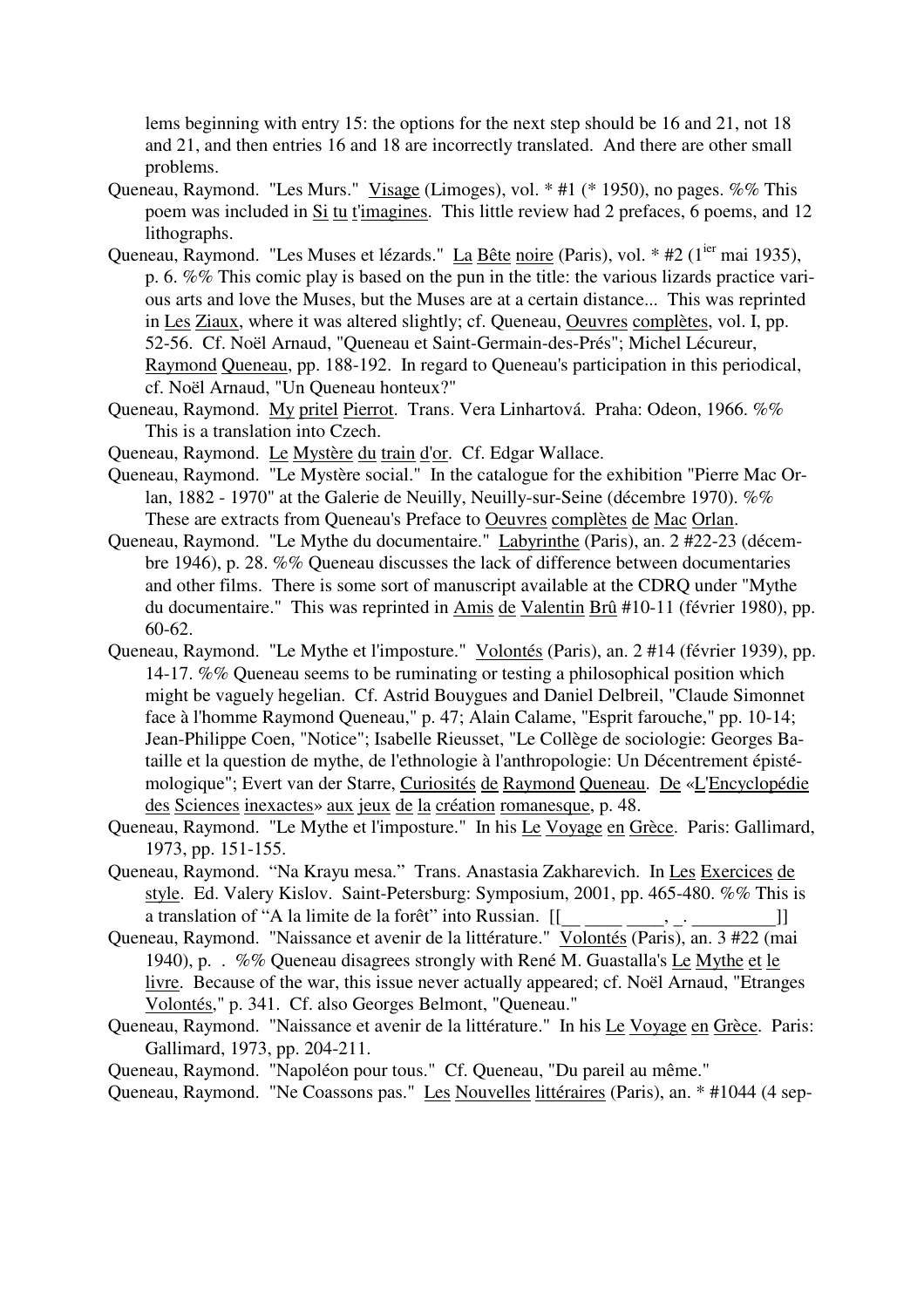tembre 1947), p. 8. %% This is Bucoliques: "Grenouilles."

- Queneau, Raymond. Nebenbei. Trans. Eugen Helmlé. Frankfurt: Verlag der Autoren, 1978. %% This is a translation of "En passant" into German.
- Queneau, Raymond. "Le Néo-français en déroute." L'Express (Paris), vol. \* #985 bis (no date), p. 111. %% Queneau outlines his previous position on the crisis facing the French language and explains why he believes that the crisis no longer exists. This issue of L'Express appears to have been published during a strike; it bears no date, but it must have been about the end of mai 1970. This article was republished in Queneau's Le Voyage en Grèce (pp. 223-226) under the title "Curieuse Evolution du français moderne"; the date is given there as "juin 1970." Cf. Robert Le Bidois, "Une Santé chancellante?"
- Queneau, Raymond. "Neskol'ko obshchikh zemechaniy otnositel'no aërodinamicheskikh svoistv slozheniya." Trans. Anastasia Zakharevich. In Les Exercices de style. Ed. Valery Kislov. Saint-Petersburg: Symposium, 2001, pp. 484-485. %% This is a translation of "Quelques Remarques sommaires relatives aux propriétés aérodynamiques de l'addition" into Russian. [[\_\_\_\_\_\_\_\_\_ \_\_\_\_\_ \_\_\_\_\_\_\_\_\_ \_\_\_\_\_\_\_\_\_\_\_\_

- Queneau, Raymond. "Neuf Exercices de style." In <u>La Terre n'est pas une vallée de larmes</u>. Ed. Marcel Marien. Bruxelles: Editions La Boëtié, 1945, pp. 30-33. %% This includes "Insistance," "Ignorance," "Lettre officielle," "Prière d'insérer," "Onomatopées," "Analyse logique," "Composition des mots," "Négativités," and "Animisme." All of these had appeared previously in the 1944 Messages.
- Queneau, Raymond. "Nicolas Boileau." Opéra (Paris), vol. \* #348 (12 mars 1952), pp. 1 and 7. %% This is an extract from Queneau's "Boileau."
- Queneau, Raymond. "Nicolas chien d'expérience." Les Lettres françaises (Paris), vol. 11 #358 (12 avril 1951), p. 5. %% The origin of this poem seems to have been the escape of a dog used for experiments from the Broussais hospital. Cf. Anonymous, "Dick après sa capture," "Nicolas et la poésie," and "Nos Echos"; Michel Lécureur, Raymond Queneau, p. 269; Carmen Tessier, "Les Potins de la commère" (19 avril 1951). The poem was reprinted in Si tu t'imagines: "Petite suite" (1952 edition only), then in Queneau, Oeuvres complètes, vol. I, p. 715.

Queneau, Raymond. S Nimi po-khoroshemu nel'zia. Trans. Valery Kislov. In On est toujours

trop bon avec les femmes by Queneau. Ed. Valery Kislov. Saint-Petersburg: Symposium, 2001, pp. 8-139. %% This is a translation of On est toujours trop bon avec les femmes into Russian. [[\_ \_\_\_\_ \_\_-\_\_\_\_\_\_\_\_ \_\_\_\_\_\_]]

- Queneau, Raymond. "Les Noirs ont d'instinct le génie de la couleur." Album du Figaro (Paris), an. \* #29 (mai 1951), pp. 78-79 and 124. %% Queneau concentrates on Afro-American music and art in New York, basing himself on experiences from his visit there in 1950. There is some sort of manuscript available at the CDRQ under "Noirs ont d'instinct le gé-nie..." Cf. his "Broadway, leur village" and "Philadelphie."
- Queneau, Raymond. "Note complémentaire sur la sextine, suivie d'un éloge de la spirale par J. Bernoulli." Subsidia pataphysica #1 (29 sable 93 EP [vulg. 29 décembre 1965]), pp. 79-80. %% Queneau writes a rather mathematical note on the generalization of the sextine, a supplement to his remarks in "Littérature potentielle."

Queneau, Raymond. "Note du traducteur." In Vingt Ans de jeunesse by Maurice O'Sullivan.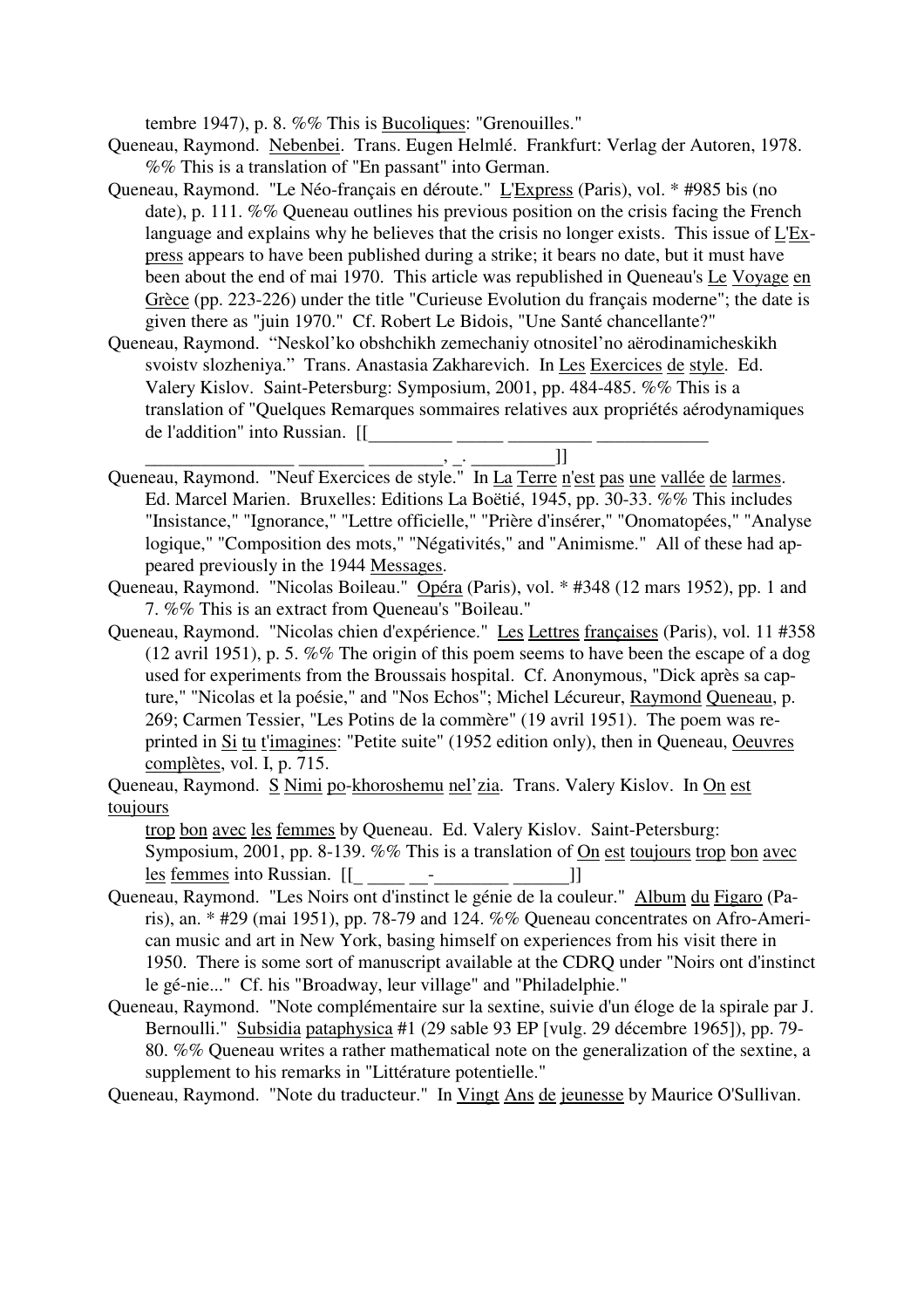Paris: Gallimard, 1936, p. 7. %% Queneau speaks only a little about the translation but tries to situate the micro-culture which the book describes.

- Queneau, Raymond. "Note du traducteur." In Peter Ibbetson by George du Maurier. Paris: Gallimard, 1946, p. 7. %% This is the same as Queneau's preface to this work.
- Queneau, Raymond. "Note du traducteur." In Peter Ibbetson by George du Maurier. Collection "L'Imaginaire," #18. Paris: Gallimard, 1946, p. 7. %% This is the same as in the original version.
- Queneau, Raymond. "Note sur le papyrus Rhind." Intermédiaire des recherches mathématiques (Paris), vol. 3 #10 (avril 1947), p. 54. %% Queneau answers the question of R. Mercier (which appeared in this publication on p. 23 of vol. 2 #5 [janvier 1946]) as to the dating of a mathematical papyrus.
- Queneau, Raymond. "Notre Ami." Réforme (Paris), an. \* #1092 (19 février 1966), p. 14. %% This is a tribute to Albert-Marie Schmidt. There is some sort of manuscript available at the CDRQ under the title "Notre Ami."
- Queneau, Raymond. "Notre Ami." In Etudes sur le XVI<sup>e</sup> siècle by Albert-Marie Schmidt. Paris: Editions Albin Michel, 1967, pp. 11-12. %% This is the same text as in the preceding entry.
- Queneau, Raymond. "Un Nouveau Genre littéraire: Les Science-fictions." Critique (Paris), vol. 7 #46 (15 mars 1951), pp. 195-198. %% Queneau shows great perspicacity in his remarks on the mounting popularity and nature of science fiction, both in America and, to a much lesser degree, in France. There is some sort of manuscript available at the CDRQ under this title. Cf. Pierre Boiron, Pierre Kast; Daniel Compère, "Raymond Queneau et Jules Verne"; Robert Louit and Jacques Chambon, "France"; Maurice Renault, "Qu'est-ce que la science-fiction?"
- Queneau, Raymond. "Nouveaux Exercices de style." Fontaine (Paris), vol. 9 #47 (décembre 1945), pp. 105-113. %% This includes "Présent," "Préterit," "Imparfait," "En vers," "Poly-ptotes," "Aphereses," "Apocopes," "Syncopes," "Moi je," "Exclamations," "Alors," "No-ble," "Vulgaire," "Interrogatoire," "Comédie," "Existentiel," "Parecheses," and "Fantoma-tique."
- Queneau, Raymond. "Une Nouvelle Conquête des Berbères à Puteaux." Gazette de Lausanne (Lausanne), an. 157 #209 (4 septembre 1954), "Gazette littéraire," p. 7. %% This was reprinted in Sonnets.
- Queneau, Raymond. "Nouvelle Défense et illustration de la langue française." This is the subtitle given to 1960 "décade" consecrated to Queneau. Cf. Jacques Bens, Queneau, p. 246; André Blavier, ed., Raymond Queneau à la Décade du foyer culturel international de Cerisy-la-Salle; Jean Queval, "Queneau chez ses amis."
- Queneau, Raymond. Vom Nutzen und Nachteil der Beruhigungsmittel. Trans. Hans Thill. Berlin: Klaus Wagenbach, 2002. %% This is a translation of certain parts of Contes et propos into German: "Destinée," "Lorsque l'esprit...," "La Petite Gloire," "Panique," "A la limite de la forêt," "Le Café de la France," "Une Trouille verte," "Le Cheval troyen," "Du bon emploi des tranquillisants, I, II," "Quelques Remarques sommaires relatives aux propriétés aérodynamiques de l'addition," some of the "Texticules," and "Un Conte à votre façon." There is also a postface of six pages by the translator.
- Queneau, Raymond. "Oak and Dog." Trans. Francis Scarfe. New Verse (London), vol. \* #30 (summer 1938), pp. 2-3. %% This is all but the last line of the "Chêne et chien voilà mes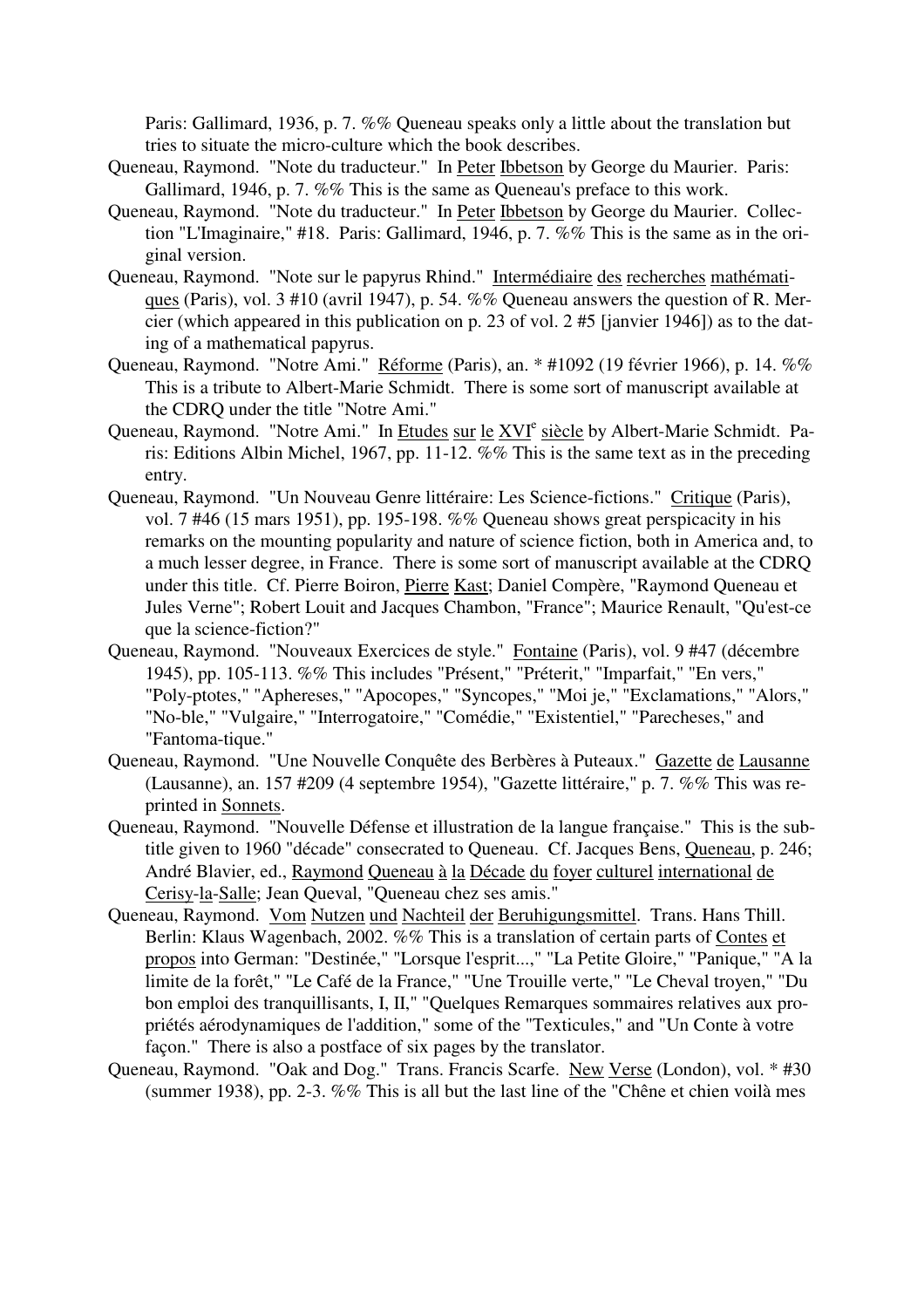deux noms" passage in the second section of the work of the same name.

- Queneau, Raymond. As Obras completas de Sally Mara. Trans. Luiza Neto Jorge. Lisboa: Ulisseia, 1968.
- Queneau, Raymond. Odile. Paris: Gallimard, 1937. %% Cf. Queneau, Oeuvres complètes, vol. II, pp. 1572-1573 for some idea of the textual history.
- Queneau, Raymond. Odile. Paris: Gallimard, 1937. %% This unique work, bound by Mary Reynolds, is at the Ryerson Library at the Art Institute of Chicago, but access is difficult. The online catalogue describes this item as: "Mary Reynolds binding: full black calfskin binding; horizontal vellum onlay; title in ink on front cover; author in ink on back cover; Japanese endpapers; original paper covers bound in." Cf. Susan Glover Godlewski, "Warm Ashes: The Life and Career of Mary Reynolds."
- Queneau, Raymond. Odile: Notes préparatoires. In Raymond Queneau plus intime. Ed. Jean-Pierre Dauphin. Paris: Gallimard, 1978, p. 19, entry 178.
- Queneau, Raymond. Odile: Prière d'insérer. Bulletin de la NRF #284 (mai 1937), p. . %% This was reprinted in Cahiers Raymond Queneau #12-13 (juillet 1989), p. 13, and in Jacques Bens, Queneau, pp. 115-116.
- Queneau, Raymond. Odile. Paris: Gallimard, 1950.
- Queneau, Raymond. Odile. Paris: Gallimard, 1964. %% Cf. Queneau, Oeuvres complètes, vol. II, p. 1573 for a note on some changes in the text.
- Queneau, Raymond. Odile. Paris: Gallimard, 1969.
- Queneau, Raymond. Odile. Paris: Gallimard, 1982.
- Queneau, Raymond. Odile. Collection "L'Imaginaire," #276. Paris: Gallimard, 1992.
- Queneau, Raymond. Odile. Collection "L'Imaginaire," #276. Paris: Gallimard, 1993.
- Queneau, Raymond. Odile. In Queneau, Oeuvres complètes, vol. II. Paris: Gallimard, 2002, pp. 515-615. %% There is additional material available on pp. 1303-1330, 1557-15901, and 1740-1742. Cf. also Jean-Pierre Longre, "Notice."
- Queneau, Raymond. Odile. Trans. Grazia Cherchi. Intro. Goffredo Fofi. Collection "Universale economica," #732. Milano: Feltrinelli Editore, 1976. %% Cf. Odile Martinez, "I Tito-li Raymond Queneau: Il Caso e la necesità."
- Queneau, Raymond. Odile. Trans. Grazia Cherchi. Postface Goffredo Fofi. Collection "Universale economica," #1024. Milano: Feltrinelli Editore, 1989.
- Queneau, Raymond. Odile. Trans. Grazia Cherchi. In Queneau, Romanzi. Paris: Gallimard / Einaudi, 1992, pp. 259-357.
- Queneau, Raymond. Odile. Trans. Eugen Helmlé. Stuttgart: Verlag Werner Gebühr, 1973. %% Cf. François Bondy, "Bezaubernde Unpersonen. Raymond Queneaus Roman Odile"; Hanns Grössel, "Surrealistisches Ahrenlese. Zufallsfunde bei Aragon und Queneau"; Peter Jokostra, "Frühwerke von Aragon und Queneau," "Ich bin Platon näher als Karl Marx," and "Ein Kampf um Odile"; Marianne Kesting "Die Literatur und das einfache Leben."
- Queneau, Raymond. Odile. Trans. Eugen Helmlé. Frankfurt: Fischer Taschenbuch Verlag, 1976.
- Queneau, Raymond. Odile. Trans. Eugen Helmlé. Collection "Roman," #5878. Frankfurt: Fischer Taschenbuch Verlag, 1985.
- Queneau, Raymond. Odile. Trans. and intro. Carol Sanders. Elmwood Park, Illinois: Dalkey Archive Press, 1988. %% Cf. Anonymous, CR of Carol Sander's translation of Odile;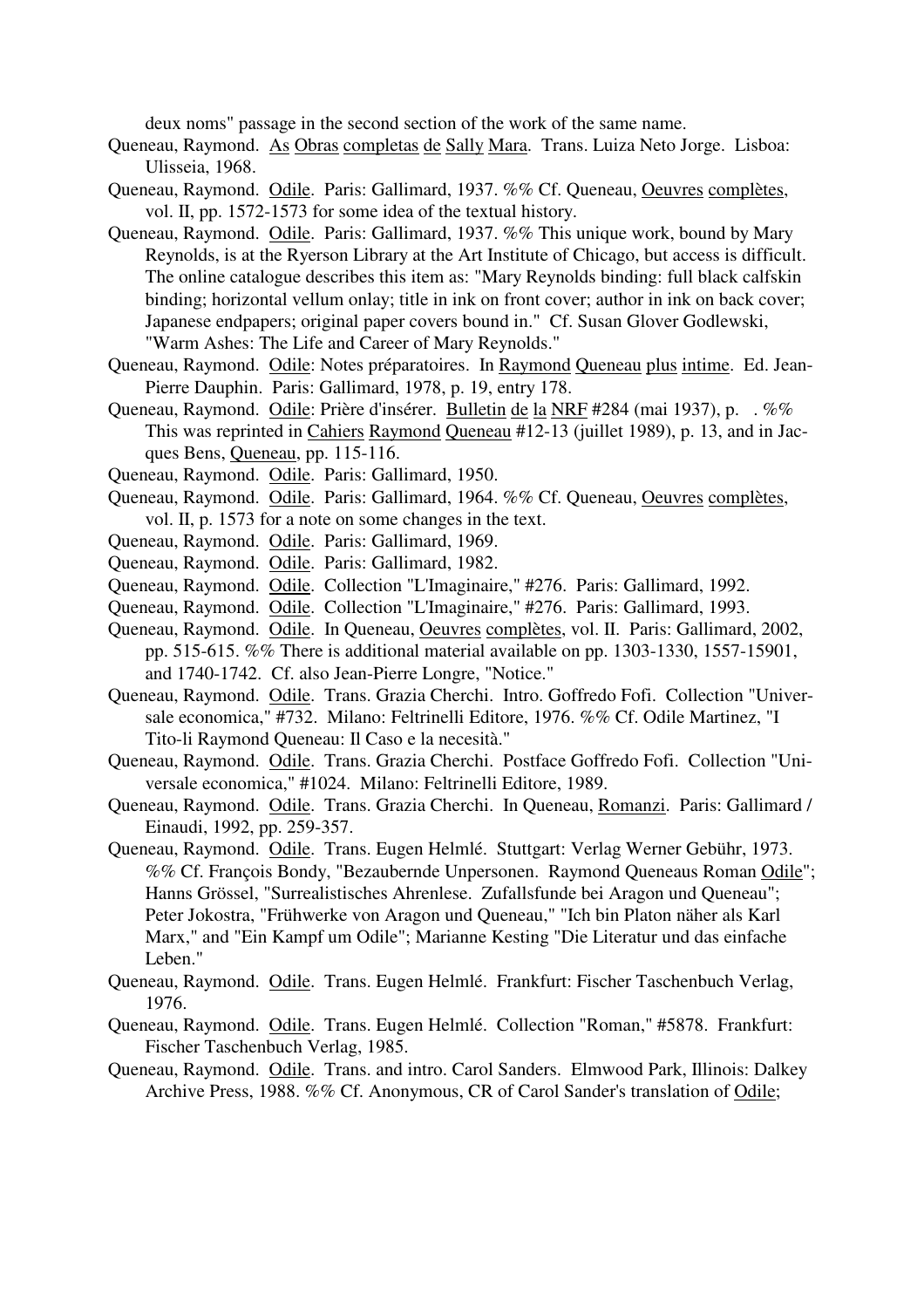George Craig, "Playful and 'sérieux'"; Tom Howard, CR of Carol Sander's translation of Odile; Sybil Steinberg, CR of Carol Sander's translation of Odile.

- Queneau, Raymond. Odile. Trans. Karina van Santen and Martine Vosmaer. Amsterdam: De Bezige Bij, 1990.
- Queneau, Raymond. Odile. Trans. Jarmila Fialová. Postface Jí í Pechar. Praha: Mladá Fronta, 1993. %% This is a translation into Czech.
- Queneau, Raymond. Odile. Trans. E. Gulyaeva. In Joseph Kessel *Dnevnaia krasavitsa*, Raymond Queneau *Odile*, Jean Freustié *Otey*. Collection "The Best French Novels About Love." Moskva: Palimpsest / Respublika, 1995. %% This anthology includes, besides Queneau's Odile, translations of Joseph Kessel's Belle de jour (translated by V. Nikitin) and Jean Freustié's Auteuil (translated by E. Semina). [[\_\_\_\_\_, . \_\_\_\_\_\_\_\_\_]]
- Queneau, Raymond. Odiru. Trans. Akiko Osaki. Tokyo: Getsuyosha, 2003. %% This is a translation of Odile into Japanese. The translator's name is also given as Akiko Miyagawa. Cf. Shuichiro Shiotsuka, "Le Queneau démasqué."
- Queneau, Raymond. Oeuvres complètes, vol. I. Ed. Claude Debon. Bibliothèque de la Pléiade. Paris: Gallimard, 1989. %% This volume contains all of Queneau's published poetry plus an introduction, a chronology, a section on "poèmes publiés, non repris en volume," a section on "poèmes inédits," others on "chansons," "textes surréalistes," and "souvenirs inédits," a bibliography, a discography, and copious and helpful notes. My only criticism would be that the Gallimard policy concerning the arrangement of the index of titles and "incipit" leaves much to be desired, as a poem is listed only by its title, if it has one, and only by the first line, if it has no title. The result is that there is no complete index of first verses. Cf. Queneau, Floc, flac, for a text printed in this volume but re-printed elsewhere under this other title. Cf. also André Blavier, "Notes" and "Note à des notes sur des notes (O.C.I.)"; Claude Debon, "Notules pour le volume I des Oeuvres complètes de Queneau dans la Pléiade"; Martin de Haan, "Lettre"; the note at the end of the subject entry for this volume.
- Queneau, Raymond. Oeuvres complètes, vol. I. Ed. Claude Debon. Bibliothèque de la Pléiade. Paris: Gallimard, 1992. %% This is almost the same as the original edition, with very minor changes in the "Chronologie" and the "Discographie." Cf. the note at the end of the subject entry for this volume.
- Queneau, Raymond. Oeuvres complètes, vol. I. Ed. Claude Debon. Bibliothèque de la Pléiade. Paris: Gallimard, 1998. %% Cf. Debon's "Notules pour le volume I des Oeuvres complètes de Queneau dans la Pléiade" and the note at the end of the subject entry for this volume.
- Queneau, Raymond. Oeuvres complètes, vol. II. Ed. and pref. Henri Godard. Bibliothèque de la Pléiade. Paris: Gallimard, 2002. %% The Queneau works included in this volume, and the scholars responsible for each work, are Le Chiendent (Henri Godard), Gueule de Pierre (Jean-Philippe Coen), Les Derniers Jours (Suzanne Meyer-Bagoly), Odile (Jean-Pierre Longre), Les Enfants du Limon (Madeleine Velguth), Un Rude Hiver (Emmanuël Souchier), Les Temps mêlés (Jean-Philippe Coen), Pierrot mon ami (Gilbert Pestureau), and Queneau's "Technique du roman." Each of these works appears with related documents by Queneau, relevant manuscript passages, working plans, notes, variants, a presen-tation / commentary of each work, and partial bibliographies (a complete bibliography concerning Queneau's novels was planned for the third volume of this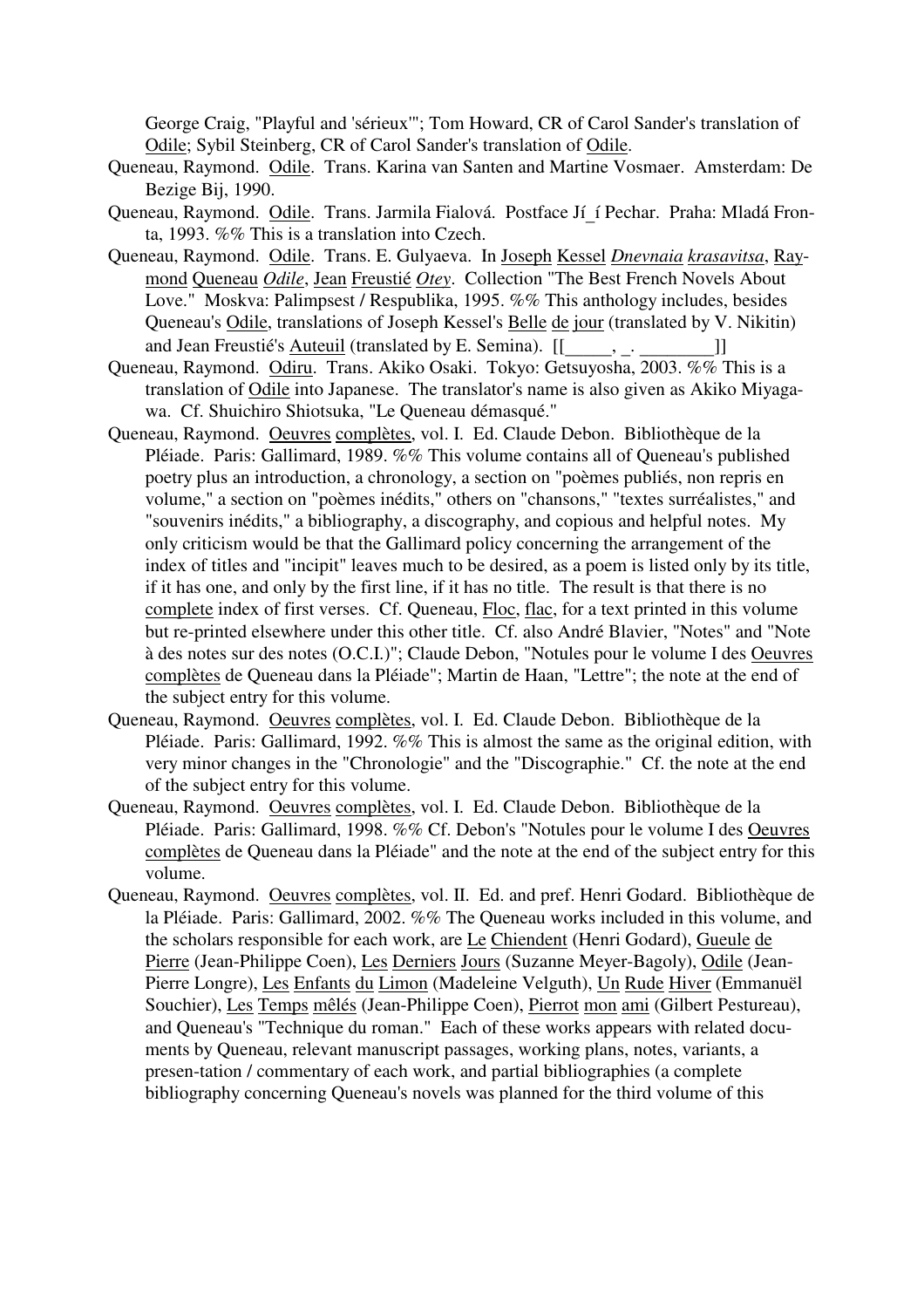Pléiade collection, which would be the second volume containing his novels). There is also a chronology of Queneau's life and work for 1922-1942.

This volume is solid, built on first-class scholarship, and is an essential tool for anyone working with these novels. My only regret is that Gallimard did not publish Queneau's novels in three volumes, rather than two, in order to leave more space for these highly valuable scholia.

Queneau, Raymond. Oeuvres complètes, vol. III. Ed. and pref. Henri Godard. Bibliothèque de la Pléiade. Paris: Gallimard, novembre 2006. %% The Queneau works included in this volume, and the scholars responsible for each work, are Les Exercices de style (Emmanuël Souchier), Loin de Rueil (Daniel Delbreil), Saint-Glinglin (Jean-Philippe Coen), Le Di- manche de la vie (Paul Gayot), Zazie dans le métro (Paul Gayot), Les Oeuvres complètes de Sally Mara (Jean-Yves Pouilloux), Les Fleurs bleues (Anne Marie Jaton), and Le Vol d'Icare (Henri Godard). As in the previous volume, each of these works appears with re-lated documents by Queneau, relevant manuscript passages, working plans, notes, vari-ants, a presentation / commentary of each work, and bibliographies relevant to each work. It was planned to have a rather complete bibliography devoted to Queneau's novels in general, but this idea was dropped. There is also a chronology of Queneau's life and work for 1942-1976, continuing that of the previous volume (which covers 1922-1942).

This volume maintains the level of scholarship of the preceding volumes, and the carefully established texts and all that accompanies each of them will serve as landmarks for all future work.

- Queneau, Raymond. Les Oeuvres complètes de Sally Mara. Paris: Gallimard, 1962. %% This contains Le Journal intime de Sally Mara, On est toujours trop bon avec les femmes, and "Sally plus intime," as well as a wonderful new preface.
- Queneau, Raymond. Les Oeuvres complètes de Sally Mara: Prière d'insérer. Bulletin de la NRF #168 (mars 1962), pp. 3-4. %% This text, dated "mars 1962," was reprinted in Cahiers Raymond Queneau #12-13 (juillet 1989), pp. 54-55.
- Queneau, Raymond. Les Oeuvres complètes de Sally Mara. Collection "L'Imaginaire," #48. Paris: Gallimard, 1979. %% Cf. Serge Koster, "Sally Mara est de retour."
- Queneau,, Raymond. Les Oeuvres complètes de Sally Mara. In Queneau, Oeuvres complètes, vol. III. Paris: Gallimard, 2006, pp. 691-987. %% There is additional material available on pp. 1503-1505 and 1719-1746. Cf. also Jean-Yves Pouilloux, "Notice."
- Queneau, Raymond. "Olivier Hussenot." Program for Zazie dans le métro, Théâtre des Trois Baudets, décembre 1959. %% This short tribute was reprinted in Amis de Valentin Brû #9 (décembre 1979), p. 6, and in Olivier Hussenot, Ma Vie publique en six tableaux, p. 9.

Queneau, Raymond. "L'Ombre de Gréta Garbo." There is some sort of manuscript available at

the CDRQ under "Ombre de Gréta Garbo." Cf. Jean-Pierre Longre, "Métamorphoses et effacements (le personnage théâtral)," Raymond Queneau en scènes (pp. 72-76), "Rêves de théâtre, théâtre de rêve," and "Théâtre et théâtralité dans l'oeuvre de Raymond Queneau."

Queneau, Raymond. "On cause." Les Lettres françaises (Paris), an. 8 #207 (6 mai 1948), p. 1. %% Queneau writes on the nature of language which is truly "populaire." Cf. Jacques Brenner, Journal de la vie littéraire (1962-1964).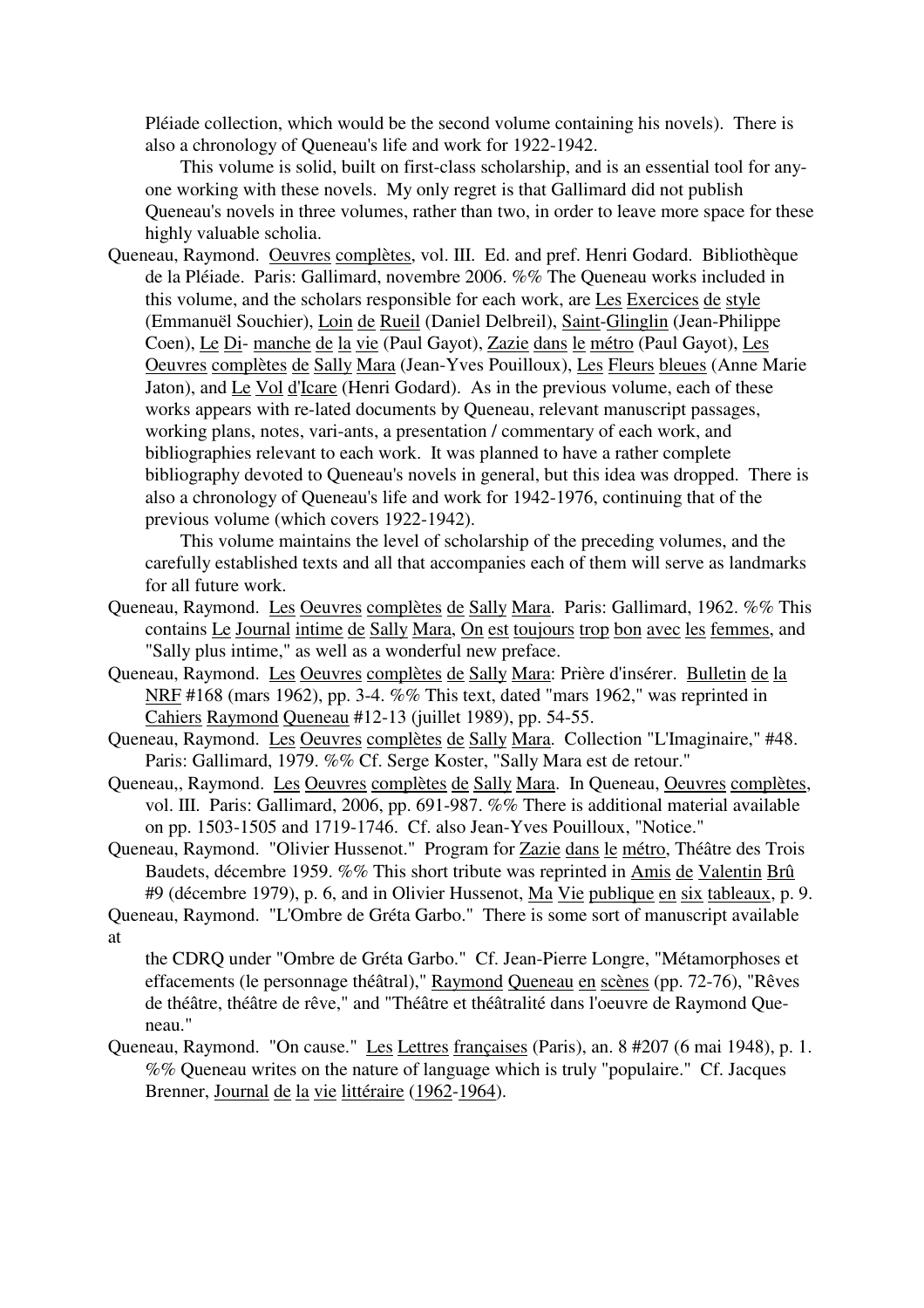Queneau, Raymond. "On cause." In his Bâtons, chiffres et lettres. Paris: Gallimard, 1950, pp. 42-44.

Queneau, Raymond. "On cause." In his Bâtons, chiffres et lettres. Revised ed. Collection "Idées," #70. Paris: Gallimard, 1965, pp. 53-56.

Queneau, Raymond. On est toujours trop bon avec les femmes. Trans. Michel Presle. Ill. Eric

Provoost. Paris: Editions du Scorpion, 1947. %% Theoretically translated by "Michel Presle" from an original by "Sally Mara," this work is actually by Queneau. The cover was done by Jean d'Halluin. The work was republished in the Oeuvres complètes de Sally Mara.

- Queneau, Raymond. On est toujours trop bon avec les femmes. Trans. Michel Presle. Paris: Gallimard, 1971.
- Queneau, Raymond. On est toujours trop bon avec les femmes. Trans. Michel Presle. Collection "Folio," #1312. Paris: Gallimard, 1981.

Queneau, Raymond. On est toujours trop bon avec les femmes. Trans. Michel Presle. Ill. Eric

Provoost. Collection "Folio," #1312. Paris: Gallimard, 1986.

- Queneau, Raymond. On est toujours trop bon avec les femmes. Ill. Eric Provoost. Collection "Folio," #1312. Paris: Gallimard, 1991.
- Queneau, Raymond. On est toujours trop bon avec les femmes. In Queneau, Oeuvres complètes, vol. III. Paris: Gallimard, 2006, pp. 865-972. %% There is additional material available on pp. 1503-1505 and 1719-1746. Cf. also Jean-Yves Pouilloux, "Notice."
- Queneau, Raymond. On est toujours trop bon avec les femmes. Trans. Valery Kislov. Inostrannaia Literatura ("Foreign Literature") (Moskva), vol. \* #4 (april 1997), pp. 108-170. %% This appears to be a translation of the complete novel into Russian under the approxi-mate title of "It is impossible to be with them in a positive way." It is preceded by a spu-rious "translator's note" by Michel Presle... [[ S Nimi po-khoroshemu nel'zia
- irlandskii roman S'elli Mary, \_ \_ \_ \_ \_ \_ \_ \_ \_ \_ \_ \_ \_ \_ \_ ;<br>Queneau, Raymond. <u>On est toujours trop bon avec les</u> femmes. Ed. Valery Kislov. Saint-Petersburg: Symposium, 2001. %% This volume contains translations into Russian of the preface to <u>Les Oeuvres complètes de Sally Mara</u> ("Predislovie," ), On est toujours trop bon avec les femmes (S Nimi po-khoroshemu nel'zia,

) and Le Journal intime de Sally Mara (Intimy dnyevnik Sally Mara,  $\qquad -$ 

). It also contains "Postface" by Pascal Letellier and Valery Kislov and "Notes" by Valery Kislov.

- Queneau, Raymond. On est toujours trop bon avec les femmes: Extract. In Anthologie de l'érotisme. Ed. René Varrin. Paris: Editions Nord-Sud, 1948, pp. 142-144. %% This includes most of chapter 38.
- Queneau, Raymond. On est toujours trop bon avec les femmes: Extract. In L'Erotisme dans la littérature. Ed. René Varrin. Paris: Editions Champs-Fleuris, 1951, pp. 66-68. %% This includes most of chapter 38.
- Queneau, Raymond. On est toujours trop bon avec les femmes: Extract. In L'Erotisme dans la littérature française. Ed. René Varrin. Paris: Editions de la poésie moderne, 1969, pp. 94-96. %% This consists of most of chapter 38, the same as in Varrin's 1951 extract.

Queneau, Raymond. "On est toujours trop bon avec les femmes." Le Nouveau Candide (Pa-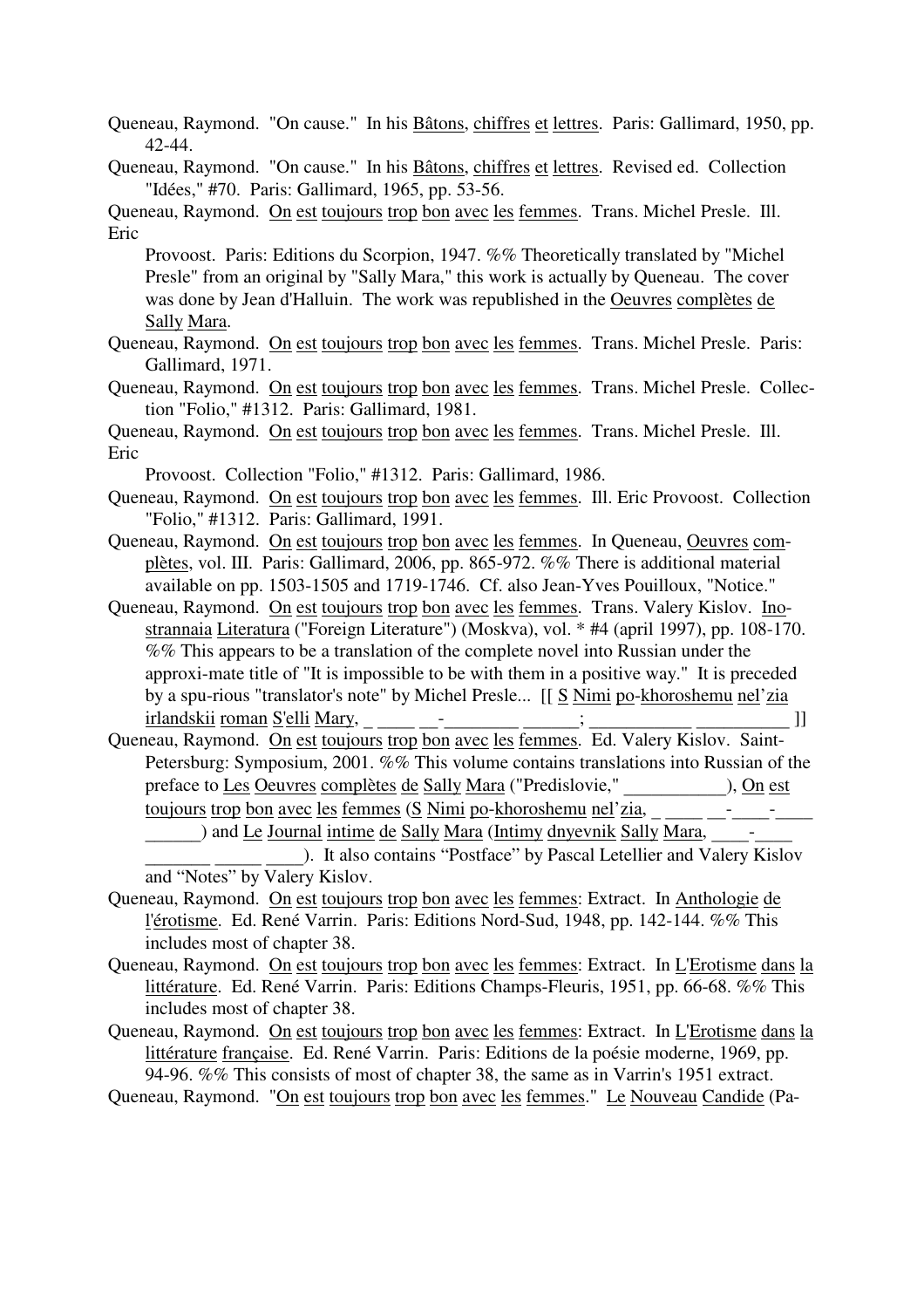ris), vol. \* #47 (22 mars 1962), p. 18. %% This is an extract from the first pages of On est toujours trop bon avec les femmes, with a short and not very bright introduction. Queneau, Raymond. "On joue Sartre..." France-soir (Paris), an. 9 #1775 (14 avril 1950), p. 8.

Cf. Queneau, "Broadway, leur village."

Queneau, Raymond. "On prétend qu'une dame..." In the "faire-part" for the Halpern exhibition

at the Galerie Pascale in Paris (4 - 22 novembre 1958). %% This is a sort of tribute to Stacha Halpern. It was reprinted in Cahiers Raymond Queneau #2-3 (mars 1987), p. 13.

Queneau, Raymond. "On Some Imaginary Animal Languages and on the Dog Language in Sylvie and Bruno in Particular." Trans. Marc Lowenthal. Amherst, New York: Club of Odd Volumes, 1996. %% This is a translation of "De quelques langages animaux imaginaires et notamment du langage chien dans Sylvie et Bruno."

Queneau, Raymond. One Hundred Million Million Poems. Trans. John Crombie. Paris: Kick-

shaws, 1983. %% This is a translation of Cent Mille Milliards de poèmes into English. Cf. Peter Reading, "Anyone for Ludo?"

- Queneau, Raymond. ΄Οvειρo και φυγή. Trans. Λυδία Κoυβάστoυ. Αθήvα: Αιγόκερως, 199?. %% This would seem to be a translation of Le Vol d'Icare.
- Queneau, Raymond. "L'Ordure" and "Le Temps des oiseaux." Cahiers du Collège de 'pataphysique #21 (22 sable 83 EP [vulg. 22 décembre 1955]), p. 19. %% "Le Temps des oiseaux" was republished in Sonnets; "L'Ordure" was not republished until both reappeared in Queneau's Oeuvres complètes, vol. I, pp. 311 and 716 respectively. Cf. Michel Lécureur, Raymond Queneau, p. 453.
- Queneau, Raymond. Orillas: Matemáticos, precursores, enciclopedistas. Trans. Jorge Aguilar Mora. Postface Daniel Loayza. Collection "Cuadernos de la gaceta," #67. Mexico City: FCE, 1989. %% This is a translation of Bords into Spanish.
- Queneau, Raymond. "OU.LI.PO." Nouvel Observateur (Paris), vol. \* #19 (25 mars 1965), pp. 26-27. %% This is an extract from Queneau's "Littérature potentielle."
- Queneau, Raymond. "Over enkele fictieve dierentalen en met name over de hondentaal in 'Sylvie en Bruno'." Trans. Jan Pieter van der Sterre. Raster (Amsterdam), vol. \* #54 (\* 1991), pp. 49-52. %% This is a translation of Queneau's "De quelques langages animaux imaginaires et notamment du langage chien dans Sylvie et Bruno" into Dutch.
- Queneau, Raymond. "Paisan qui va-t-en ville." Volontés (Paris), an. 1 #5 (mai 1938), pp. 45- 47. %% This is the prepublication of Queneau's Les Temps mêlés (première partie, "Le Rural"). It is slightly different from the later version. Cf. Jacques Birnberg, "Battre la campagne: Est-ce le fait de Queneau ou de ses exégètes?" There is a corrected typescript of one version at the Ransom Center in Austin (Texas).
- Queneau, Raymond. "Panic." Trans. Barbara Wright. In French Writing Today. Ed. Simon Watson Taylor. New York: Grove Press, 1968, pp. 28-32. %% This is a translation of "Panique" into English. Cf. Queneau, Five Stories.
- Queneau, Raymond. "Panic" and "Some Brief Remarks Relative to the Aerodynamic Properties of Addition." Trans. Marc Lowenthal. Amherst, New York: Club of Odd Volumes, 1996. %% This is a translation of Queneau's "Panique" and "Quelques Remarques sommaires relatives aux propriétés aérodynamiques de l'addition."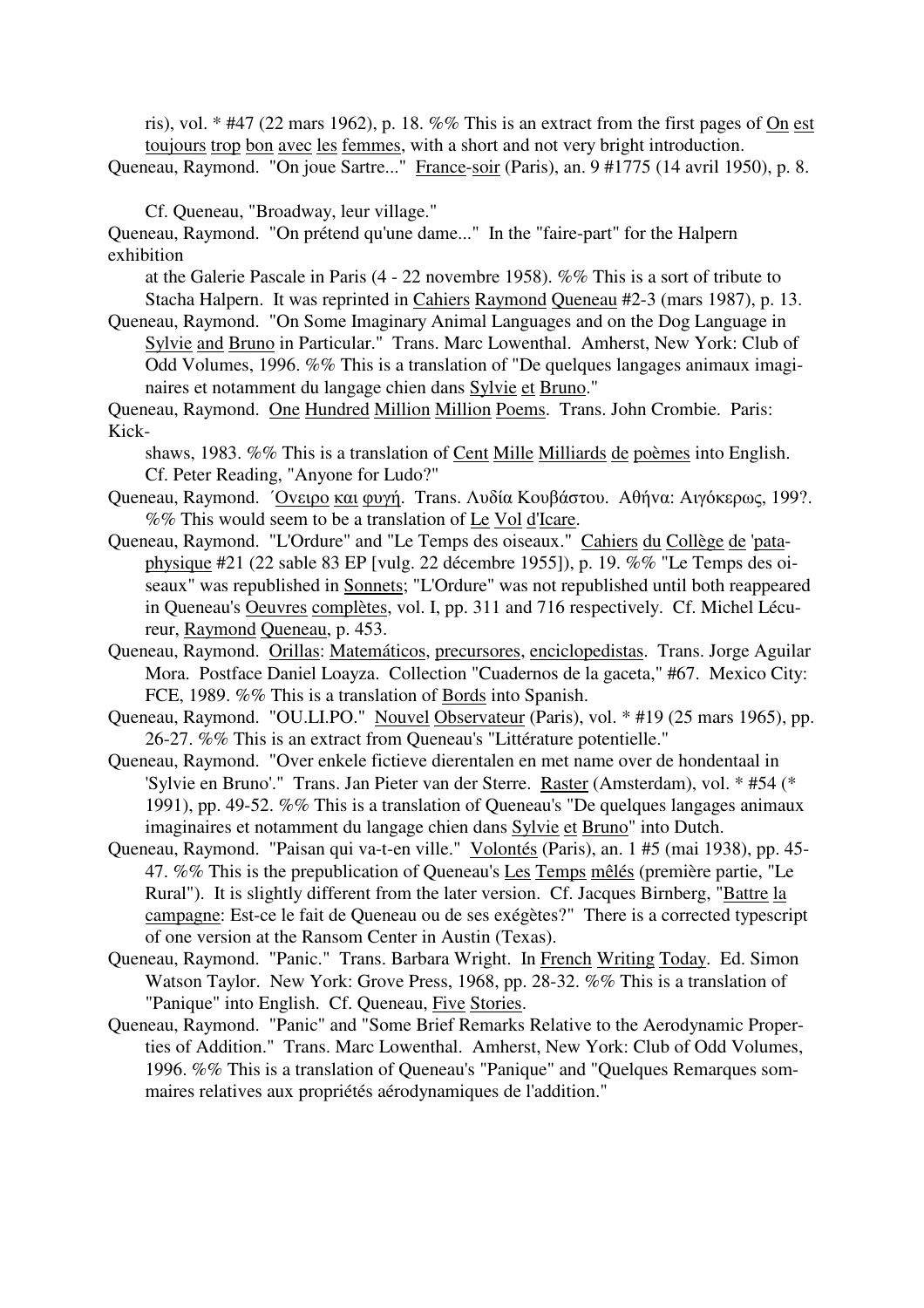- Queneau, Raymond. "Panika." Trans. Valery Kislov. In Les Exercices de style. Ed. Valery Kislov. Saint-Petersburg: Symposium, 2001, pp. 460-464. %% This is a translation of "Panique" into Russian. [[\_\_\_\_\_\_]]
- Queneau, Raymond. "Panique." Mesures (Paris), vol. 5 #1 (15 janvier 1939), pp. 25-31. %% This was reprinted in Une Trouille verte. Cf. Michel Lécureur, Raymond Queneau, pp. 208-210 and 218-219.
- Queneau, Raymond. "Panique." In his Contes et propos. Paris: Gallimard, 1981, pp. 37-44. %% The index indicates that this was written in 1934 and possibly first published in that year.
- Queneau, Raymond. "Panique." In Paris page à page. Pierre-Edouard Robert, ed. Collection "Lectures contemporaines." Paris: Hatier-Didier, 1992, pp. 74-80. %% This is an exact reprint of the original story.
- Queneau, Raymond. "'Panique' and 'Destinée'." Trans. Valery Kislov. Mitin Zhurnal (Leningrad), vol. \* #55 (\* 1997), pp. 219-227. %% This is a translation of Queneau's "Panique" and "Destinée" into Russian. The title of this periodical means "Mitia's Journal"; "Mitia" is the diminutive of "Dmitri."  $\begin{bmatrix} \n\mathbf{I} & \mathbf{I} & \mathbf{I} \n\end{bmatrix}$
- is the diminutive of "Dmitri."  $[[\underline{\hspace{1cm}},\underline{\hspace{1cm}},\underline{\hspace{1cm}},\underline{\hspace{1cm}},\underline{\hspace{1cm}}]]$ <br>Queneau, Raymond. <u>Il Pantano</u>. Trans. Fernanda Pivano. Torino: Einaudi, 1948. %% This is a translation of Le Chiendent into Italian. Cf. Anonymous, CR of Il Pantano; Luigi Serravalli, "Genera Gustosa Ilarità."
- Queneau, Raymond. "Ηvα Παραµυθι στα µετρα σας." Trans. Νίκoς Άµαvίτης. ΄Η Λέξη (Αθήvα), vol. \* #69-70 (voεµβριoυ - δεκεµβριoυ 1987), pp. 1035-1037. %% This is "Un Conte à votre façon" in Greek.
- Queneau, Raymond. "Paris qui bouge." In Regards sur Paris. Paris: Editions Sauret, 1968, pp. 189-204. %% Queneau discusses the invention of "transports en commun" in Paris by Pascal, the tendency towards people using their own cars, the use of taxis, pedestrian traffic, traffic jams, etc. This is Queneau's contribution to a collective work by the Acadé-mie Goncourt, Regards sur Paris. 180 copies were printed. There is some sort of manu-script available at the CDRQ under this title. Cf. Claude Debon, "Le Statut de la nouvelle dans l'oeuvre de Queneau"; Georges Pillement, "Regards sur Paris"; Queneau and André Blavier, Lettres croisées 1949-1976, pp. 289 and 381 (note 359); Annette Vaillant, "Com-ment ils le voient."
- Queneau, Raymond. "Paris qui bouge." In Regards sur Paris. Paris: Grasset, 1962, pp. 187- 204. %% This work is virtually identical to that described in the preceding entry.
- Queneau, Raymond. "Paris-ci, Paris-là" et autres poèmes. Pref. Guy Goffette. Ill. Dominique Corbasson. Collection "Enfance en poésie." Paris: Gallimard Jeunesse, 2001. %% This is a simple children's book which contains poems from Courir les rues ("Men at work" and "Ixatnu siofnnut i avay") and Battre la campagne ("La Poule, le renard et le coq," "La Fourmi et la cigale," "Au clair de la lune," "Si le potiron ne meurt," "Aller en ville un jour de pluie," "Le Lion et l'escargot," "Apprendre à voir," and "L'Ecolier").

Queneau, Raymond. "Parler est incertain..." Cahiers Raymond Queneau #10 (décembre 1988),

p. 19. %% Queneau offers a tribute to Brice Parrain's verisimilitude. This was first published in the program for Parrain's play, "Noir sur Blanc," produced in Paris at the Théâtre des Mathurins. Cf. p. 21 of this issue. There is some sort of manuscript available at the CDRQ under this title.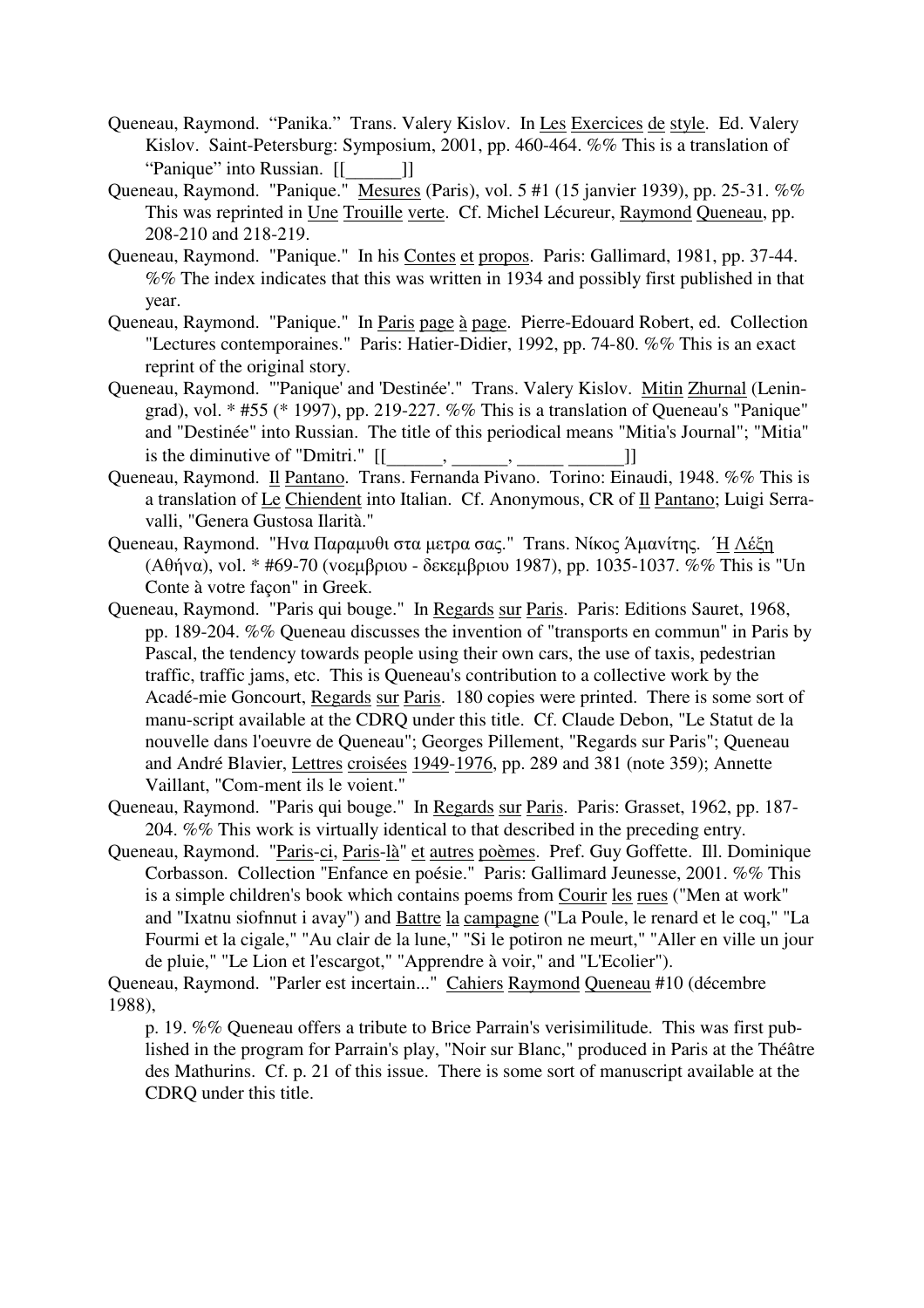- Queneau, Raymond. "Paul Nizan: Aden Arabie." La Critique sociale (Paris), an. 1 #2 (juillet 1931), p. 86. %% Queneau finds Nizan's ideas to be less than worthless. This article is signed "R. A."; cf. the note appended to Queneau, "Charles Picard: La Vie privée dans la Grèce classique." Cf. also Maurice Arpin, "Paul Nizan, oubli et 'resurgence': Le Parcours d'un lectorat."
- Queneau, Raymond. "Paul Nizan: Aden Arabie." In his Le Voyage en Grèce. Paris: Gallimard, 1973, p. 17.
- Queneau, Raymond. "Paul Nizan: Aden Arabie." In La Critique sociale. Ed. and pref. Boris Souvarine. Paris: Editions la Différence, 1983, no pages.
- Queneau, Raymond. "Paul Nizan: Les Chiens de garde." La Critique sociale (Paris), an. 1 #6 (septembre 1932), p. 272. %% Queneau immensely prefers Marx to Nizan's applications of Marx's ideas. Cf. Noël Arnaud, "Politique et polémique dans les romans de Raymond Queneau."
- Queneau, Raymond. "Paul Nizan: Les Chiens de garde." In his Le Voyage en Grèce. Paris: Gallimard, 1973, p. 31.
- Queneau, Raymond. "Paul Nizan: Les Chiens de garde." In La Critique sociale. Ed. and pref. Boris Souvarine. Paris: Editions la Différence, 1983, no pages.
- Queneau, Raymond. "Paul Valéry est mort." Front national (Paris), an. 2 #291 (21 juillet 1945), pp. 1 and 2. %% This is an obituary in the form of a tribute. There is some sort of manuscript available at the CDRQ under the title "Valéry (Obsèques de Paul-)."
- Queneau, Raymond. "Paul Valéry est mort." Cahiers Raymond Queneau #24-25 (juin 1993), p. 37.
- Queneau, Raymond. [Le PCF: "Un Marxisme malade."] In his Traité des vertus démocratiques. Ed., intro., and notes by Emmanuël Souchier. Collection "Les Cahiers de la NRF." Paris: Gallimard, 1993, pp. 153-158. %% This is just about what the title indicates. It is the rough draft of an article written probably at the end of 1937.
- Queneau, Raymond. "Le Pêcheur de." Cf. Jean-Pierre Longre, "Théâtre et théâtralité dans l'oeuvre de Raymond Queneau."
- Queneau, Raymond. "Pegeen Hélion." In the catalogue for the exhibition "Artiste et artisan" (Paris, 7-21 juin 1949). %% This is a short and pleasant tribute. There is some sort of manuscript available at the CDRQ under this title. Cf. Noël Arnaud, "Des goûts d'un satrape en couleurs," p. 53; Marcel Duhamel, Raconte pas ta vie, p. 275; Queneau and André Blavier, Lettres croisées 1949-1976, pp. 122 (expo) and 355 (note 128).
- Queneau, Raymond. "Pegeen Hélion." In the catalogue for the exhibition Galleria d'arte del Naviglio (Milano, 7-20 aprile 1951). %% This is an exact reprint of the original in French and a translation into Italian.
- Queneau, Raymond. "Pegeen Hélion." In the catalogue for the exhibition Galleria del Corso (Merano, 28 novembre - 5 dicembre 1951). %% This a reprint of the Italian translation from the "Galleria d'arte del Naviglio" catalogue.
- Queneau, Raymond. "Pegeen Hélion." Amis de Valentin Brû #24-25 (décembre 1983), p. 20. %% This an exact reprint of the original French text.
- Queneau, Raymond. "Peintures d'Arnal." Préface au catalogue de l'exposition Arnal, Galerie Rive-Gauche, Paris (juin 1957), pp. 3-4. %% In this preface, Queneau insists especially on a painting's having its own meaning, one impossible to label or to reduce to words. The painter's full name is François Arnal. Cf. Queneau, Cher Monsieur-Jean-Marie-mon